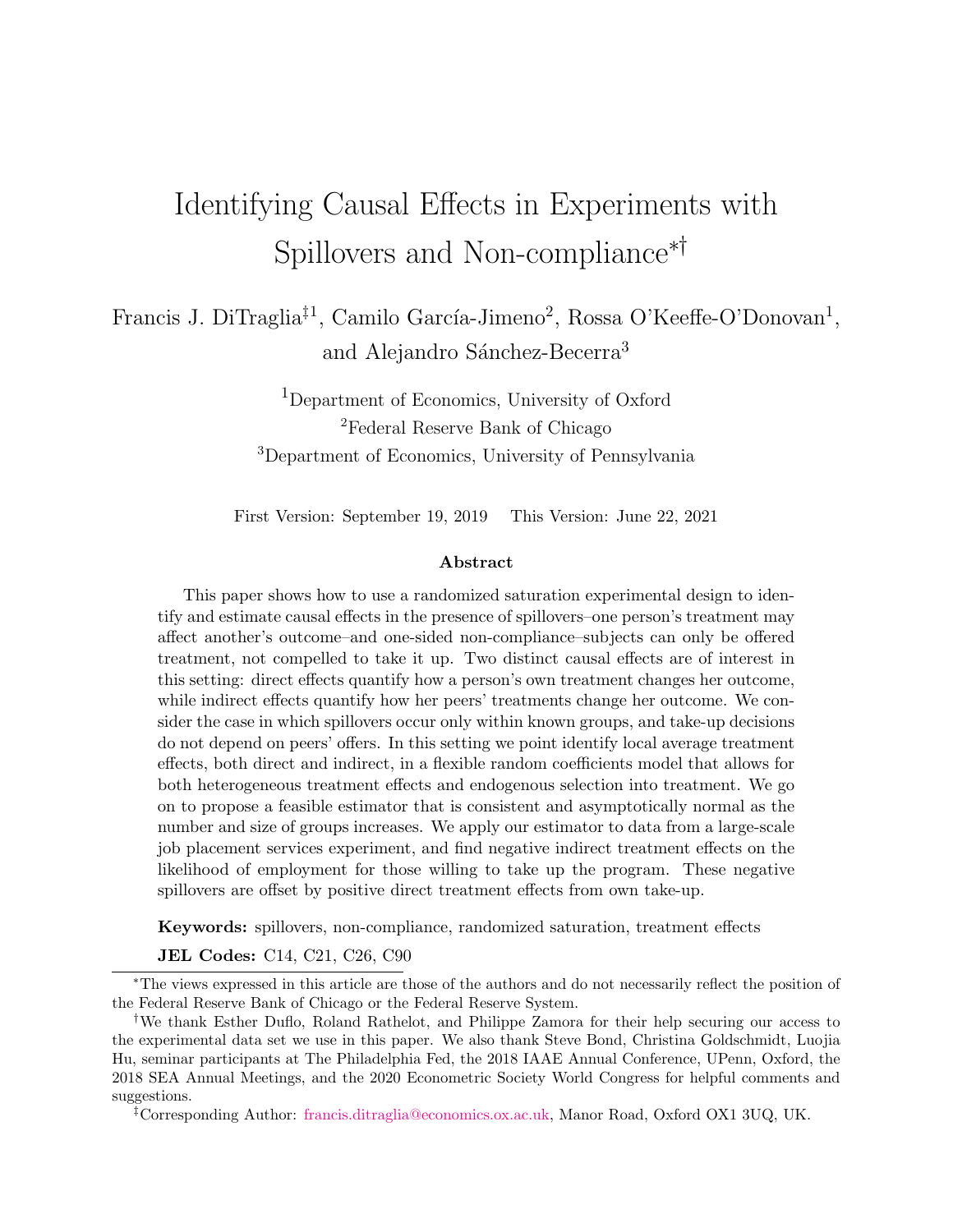### 1 Introduction

Random saturation experiments provide a powerful tool for estimating causal effects in the presence of spillovers—also known as interference—by generating exogenous variation in both individuals' own treatment offers and the fraction of their peers who are offered treatment [\(Hudgens and Halloran,](#page-33-0) [2008\)](#page-33-0). These two sources of variation allow researchers to study both direct causal effects—the effect of Alice's treatment on her own outcome—and indirect causal effects—the effect of Bob's treatment on Alice's outcome. A complete understanding of both direct and indirect effects is crucial for program evaluation in settings with spillovers. When considering a national job placement program, for example, policymakers may worry that the indirect effects of the program could completely offset the direct effects: in a slack labor market, job placement could merely change who is employed without affecting the overall employment rate (Crépon et al., [2013\)](#page-32-0).

In this paper we provide methods that use data from a randomized saturation design to identify and estimate direct and indirect causal effects in the presence of spillovers and onesided non-compliance. In real-world experiments non-compliance is the norm rather than the exception. In their study of the French labor market,  $Crépon$  et al. [\(2013\)](#page-32-0) found that only 35% of workers offered job placement services took them up. Despite pervasive noncompliance in practice, most of the existing literature on randomized saturation designs either assumes perfect compliance—all subjects adhere to their experimentally-assigned treatment allocation–or identifies only intent-to-treat-effects—the effect of being *offered* treatment. In contrast, we use the experimental design as a source of instrumental variables to estimate local average treatment effects (LATE) when subjects endogenously select into treatment on the basis of their experimental offers. In a world of homogeneous treatment effects, a simple instrumental variables (IV) regression using individual treatment offers and group saturations as instruments would identify both direct and indirect effects. In most if not all real-world settings, however, treatment effects vary across individuals. In the presence of heterogeneity, this "na¨ıve" IV approach will not in general recover interpretable causal effects. To allow for realistic patterns of heterogeneity in a tractable framework, we study a flexible random coefficients model in which causal effects may depend on an individual's treatment take-up as well as that of her peers.

Our approach relies on four key assumptions. First is partial interference: we assume that each subject belongs to a single, known group and that spillovers occur only within groups. This is reasonable in many experimental settings where, for example, groups correspond to villages, and spillovers across them are negligible. Second is anonymous interactions: we assume that individuals' potential outcome functions depend on their peers' treatment take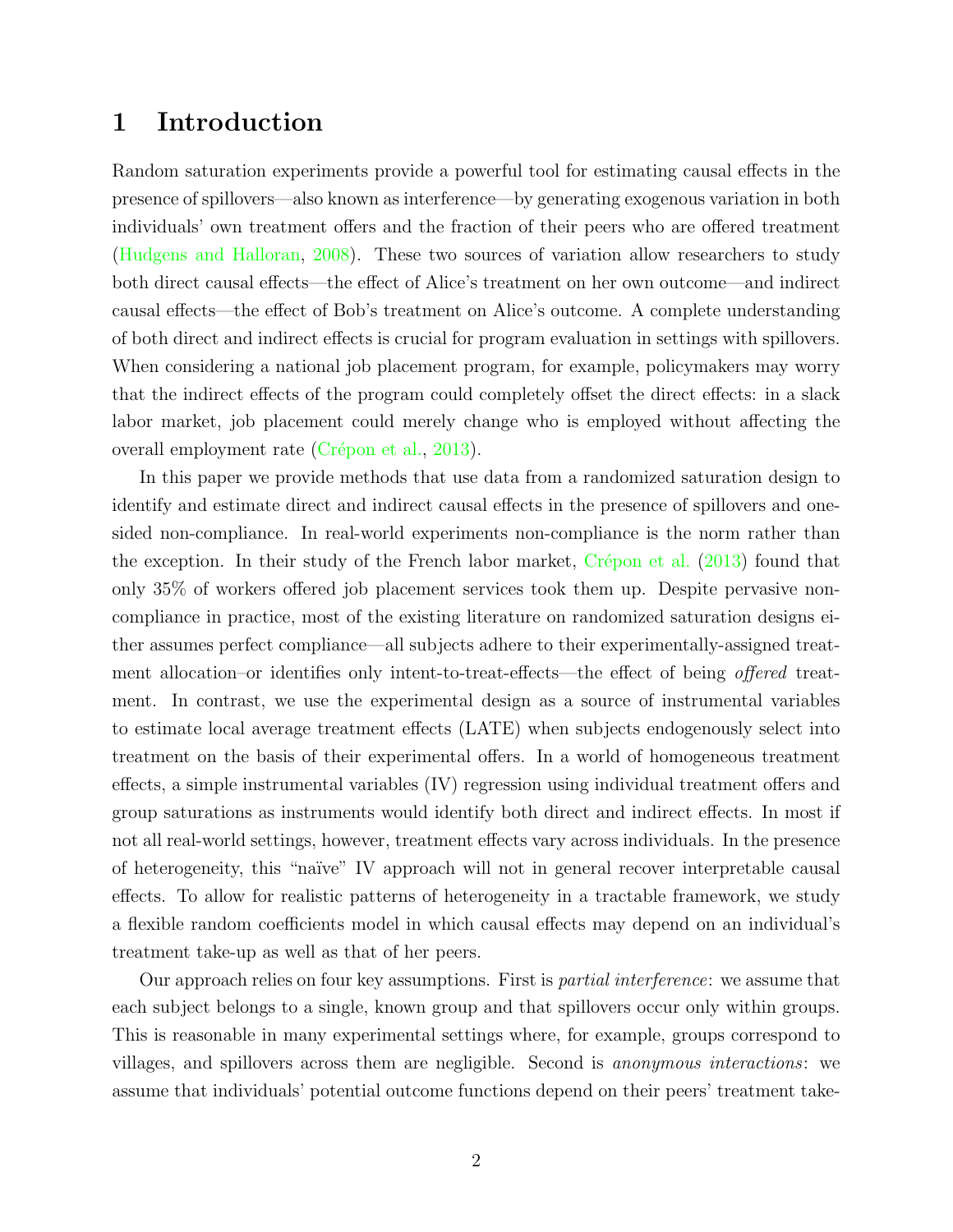up only through the *average* take-up in their group. Under this assumption only the number of treated neighbors matters, not their identities [\(Manski,](#page-33-1) [2013\)](#page-33-1). In the absence of detailed network data, the assumption of anonymous interactions is a natural starting point and is likely to be reasonable in settings such as the labor market example described above. Third is one-sided non-compliance: we assume that the only individuals who can take up treatment are those to whom treatment was offered via the experimental design. One-sided noncompliance is relatively common in practice, for example when an "encouragement design" is used to introduce a new program, product or technology that is otherwise unavailable (e.g. Crépon et al., [2013;](#page-32-0) [Miguel and Kremer,](#page-33-2) [2004\)](#page-33-2). We refer to our fourth key assumption as individualized offer response, or IOR for short. IOR requires that each subject's treatment take-up decision depends only on her own treatment offer, and not on the offers made to her peers. While IOR is a strong assumption, it is a *priori* reasonable in many contexts, for example in online settings where other subjects' take-up decisions are unobserved [\(Anderson](#page-32-1) [et al.,](#page-32-1) [2014;](#page-32-1) [Bond et al.,](#page-32-2) [2012;](#page-32-2) [Eckles et al.,](#page-33-3) [2016\)](#page-33-3) or confidential [\(Yi et al.,](#page-34-0) [2015\)](#page-34-0). More importantly, IOR is testable.

Because it rules out any form of strategic take-up, IOR allows us to divide the population into never-takers and compliers, two of the traditional LATE strata.<sup>[1](#page-2-0)</sup> Under the randomized saturation design and a standard exclusion restriction, we show how to construct valid and relevant instruments that identify the average causal effects of interest. The key to our approach is a result showing that conditioning on group size  $n$  and the share of compliers  $\bar{c}$  in a group breaks any dependence between peers' average take-up and an individual's random coefficients. Under the randomized saturation design, the share of Alice's neighbors who are offered treatment is exogenous. Under IOR, their average take-up depends only on how many of them are compliers and whether they are offered treatment. Thus, conditional on *n* and  $\bar{c}$ , any residual variation in the take-up of Alice's neighbors comes solely from the experimental design. Although group size is observed, the share of compliers in a given group is not. In a large group, however, the rate of take-up among those offered treatment, call it  $\hat{c}$ , closely approximates  $\bar{c}$ . Using this insight, we provide feasible estimators of direct and indirect causal effects that are consistent and asymptotically normal in the limit as group size grows at an appropriate rate relative to the number of groups. After constructing the appropriate instruments, our estimators can be implemented as simple IV regressions without the need for non-parametric estimation. In a series of simulations we demonstrate that our estimator works well at reasonable sample sizes.

We apply our methods to experimental data from  $Crépon$  et al. [\(2013\)](#page-32-0), a large-scale randomized saturation experiment carried out across French labor markets that offered job-

<span id="page-2-0"></span><sup>&</sup>lt;sup>1</sup>One-sided non-compliance rules out always-takers and defiers.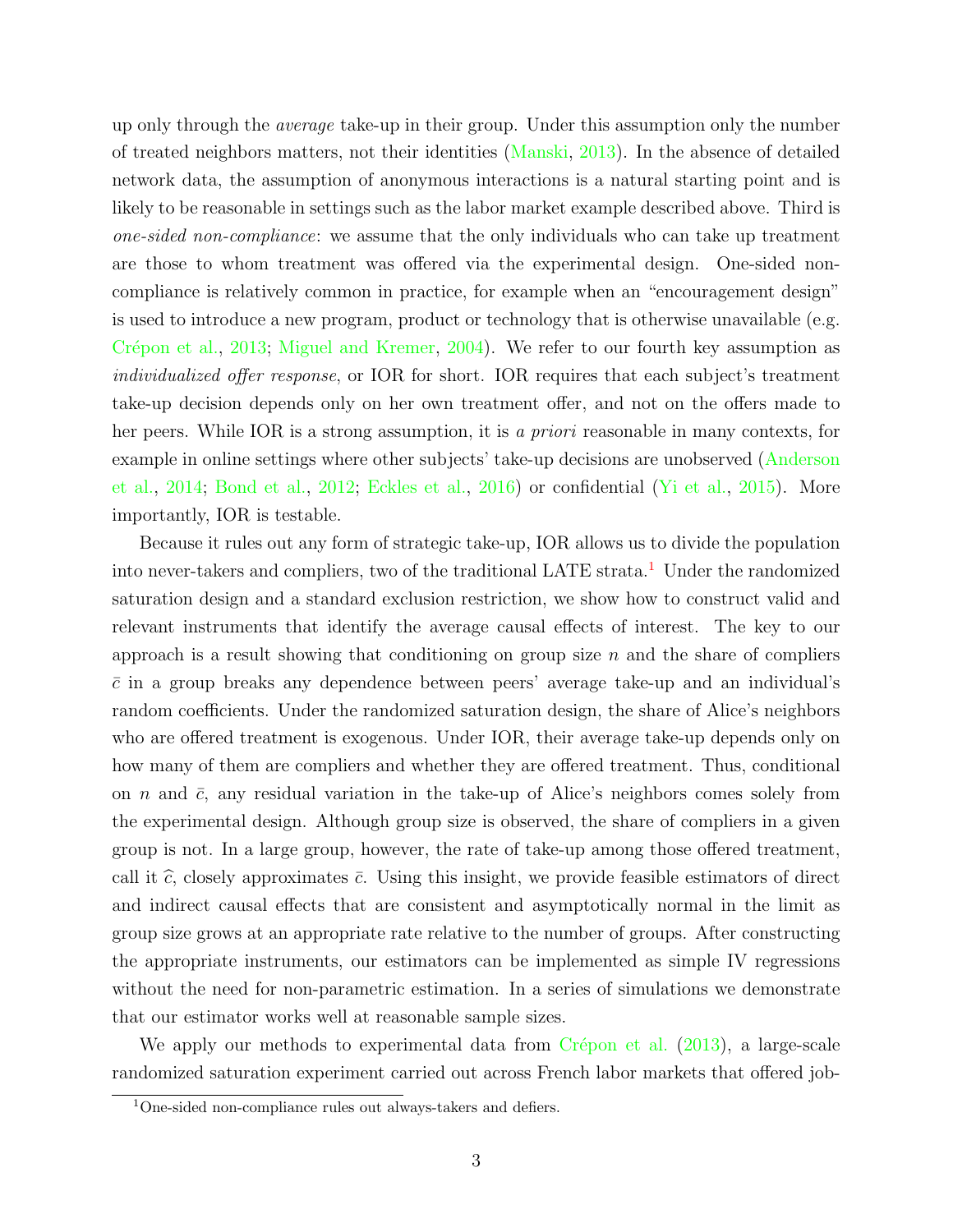placement services to young adults. In particular, we estimate direct and indirect treatment effects of program take-up for compliers, and spillovers for never-takers. We find large negative indirect effects for compliers, a more vulnerable sub-population than never takers based on their observed characteristics at baseline. Take-up of the program by these individuals, however, shields them from the negative spillovers induced by the increased take-up of jobplacement services by others in their city. The never-taker sub-population, in contrast, is unaffected by such negative spillover effects. Our results go beyond the intent-to-treat effects estimated by Crépon et al.  $(2013)$ . Whereas they estimate the spillovers from *offering* job placement services, we estimate the labor market displacement effects of providing them.

This paper relates most closely to recent work by [Kang and Imbens](#page-33-4) [\(2016\)](#page-33-4) and [Imai et al.](#page-33-5) [\(2018\)](#page-33-5), who also study randomized saturation experiments with social interactions under non-compliance. [Imai et al.](#page-33-5) [\(2018\)](#page-33-5) identify a "complier average direct effect" (CADE), in essence a Wald estimand calculated for all groups with the same share of offers (saturation). While it is identified under a weaker condition than IOR, the CADE is in fact a hybrid of direct and indirect effects unless one is willing to impose IOR. Under IOR, the CADE quantifies the effect of an individual's own treatment take-up, given that her group has been assigned a particular saturation. In contrast, the direct effects that we recover below quantify the effect of an individual's own treatment take-up given that a certain share of her neighbors have taken up treatment. [Kang and Imbens](#page-33-4) [\(2016\)](#page-33-4) identify effects similar to those of [Imai et al.](#page-33-5) [\(2018\)](#page-33-5) using a variant of our IOR assumption that they call "personalized encouragement." Both [Kang and Imbens](#page-33-4) [\(2016\)](#page-33-4) and [Imai et al.](#page-33-5) [\(2018\)](#page-33-5) identify well-defined effects while placing limited structure on the potential outcome functions. The cost of this generality is that the effects they recover have a "reduced form" flavor, and are only defined relative to the specific saturations used in the experiment. While our assumption of anonymous interactions places more restrictions on the potential outcome functions, we recover "fully structural" causal effects that are not specific to the design of the experiment.

Also closely related to our paper is recent work by [Vazquez-Bare](#page-33-6) [\(2021\)](#page-33-6) that uses instrumental variables to identify spillovers without relying on a particular experimental design. [Vazquez-Bare](#page-33-6) [\(2021\)](#page-33-6) focuses on settings with pairs of people, for example roommates or couples, and considers spillovers both in outcomes and take-up. Under one-sided non-compliance and a novel monotonicity restriction, he identifies two causal effects without invoking the IOR assumption: a direct effect for compliers whose partner is untreated, and an indirect effect for untreated individuals whose partner is a complier. This identification result does not extend to groups of more than two people. In larger groups, [Vazquez-Bare](#page-33-6) [\(2021\)](#page-33-6) identifies average potential outcomes under anonymous interactions without IOR, instead assuming that individuals' potential outcomes are independent of their peers' compliance types. While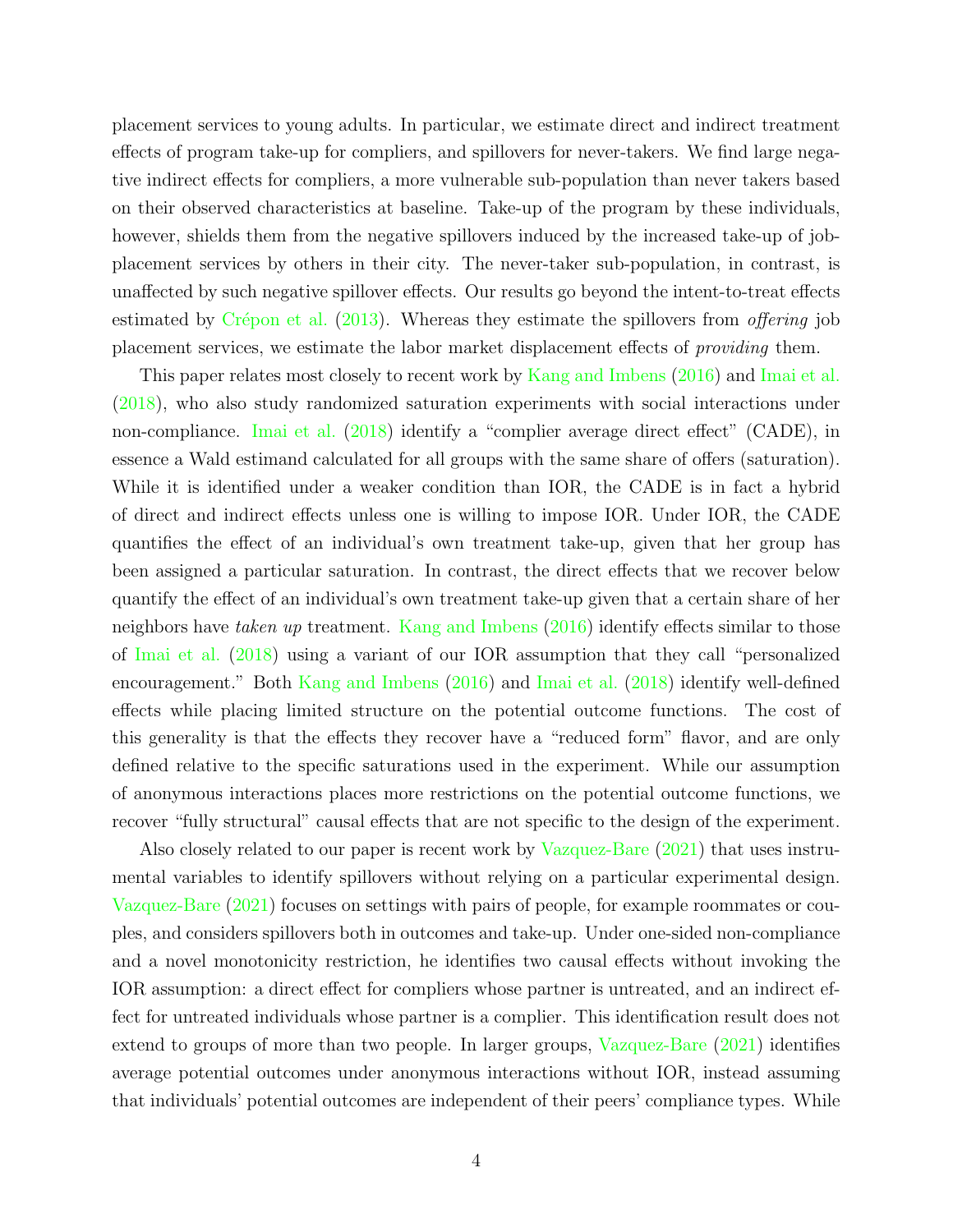our results rely on IOR, we do not invoke this latter assumption because in many applied settings a person's potential outcomes may be related to the characteristics of her peers.

Our paper also relates to the applied literature that estimates spillover effects, including "partial population" studies in which a subset of subjects in the treatment group are left untreated and their outcomes are compared to those of subjects in a control group [\(Angelucci](#page-32-3) [and De Giorgi,](#page-32-3) [2009;](#page-32-3) [Barrera-Osorio et al.,](#page-32-4) [2011;](#page-32-4) [Bobonis and Finan,](#page-32-5) [2009;](#page-32-5) [Duflo and Saez,](#page-32-6) [2003;](#page-32-6) [Haushofer and Shapiro,](#page-33-7) [2016\)](#page-33-7). It also includes cluster-randomized trials where groups are defined by a spatial radius within which spillovers may arise [\(Bobba and Gignoux,](#page-32-7) [2014;](#page-32-7) [Miguel and Kremer,](#page-33-2) [2004\)](#page-33-2) and more recent papers that use a randomized saturation design [\(Banerjee et al.,](#page-32-8) [2012;](#page-32-8) [Bursztyn et al.,](#page-32-9) [2019;](#page-32-9) Giné and Mansuri, [2018;](#page-33-8) [Sinclair et al.,](#page-33-9) [2012\)](#page-33-9). In general, this literature estimates intent-to-treat (ITT) effects. Two notable exceptions are Crépon et al.  $(2013)$  and [Akram et al.](#page-32-10)  $(2018)$  who estimate effects that are similar in spirit to the CADE of [Imai et al.](#page-33-5) [\(2018\)](#page-33-5). Our identification approach also relates to a large literature on random coefficients models, the closest being [Wooldridge](#page-34-1) [\(2004\)](#page-34-1) and [Masten](#page-33-10) [and Torgovitsky](#page-33-10) [\(2016\)](#page-33-10), as well as methods that identify structural effects using control functions [\(Altonji and Matzkin,](#page-32-11) [2005;](#page-32-11) [Imbens and Newey,](#page-33-11) [2009\)](#page-33-11).

The remainder of the paper is organized as follows. Section [2](#page-4-0) details our notation and assumptions, [section 3](#page-11-0) presents our identification results, and [section 4](#page-18-0) provides consistent and asymptotically normal estimators of the effects identified in [section 3.](#page-11-0) In [section 5](#page-23-0) we implement our estimator on data from a well-known labor market experiment, and discuss our findings. In [section 6](#page-28-0) we present a brief simulation study illustrating the behavior of our estimator. Section [7](#page-31-0) concludes. Proofs and additional results appear in the appendix.

### <span id="page-4-0"></span>2 Notation and Assumptions

We observe N individuals divided between  $G$  groups. We assume throughout the paper that each group has at least two members so there is scope for spillovers. Let  $g = 1, \ldots, G$  index groups and  $i = 1, \ldots, N_g$  index individuals within a given group g. Using this notation,  $N = \sum_{g} N_g$ . For each individual  $(i, g)$  we observe a binary treatment offer  $Z_{ig}$ , an indicator of treatment take-up  $D_{ig}$ , and an outcome  $Y_{ig}$ . For each group g we observe a saturation  $S_q \in [0,1]$  that determines the fraction of individuals offered treatment in that group. A bold letter indicates a vector and a g-subscript shows that this vector is restricted to members of a particular group. For example Z is the N-vector of all treatment offers  $Z_{ig}$  while  $\mathbf{Z}_g$  is the  $N_g$ -vector obtained by restricting **Z** to group g. Define **D** and  $D_g$  analogously and let **S** denote the G-vector of all  $S_q$ . At various points in our discussion we will need to refer to the average value of a variable for everyone in a group *besides* person  $(i, g)$ . As shorthand,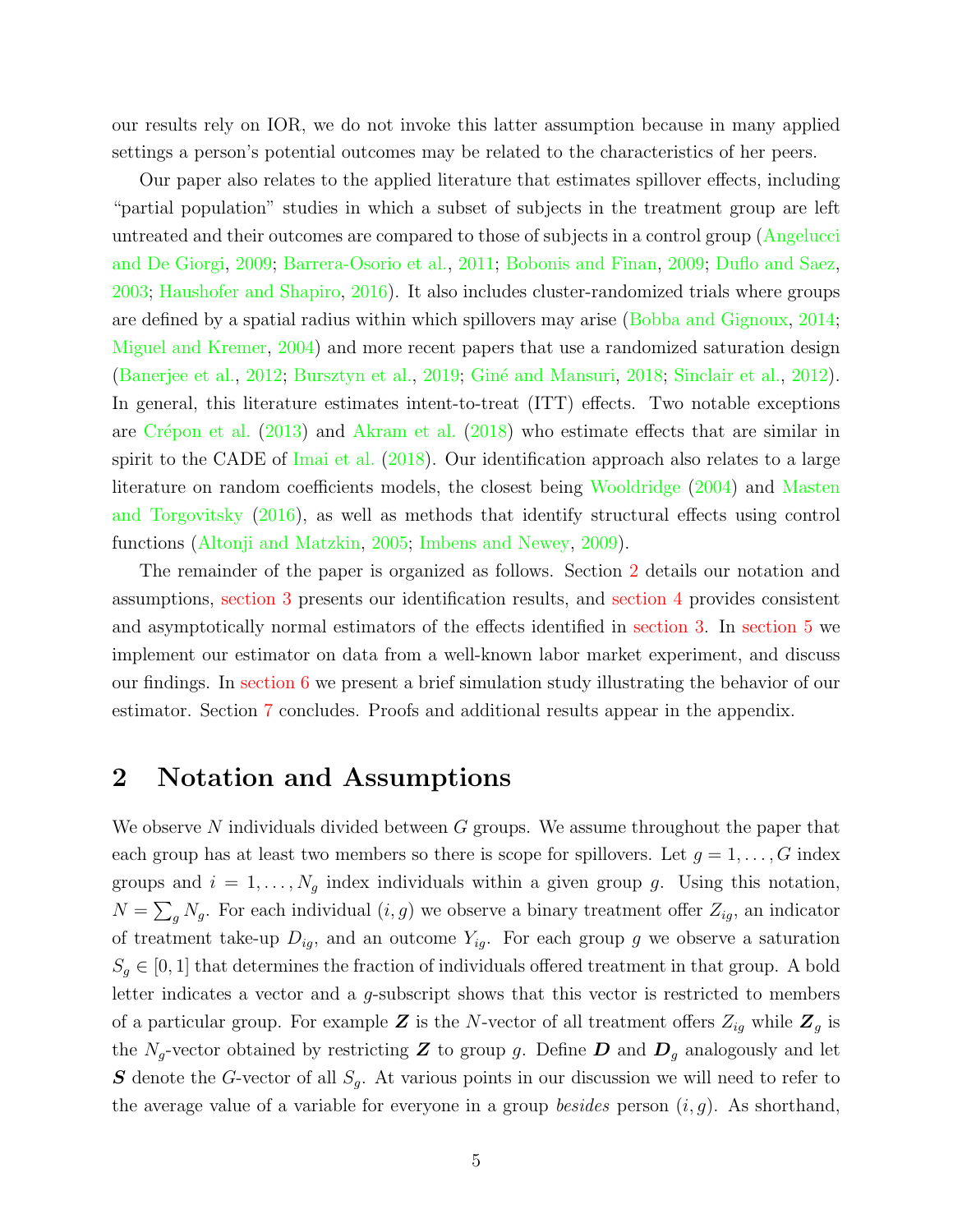<span id="page-5-1"></span>

Figure 1: Randomized Saturation Design. In the first stage groups (balls) are randomly assigned to saturations (urns). In the second stage, individuals within a group are randomly assigned treatment offers at the saturation selected in the first stage. The figure zooms in on a group of size eight that has been assigned to a 25% saturation: two individuals are offered treatment.

we refer to these other individuals as person  $(i, g)$ 's neighbors. To indicate such an average, we use a bar along with an  $(i, g)$  subscript. For instance,  $\overline{D}_{ig}$  denotes the treatment take-up rate in group g excluding  $(i, g)$ , while  $\bar{Z}_{ig}$  is the analogous treatment offer rate:

$$
\bar{D}_{ig} \equiv \frac{1}{N_g - 1} \sum_{j \neq i} D_{jg}, \quad \bar{Z}_{ig} \equiv \frac{1}{N_g - 1} \sum_{j \neq i} Z_{jg}.
$$
 (1)

Note that, under this definition,  $\bar{D}_{ig}$  and  $\bar{Z}_{ig}$  vary across individuals in the same group depending on their values of  $D_{ig}$  or  $Z_{ig}$ . For example in a group of eleven people, of whom five take up treatment,  $\bar{D}_{ig} = 0.5$  if  $D_{ig} = 0$  and 0.4 if  $D_{ig} = 1$ . We now introduce our basic assumptions, beginning with the experimental design.

<span id="page-5-0"></span>**Assumption 1** (Assignment of Saturations). Let  $S = \{s_1, s_2, \ldots, s_J\}$  where  $s_j \in [0, 1]$  for all j. Saturations are assigned to groups completely at random from  $S$  such that a fixed number  $m_j$  of groups are assigned to saturation  $s_j$ , and  $\sum_{j=1}^J m_j = G$ . In other words,

$$
\mathbb{P}(S_g = s_j) = \begin{cases} m_j/G & \text{for } j = 1, \dots, J \\ 0 & \text{otherwise} \end{cases}
$$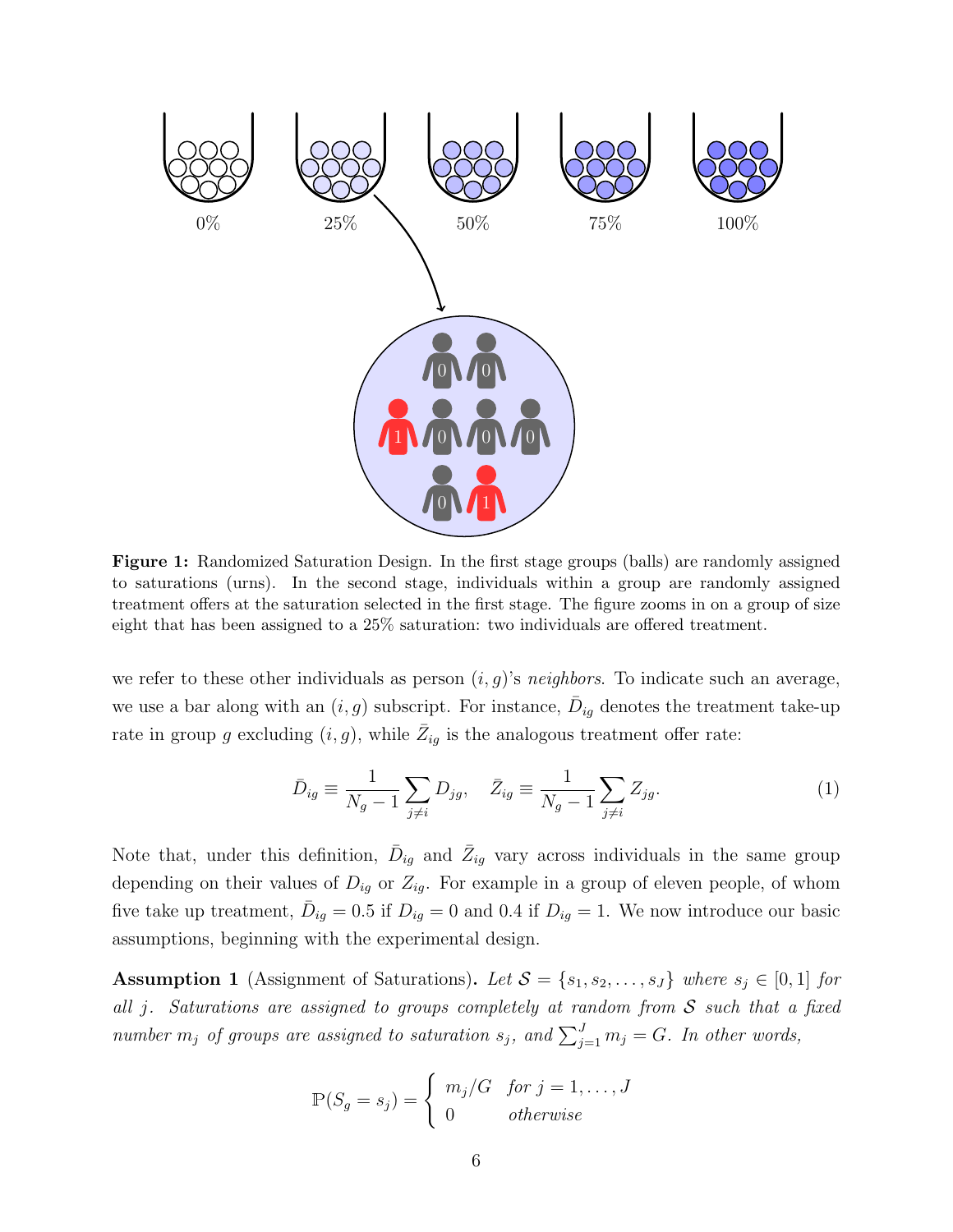[Assumption 1](#page-5-0) details the first stage of the randomized saturation design. In this stage, each group g is assigned a saturation  $S_q$  drawn completely at random from a set S. In the example from [Figure 1,](#page-5-1) fifty groups (balls) are divided equally between five saturations (urns), namely  $S = \{0, 0.25, 0.5, 0.75, 1\}$ . The saturation drawn in this first stage determines the fraction of individuals in the group that will be offered treatment in the second stage. [Figure 1,](#page-5-1) for example, depicts a group of eight individuals that has been assigned to the 25% saturation: two are offered treatment and six are not. For simplicity we assume that treatment offers in the second stage follow a *Bernoulli design*, in which  $S<sub>g</sub>$  determines the probability of treatment rather than the number of treatment offers.[2](#page-6-0)

<span id="page-6-1"></span>Assumption 2 (Bernoulli Offers).

$$
\mathbb{P}(\mathbf{Z}_g = \mathbf{z}|S_g = s, N_g = n) = \prod_{i=1}^n s^{z_i} (1-s)^{1-z_i}.
$$

The randomized saturation design creates exogenous variation at the individual and group levels. Within a group some individuals are offered while others are not. Between groups, some have a large number of individuals offered treatment—a high saturation—while others do not. Many randomized saturation experiments, like the illustration in [Figure 1,](#page-5-1) feature a 0% saturation or even a 100% saturation. We refer to 0% and 100% saturations as corner saturations to distinguish them from all other saturations, which we call *interior*. There is no variation in treatment offers between individuals in a group assigned a corner saturation. For this reason, as we discuss in [section 3](#page-11-0) below, the number of interior saturations in the design will determine the flexibility with which we can model potential outcome functions.

Assumptions [1](#page-5-0)[–2](#page-6-1) concern the design of the experiment. Our remaining assumptions, in contrast, concern the potential outcome and treatment functions. Without imposing any restrictions, an individual's potential outcome function  $Y_{iq}(\cdot)$  could in principle depend on the treatment take-up of all individuals in the sample. We denote this unrestricted potential outcome function by  $Y_{ig}(\mathbf{D})$ . [Assumption 3](#page-6-2) restricts  $Y_{ig}(\cdot)$  to depend only on  $D_{ig}$  and  $\bar{D}_{ig}$ via a random coefficients model.

<span id="page-6-2"></span>**Assumption 3** (Random Coefficients Model). Let  $f(\cdot)$  be a K-vector of known functions  $f_k: [0,1] \mapsto \mathbb{R}$ , each of which satisfies  $\sup_{x \in [0,1]} |f_k(x)| < \infty$ . We assume that

$$
Y_{ig}(\boldsymbol{D})=Y_{ig}(\boldsymbol{D}_g)=Y_{ig}(D_{ig},\bar{D}_{ig})=\mathbf{f}(\bar{D}_{ig})'\left[(1-D_{ig})\boldsymbol{\theta}_{ig}+D_{ig}\boldsymbol{\psi}_{ig}\right]
$$

where  $\theta_{ig}$  and  $\psi_{ig}$  are K-dimensional random vectors that may be dependent on  $(D_{ig}, \bar{D}_{ig})$ .

<span id="page-6-0"></span><sup>2</sup>With minor modifications, all of our results can be extended to a completely randomized design, in which the number of treatment offers made to a given group is fixed conditional on  $S_q$ .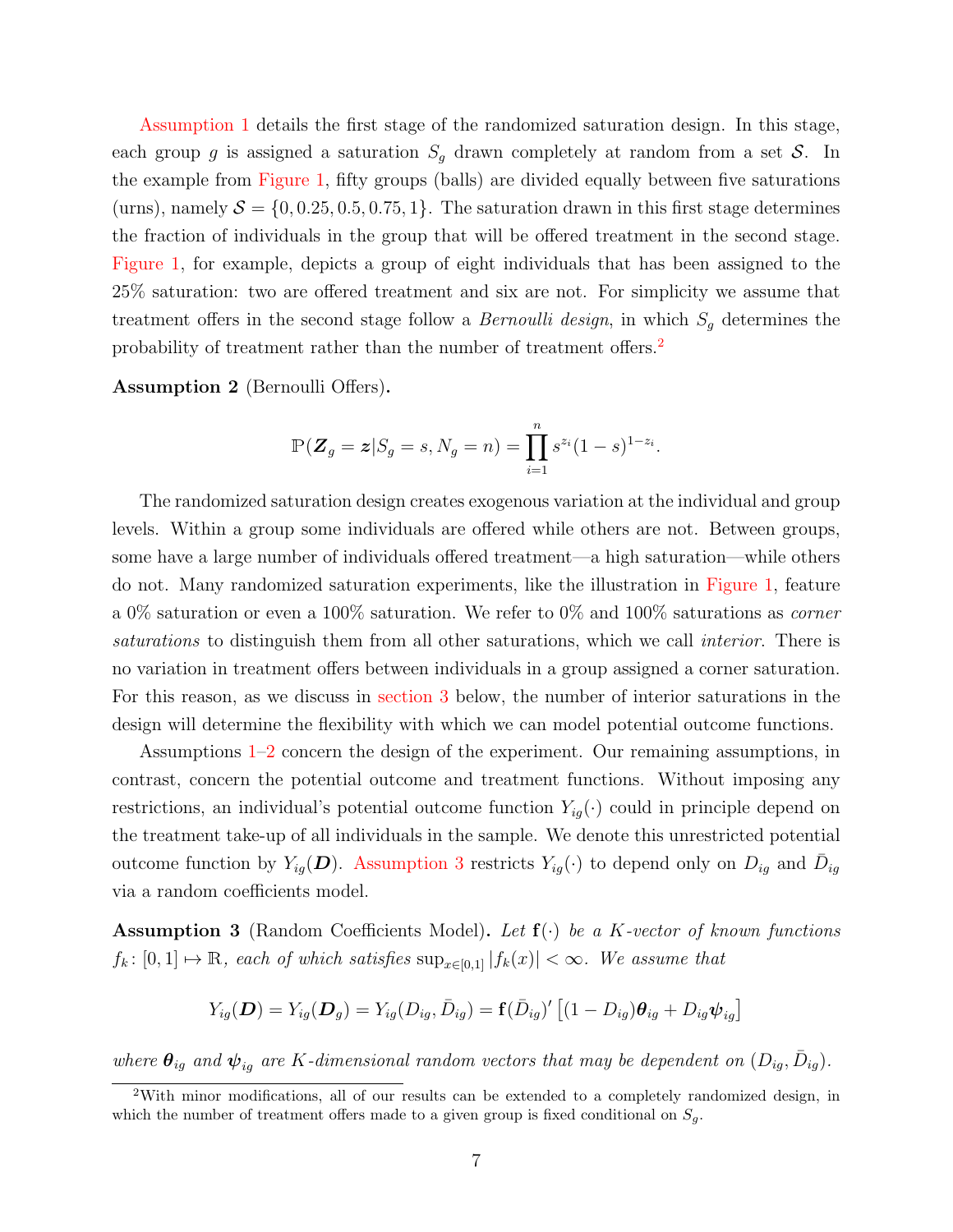The first equality in [Assumption 3](#page-6-2) is the so-called *partial interference* assumption, used widely in the literature on spillover effects. This assumption states that there are no spillovers between people in different groups: only the treatment take-up of individuals in group g affects the potential outcome of person  $(i, g)$ . The second equality in [Assumption 3](#page-6-2) states that person  $(i, g)$ 's potential outcome is only affected by the treatment take-up of the others in her group through the *aggregate*  $\bar{D}_{ig}.^3$  $\bar{D}_{ig}.^3$  This is related to the *anonymous interactions* assumption from the network literature as it implies that only the number of  $(i, q)$ 's neighbors who take up treatment matters for her outcome; the identities of the neighbors are irrelevant [\(Manski,](#page-33-1) [2013\)](#page-33-1). The third equality in [Assumption 3](#page-6-2) posits a finite basis function expansion for the potential outcome functions  $Y_{ig}(0, \bar{D}_{ig})$  and  $Y_{ig}(1, \bar{D}_{ig})$ , namely

$$
Y_{ig}(0, \bar{D}_{ig}) = \sum_{k=1}^{K} \theta_{ig}^{(k)} f_k(\bar{D}_{ig}), \quad Y_{ig}(1, \bar{D}_{ig}) = \sum_{k=1}^{K} \psi_{ig}^{(k)} f_k(\bar{D}_{ig})
$$

or, written more compactly in matrix form,

<span id="page-7-1"></span>
$$
Y_{ig} = \mathbf{X}_{ig}' \mathbf{B}_{ig}, \quad \mathbf{X}_{ig} \equiv \begin{bmatrix} 1 \\ D_{ig} \end{bmatrix} \otimes \mathbf{f}(\bar{D}_{ig}), \quad \mathbf{B}_{ig} \equiv \begin{bmatrix} \boldsymbol{\theta}_{ig} \\ \boldsymbol{\psi}_{ig} - \boldsymbol{\theta}_{ig} \end{bmatrix}
$$
(2)

where the coefficient vectors  $\theta_{ig}$  and  $\psi_{ig}$ , and hence  $B_{ig}$ , are allowed to vary arbitrarily across groups and individuals. If, for example, person  $(i, g)$  has some prior knowledge of her potential outcome function  $Y_{ig}(\cdot, \cdot)$ , her take-up decision may depend on  $\theta_{ig}$  and  $\psi_{ig}$ . More generally, the same unobserved characteristics that determine a person's decision to take up treatment could affect her potential outcomes. To account for these possibilities, we allow arbitrary statistical dependence between  $(D_{ig}, \bar{D}_{ig})$  and  $\mathbf{B}_{ig}$ .

Ideally, our goal would be to identify the average direct and indirect causal effects of the binary treatment  $D_{ig}$ . Under [Assumption 3,](#page-6-2) we define these as follows, building on the definitions of [Hudgens and Halloran](#page-33-0) [\(2008\)](#page-33-0). The direct treatment effect, DE, gives the average effect of exogenously changing an individual's own treatment  $D_{ig}$  from 0 to 1 while holding the share of her treated neighbors  $\bar{D}_{ig}$  fixed at  $\bar{d}$ , namely

$$
DE(\bar{d}) \equiv \mathbb{E}\left[Y_{ig}(1,\bar{d}) - Y_{ig}(0,\bar{d})\right] = \mathbf{f}(\bar{d})'\mathbb{E}\left[\psi_{ig} - \boldsymbol{\theta}_{ig}\right]
$$
(3)

where the expectations are taken over all individuals in the population from which our experimental subjects were drawn. Recall that  $\bar{D}_{ig}$  excludes person  $(i, g)$ , ensuring that  $DE(d)$  is well-defined. An indirect treatment effect, in contrast, gives the average effect

<span id="page-7-0"></span><sup>&</sup>lt;sup>3</sup>Recall that  $\bar{D}_{ig}$  is defined to exclude person  $(i, g)$ .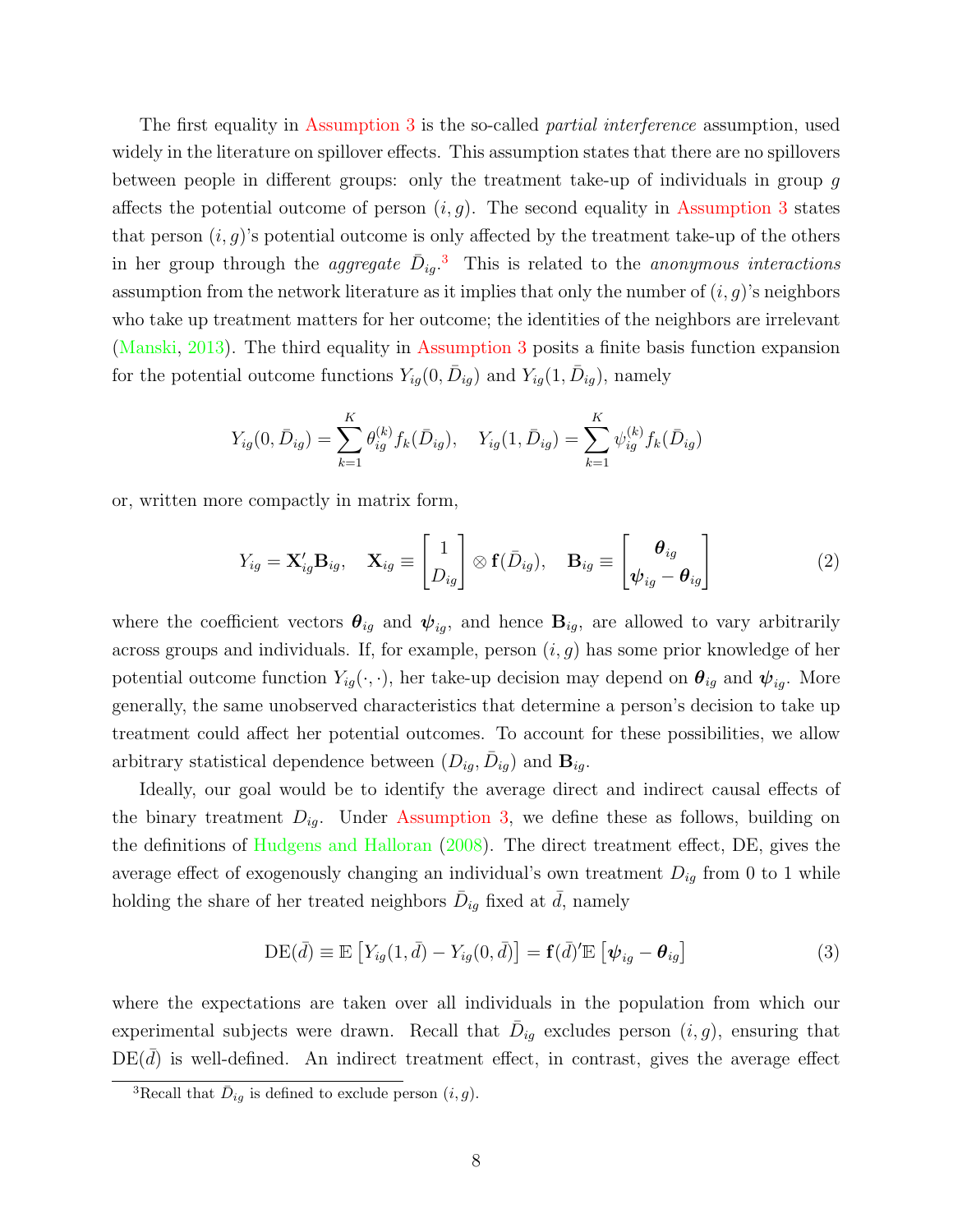<span id="page-8-1"></span>

Figure 2: A hypothetical example of the linear potential outcomes model from [\(5\)](#page-8-0). The slope of the bottom line,  $\gamma_{ig}$ , is the indirect marginal effect when untreated while that of the top line,  $\gamma_{ig} + \delta_{ig}$ , is the marginal indirect effect when treated. The distance between the two lines is the direct treatment effect.

of exogenously increasing a person's share of treated neighbors  $\bar{D}_{ig}$  from  $\bar{d}$  to  $\bar{d} + \Delta$  while holding her own treatment  $D_{ig}$  fixed at d, in other words,

$$
\begin{aligned} \text{IE}_d(\bar{d}, \Delta) &\equiv \mathbb{E}\left[Y_{ig}(d, \bar{d} + \Delta) - Y_{ig}(d, \bar{d})\right] \\ &= \left[\mathbf{f}(\bar{d} + \Delta) - \mathbf{f}(\bar{d})\right]' \left\{(1 - d)\mathbb{E}\left[\boldsymbol{\theta}_{ig}\right] + d\mathbb{E}\left[\boldsymbol{\psi}_{ig}\right]\right\} \end{aligned} \tag{4}
$$

<span id="page-8-2"></span>where  $\Delta$  is a positive increment. There are two indirect treatment effect functions, IE<sub>0</sub> and IE<sub>1</sub>, corresponding to the two possible values at which we could hold  $D_{ig}$  fixed: a spillover on the untreated, and a spillover on the treated. Because the direct and indirect causal effects are fully determined by  $\mathbb{E}[\mathbf{B}_{iq}]$  under [Assumption 3,](#page-6-2) this is our object of interest below. For example, if  $f(x)' = \begin{bmatrix} 1 & x \end{bmatrix}$  we obtain a linear model of the form

<span id="page-8-0"></span>
$$
Y_{ig} = \alpha_{ig} + \beta_{ig} D_{ig} + \gamma_{ig} \bar{D}_{ig} + \delta_{ig} D_{ig} \bar{D}_{ig}.
$$
\n
$$
\tag{5}
$$

In this case the direct effect is  $DE(\bar{d}) = \mathbb{E}[\beta_{ig}] + \mathbb{E}[\delta_{ig}]\bar{d}$  while the indirect effects are

$$
IE_0(\bar{d}, \Delta) = \Delta \times \mathbb{E}[\gamma_{ig}], \quad IE_1(\bar{d}, \Delta) = \Delta \times \mathbb{E}[\gamma_{ig} + \delta_{ig}].
$$

[Figure 2](#page-8-1) presents a hypothetical example of [\(5\)](#page-8-0) in a setting with employment displacement effects. Suppose that  $Y_{ig}$  is Alice's probability of long-term employment. Both  $Y_{ig}(1, \bar{d})$ and  $Y_{ig}(0, \bar{d})$  have a negative slope. This means that Alice's probability of long-term employment decreases if more of her neighbors obtain job placement services. But since  $\delta_{iq}$  is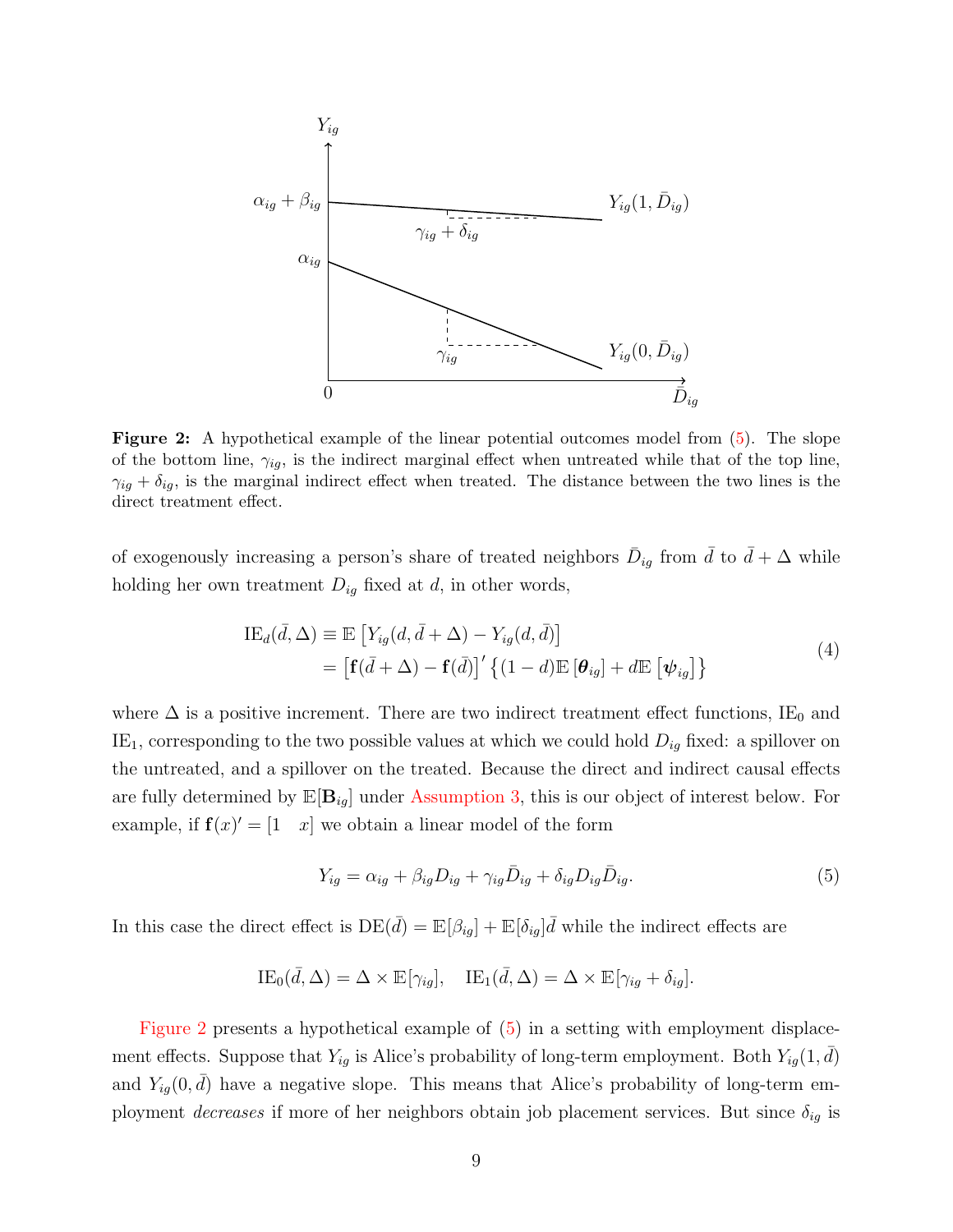positive, the spillover is more harmful if Alice is untreated. Alice's direct effect of treatment  $Y_{ig}(1, \bar{d}) - Y_{ig}(0, \bar{d})$  is positive for all  $\bar{d}$  in this example and increases as  $\bar{d}$  does: job placement services are more valuable to Alice when more of her neighbors obtain them. By averaging these effects for everyone in the population, we obtain  $IE_0,IE_1$ , and DE.

Under perfect compliance  $D_{ig}$  would simply equal  $Z_{ig}$ , making both  $D_{ig}$  and  $\bar{D}_{ig}$  exogenous. In this case a sample analogue of  $\mathbb{E}[Y_{iq}(d, d)]$  could be used to recover all of the treatment effects discussed above, at least at values of  $\bar{d}$  that arise in the experimental design. Unfortunately non-compliance is pervasive in real-world experiments, greatly complicating the identification of causal effects. In a large-scale experiment carried out in France, for example, only  $35\%$  of unemployed workers offered job placement services took them up (Crépon [et al.,](#page-32-0) [2013\)](#page-32-0). Those who did take up treatment likely differ in myriad ways from those who did not: they may, for example, be more conscientious. One way to to avoid this problem of self-selection is to carry out an intent-to-treat (ITT) analysis, conditioning on  $Z_{ig}$  and  $S_g$ rather than  $D_{ig}$  and  $\bar{D}_{ig}$ . But with take-up rates as low as 35%, ITT estimates could be very far from the causal effects of interest. In this paper we adopt a different approach. Following the tradition in the local average treatment effect (LATE) literature, we provide conditions under which direct and indirect causal effects–rather than ITT effects–can be identified for well-defined sub-populations of individuals. We focus on the case of *one-sided noncompli*ance, in which only those offered treatment can take it up. One-sided non-compliance is fairly common in practice (e.g. Crépon et al., [2013\)](#page-32-0) and simplifies the analysis considerably.<sup>[4](#page-9-0)</sup>

<span id="page-9-3"></span>**Assumption 4** (One-sided Non-compliance). If  $Z_{ig} = 0$  then  $D_{ig} = 0$ .

To account for endogenous treatment take-up, we define potential treatment functions  $D_{ia}(\cdot)$ . In principle these could depend on the treatment offers of every individual, Z in the experiment. The following assumption restricts  $D_{ig}(\cdot)$  to permit identification of the direct and indirect causal effects described above.

### <span id="page-9-1"></span>Assumption 5 (IOR).  $D_{ig}(\mathbf{Z}) = D_{ig}(\mathbf{Z}_g) = D_{ig}(Z_{ig}, \bar{Z}_{ig}) = D_{ig}(Z_{ig}).$

The first equality of [Assumption 5](#page-9-1) is a partial interference assumption: it requires that there are no social interactions in take-up between people in different groups. The second equality of [Assumption 5](#page-9-1) states that person  $(i, g)$ 's take-up decision depends on the treatment offers of others in her group only through the fraction  $\bar{Z}_{ig}$  of treatment offers made to the others in her group.[5](#page-9-2) These first two equalities are not in general sufficient to point identify direct and indirect causal effects. The third equality, which we call *individualistic offer* 

<span id="page-9-0"></span><sup>4</sup>An extension of our results to two-sided non-compliance is currently in progress.

<span id="page-9-2"></span><sup>&</sup>lt;sup>5</sup>Recall that the average  $\bar{Z}_{ig}$  is defined to exclude  $(i, g)$ .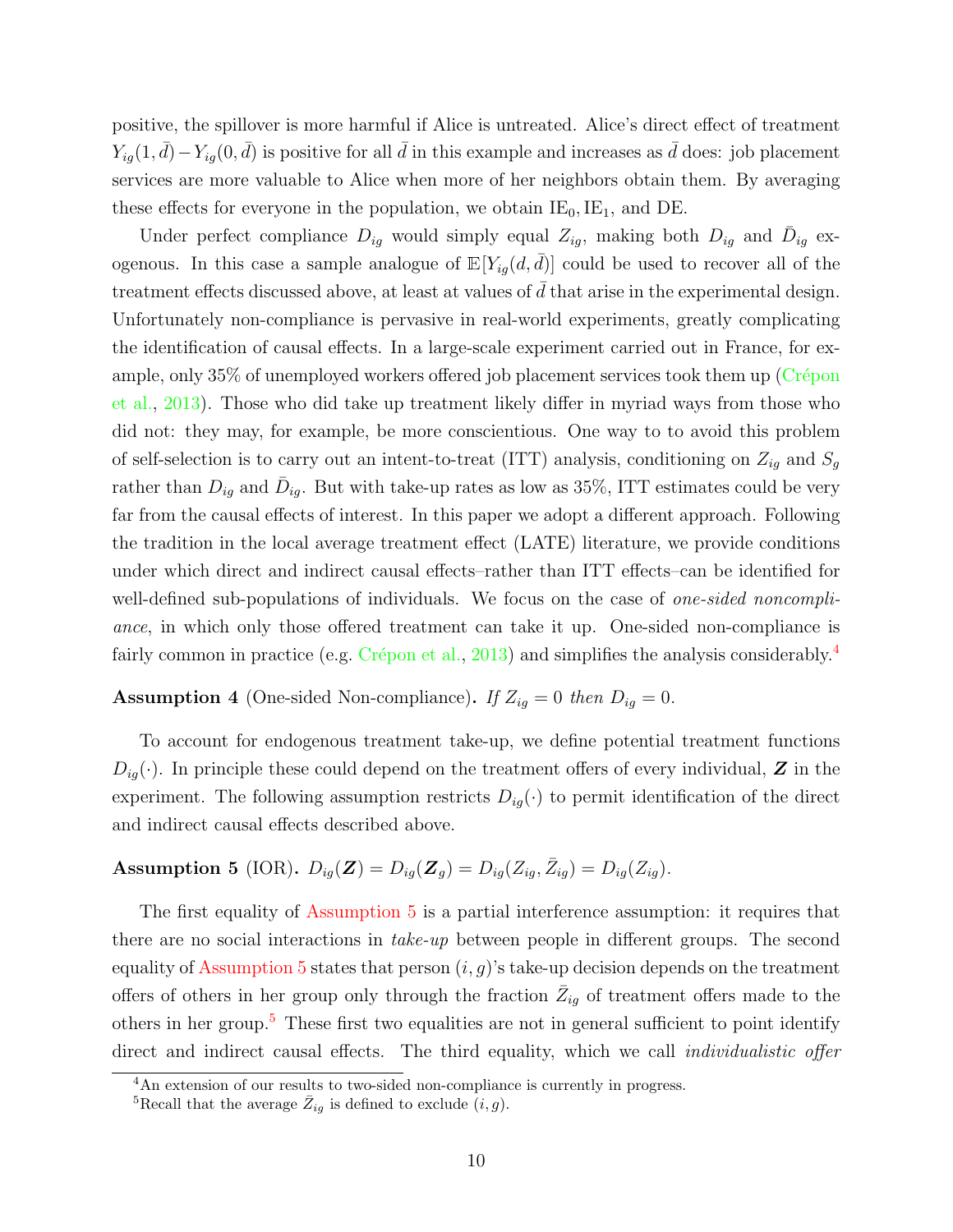response or IOR for short, imposes the further restriction that each person's take-up decision depends only on her own treatment offer. IOR states that there are no social interactions in take-up.<sup>[6](#page-10-0)</sup> In settings where participants do not observe other participants' offers or the saturation assigned to their group, for example, their take-up decision cannot depend on those variables, and thus IOR is likely to hold. This is a strong assumption, but one that has also appeared in the existing literature. [Kang and Imbens](#page-33-4) [\(2016\)](#page-33-4), for example, employ a variant of IOR that they call "personalized encouragement." And while [Imai et al.](#page-33-5) [\(2018\)](#page-33-5) derive their so-called "complier average direct effect (CADE)" under a weaker condition than IOR, the CADE is a hybrid of direct and indirect effects unless one is willing to assume that there are no social interactions in take-up. Fortunately, IOR is testable: it implies, for example, that  $\mathbb{E}[D_{ig}|Z_{ig} = 1, S_g = s]$  does not vary with s. If the observed average take-up rate among individuals who are offered treatment varies with saturation, this indicates a violation of IOR.

Under IOR and one-sided non-compliance (Assumptions [4](#page-9-3) and [5\)](#page-9-1), we can divide individuals into never-takers and compliers, two of the principal strata from the LATE literature. Never-takers are defined as those for whom  $D_{iq}(0) = D_{iq}(1) = 0$ , while compliers are those for whom  $D_{ig}(z) = z$  for all  $z$ <sup>[7](#page-10-1)</sup>. Defining  $C_{ig}$  to be the indicator that person  $(i, g)$  is a complier, Assumptions [4–](#page-9-3)[5](#page-9-1) imply that

$$
D_{ig} = C_{ig} Z_{ig}, \quad \bar{D}_{ig} = \frac{1}{N_g - 1} \sum_{j \neq i} C_{jg} Z_{jg}.
$$
 (6)

By analogy to  $\bar{Z}_{ig}$  and  $\bar{D}_{ig}$ , we define  $\bar{C}_{ig}$  to be the share of compliers among person  $(i, g)$ 's neighbors in group  $q$ , namely

$$
\bar{C}_{ig} = \frac{1}{N_g - 1} \sum_{j \neq i} C_{jg}.\tag{7}
$$

Note that  $\bar{C}_{ig}$  varies across individuals in the same group, depending on their values of  $C_{ig}$ . Finally, let  $C_g$  denote the vector of  $C_{ig}$  for all individuals in group g.

Our final assumption is an exclusion restriction for the treatment offers  $\mathbb{Z}_q$  and saturation  $S_g$ . To state it we require two additional pieces of notation. First, let  $\mathbf{B}_g$  denote the vector that stacks  $\mathbf{B}_{ig}$  for all individuals in group g. Second, following [Dawid](#page-32-12) [\(1979\)](#page-32-12), let " $\perp$ " denote (conditional) independence so that  $X \perp Y$  indicates that X is statistically independent of Y while  $X \perp Y$  |Z indicates that X is *conditionally* independent of Y given Z. Using this notation, the exclusion restriction is as follows.

<span id="page-10-0"></span> $6Work$  in progress explores the possibility of relaxing IOR in specific settings to obtain point, or at least partial identification.

<span id="page-10-1"></span><sup>7</sup>Under one-sided non-compliance, [Assumption 4,](#page-9-3) there are no always-takers.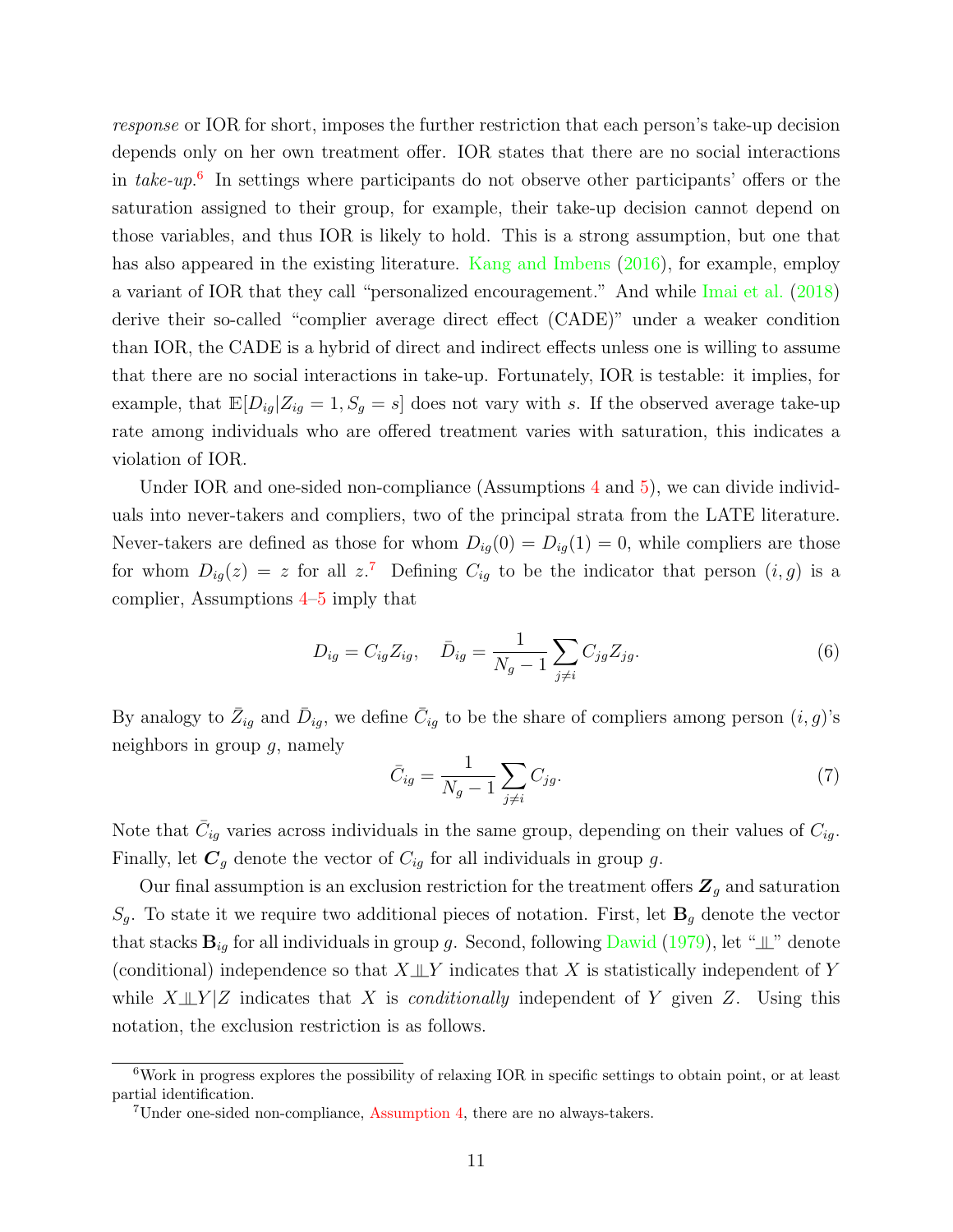<span id="page-11-1"></span>Assumption 6 (Exclusion Restriction).

- (i)  $S_q \perp \!\!\! \perp (\mathbf{C}_q, \mathbf{B}_q, N_q)$
- (ii)  $\mathbf{Z}_q \mathop{\perp\!\!\!\!\perp} (\boldsymbol{C}_q, \mathbf{B}_q) | (S_q, N_q)$

Intuitively, [Assumption 6](#page-11-1) states that  $(C_q, B_q, N_q)$  are "predetermined" with respect to the treatment offers and saturations. In a traditional LATE setting, its counterparts are the "unconfounded type" assumption and the independence of potential outcomes and treatment offers. [Assumption 6](#page-11-1) could be violated in a number of ways. If, for example, individuals chose their group membership based on knowledge of their group's saturation,  $N_g$  would not be independent of  $S_q$ . Similarly, if some individuals decided to comply with their treatment offers only because their group was assigned a high saturation,  $C_g$  would not be independent of  $S_g$ . This latter possibility illustrates that [Assumption 6](#page-11-1) partially embeds IOR by ruling out "selection into compliance." More prosaically, [Assumption 6](#page-11-1) would be violated if either  $S_g$  or  $Z_{ig}$  had a direct effect on the random coefficients  $\mathbf{B}_g$ . Notice that part (ii) of [Assumption 6](#page-11-1) conditions on  $(S_g, N_g)$ . This is because the second stage of the randomized saturation experiment assigns  $\mathbb{Z}_g$  conditional on this information: see [Assumption 2.](#page-6-1)

### <span id="page-11-0"></span>3 Identification

Under [Assumption 3,](#page-6-2) the functional form of the random coefficients model is known. So why not simply use  $(Z_{ig}, S_g)$  as instrumental variables for  $D_{ig}$  and  $\mathbf{f}(\bar{D}_{ig})$ ? As shown in a number of papers from the literature on random coefficients models [\(Heckman and Vytlacil,](#page-33-12) [1998;](#page-33-12) [Wooldridge,](#page-33-13) [1997,](#page-33-13) [2003,](#page-33-14) [2016\)](#page-34-2), two-stage least squares identifies average effects when the causal effect of the instruments on the endogenous regressors is homogeneous. In our setting, however, this result does not apply because the conditional distribution of  $\bar{D}_{ig}$  given  $S_g$  varies with  $(\bar{C}_{ig}, N_g)$ , as the following lemma shows.

<span id="page-11-2"></span>**Lemma 1.** Let  $\bar{c}$  be a value in [0, 1] such that  $(n-1)\bar{c}$  is a non-negative integer. Under Assumptions 1-[2](#page-6-1) and  $4-6$  $4-6$  and conditional on  $(N_g = n, S_g = s, \mathbf{C}_g = c, \bar{C}_{ig} = \bar{c}, Z_{ig} = z)$ ,  $(n-1)\bar{D}_{ig}$  follows a Binomial $((n-1)\bar{c}, s)$  distribution.

Intuitively, the problem presented by the [Lemma 1](#page-11-2) is as follows. Although  $S_g$  is randomly assigned, the variation that it induces in  $\bar{D}_{ig}$  is mediated by the share of compliers  $\bar{C}_{ig}$ . Accordingly if  $\bar{C}_{ig}$ —a source of first-stage heterogeneity—is correlated with the random coefficients in the second stage, the IV estimator will not identify the effects of interest. To make this problem more concrete, consider the linear potential outcomes model from [\(5\)](#page-8-0) and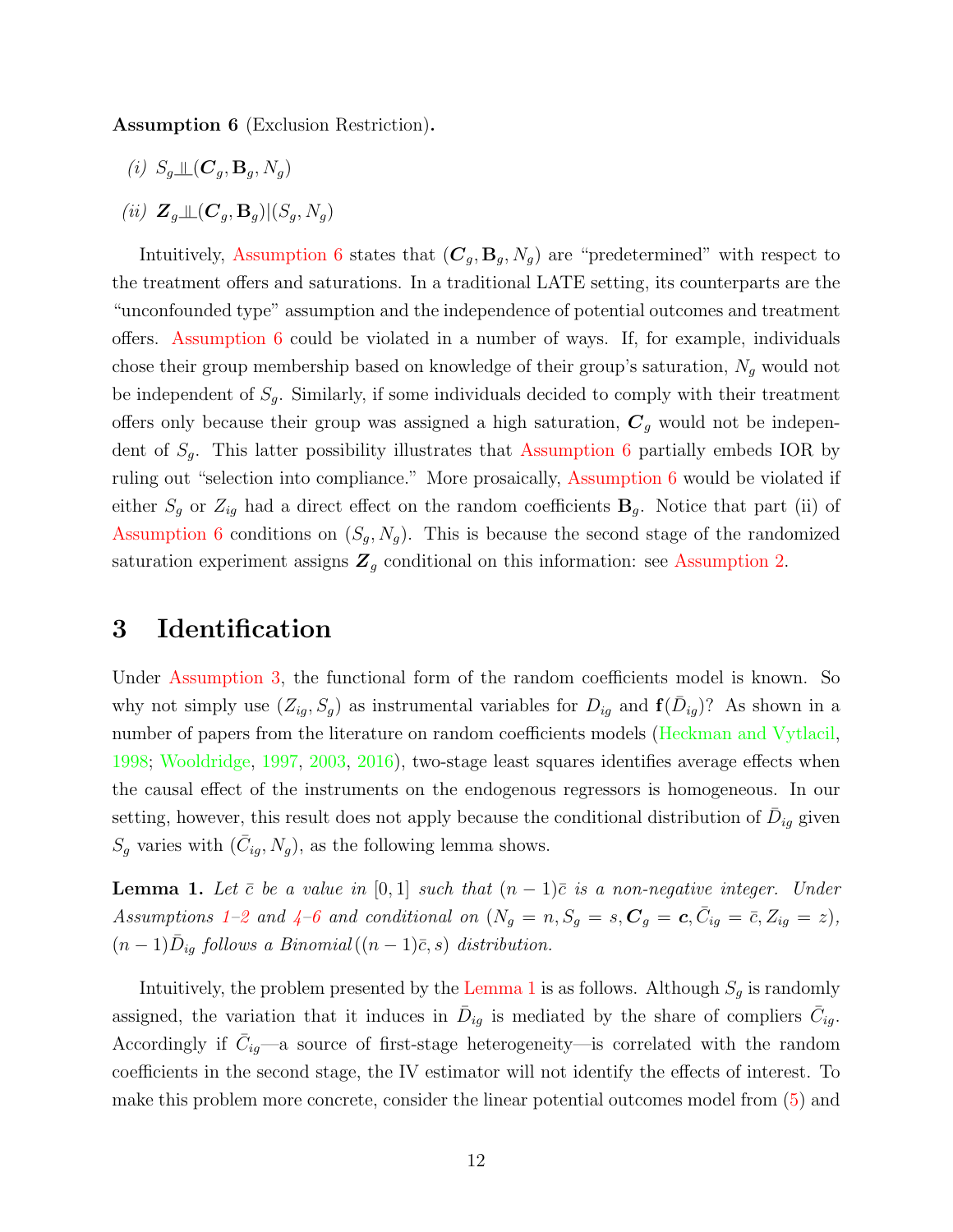let  $\mathbf{\vartheta}_{\text{IV}}$  be the IV estimand using instruments  $(1, Z_{ig}, S_g, Z_{ig}S_g)$ . Throughout, we will refer to it as the "naïve IV". In this example  $\mathcal{O}_{IV}$  takes a particularly simple form, as shown in the following lemma.

<span id="page-12-0"></span>**Lemma 2.** Let  $\vartheta_{IV}$  be the IV estimand from a regression of  $Y_{ig}$  on  $\mathbf{X}_{ig} \equiv (1,D_{ig},\bar{D}_{ig},D_{ig}\bar{D}_{ig})'$ with instruments  $\mathcal{Z}_{ig} \equiv (1, Z_{ig}, S_g, Z_{ig}S_g)'$ , namely

$$
\boldsymbol{\vartheta}_{IV} \equiv \begin{bmatrix} \alpha_{IV} & \beta_{IV} & \gamma_{IV} & \delta_{IV} \end{bmatrix}' = \mathbb{E} \left[ \boldsymbol{\mathcal{Z}}_{ig} \mathbf{X}_{ig}' \right]^{-1} \mathbb{E} \left[ \boldsymbol{\mathcal{Z}}_{ig} Y_{ig} \right].
$$

assuming that  $\mathbb{E}[\mathcal{Z}_{ig}X'_{ig}]$  is invertible. Then, under [\(5\)](#page-8-0) and Assumptions [1](#page-5-0)-2 and [4](#page-9-3)-6,

$$
\alpha_{IV} = \mathbb{E} [\alpha_{ig}] \qquad \beta_{IV} = \mathbb{E} [\beta_{ig} | C_{ig} = 1]
$$
  

$$
\gamma_{IV} = \mathbb{E} [\gamma_{ig}] + \frac{Cov(\bar{C}_{ig}, \gamma_{ig})}{\mathbb{E}(\bar{C}_{ig})} \qquad \delta_{IV} = \mathbb{E} [\delta_{ig} | C_{ig} = 1] + \frac{Cov(\bar{C}_{ig}, \delta_{ig} | C_{ig} = 1)}{\mathbb{E}(\bar{C}_{ig} | C_{ig} = 1)}.
$$

As we see from [Lemma 2,](#page-12-0) IV identifies the population average of  $\alpha_{ig}$ , along with the population average of  $\beta_{ig}$  for the subset of individuals who select into treatment. Neither of these, however, is itself a causal effect. In general, IV recovers neither direct nor indirect causal effects for any well-defined group of individuals. Specializing [\(4\)](#page-8-2) to the linear model from [\(5\)](#page-8-0) gives  $IE_0(\bar{d}, \Delta) = \mathbb{E}[\gamma_{ig}]\Delta$ . In other words,  $\mathbb{E}[\gamma_{ig}]$  is an average *spillover*. [Lemma 2](#page-12-0) shows that IV fails to identify this quantity unless the individual-specific spillovers  $\gamma_{ig}$  are uncorrelated with the share of compliers  $\bar{C}_{ig}$ . This condition could easily fail in practice. In the labor market example from the introduction, cities with a particularly depressed labor market might be expected to contain a large share of compliers. If negative spillovers are more intense in such cities, IV will not recover the average indirect effect. A similar problem hampers the interpretation of  $\delta_{\rm IV}$ . Under [\(5\)](#page-8-0) the average direct effect for compliers, as a function of  $\bar{d}$ , is given by  $\mathbb{E}[\beta_{ig}|C_{ig} = 1] + \mathbb{E}[\delta_{ig}|C_{ig} = 1]\bar{d}$ . While IV identifies the intercept of this function, it only identifies the slope if  $\delta_{ig}$  is uncorrelated with  $\bar{C}_{ig}$  for compliers.

As this example illustrates, identifying direct and indirect causal effects requires us to correct for possible dependence between individual-specific coefficients and group-level takeup that arises from the first-stage relationship in [Lemma 1.](#page-11-2) The key to our approach, as shown in the following theorem, is to condition on  $\overline{C}_{ig}$  and  $N_g$ .

<span id="page-12-1"></span>**Theorem [1](#page-5-0).** Under Assumptions 1[–2](#page-6-1) and  $\angle 4-6$  $\angle 4-6$  $\angle 4-6$ ,  $(S_g, Z_{ig}, \bar{D}_{ig}) \perp \perp (\mathbf{B}_{ig}, C_{ig}) | (\bar{C}_{ig}, N_g)$ .

[Theorem 1](#page-12-1) implies that conditioning on  $(\bar{C}_{ig}, N_g)$  is sufficient to break any dependence between  $f(\bar{D}_{ig})$  and  $(\mathbf{B}_{ig}, C_{ig})$  that may be present. The intuition for this result is as follows. Conditional on  $\bar{C}_{ig}$  and  $N_g$ , we know precisely how many of  $(i, g)$ 's neighbors are compliers. Given this information, IOR implies that all remaining variation in  $\bar{D}_{ig}$  is arises solely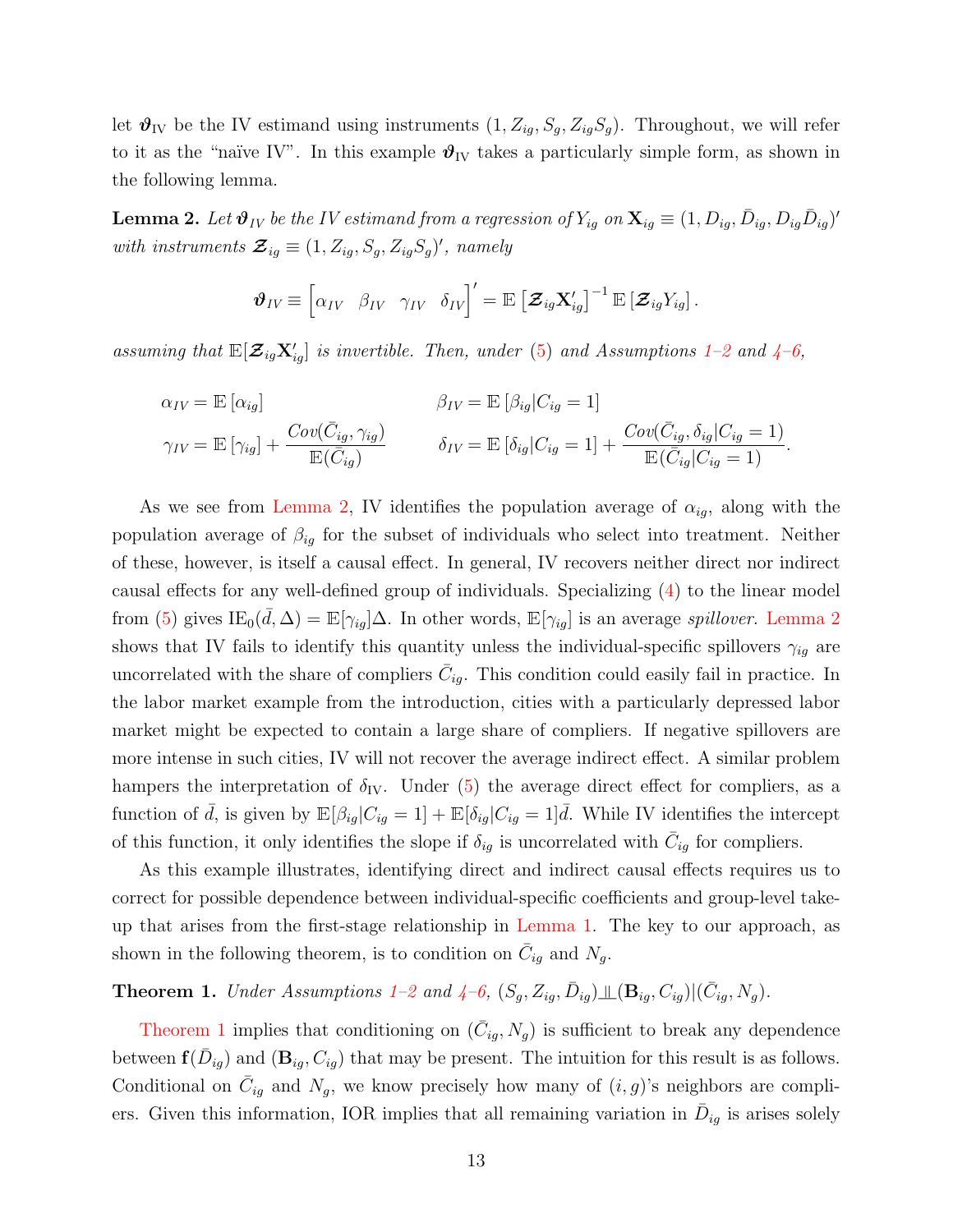from experimental variation in the saturation  $S<sub>g</sub>$  assigned to different groups, and the share of compliers offered treatment across groups assigned the same saturation. So long as  $Z_{iq}$ and  $S_g$  do not affect  $(\mathbf{B}_{ig}, C_g)$ , [Assumption 6,](#page-11-1) it follows that  $(Z_{ig}, \bar{D}_{ig}, S_g)$  are exogenous given  $(\bar{C}_{ig}, N_g)$ , even when individuals decide whether or not to take up treatment based on knowledge of their potential outcome functions. In effect, our identification approach is a combination of instrumental variables and control function methods. First  $(\bar{C}_{ig}, N_g)$ serves as a control function for the endogenous regressor  $\bar{D}_{ig}$ , similar to [Masten and Tor](#page-33-10)[govitsky](#page-33-10) [\(2016\)](#page-33-10). Second,  $Z_{ig}$  serves as an instrument for  $D_{ig}$ , because this regressor remains endogenous even conditional on  $(\bar{C}_{ig}, N_g)$ .

Before stating our identification results, we require some additional notation and one further assumption. Define the vector  $\mathbf{W}_{ig}$  and matrix-valued functions  $\mathbf{Q}, \mathbf{Q}_0, \mathbf{Q}_1$  as follows:

<span id="page-13-3"></span><span id="page-13-2"></span><span id="page-13-1"></span>
$$
\mathbf{Q}(\bar{c}, n) \equiv \mathbb{E}\left[\mathbf{W}_{ig}\mathbf{W}_{ig}^{\prime}|\bar{C}_{ig} = \bar{c}, N_g = n\right], \quad \mathbf{W}_{ig} \equiv \begin{bmatrix} 1 & Z_{ig} \end{bmatrix}^{\prime} \otimes \mathbf{f}(\bar{D}_{ig})
$$
(8)

$$
\mathbf{Q}_0(\bar{c}, n) \equiv \mathbb{E}\left[ (1 - Z_{ig}) \mathbf{f}(\bar{D}_{ig}) \mathbf{f}(\bar{D}_{ig})' | \bar{C}_{ig} = \bar{c}, N_g = n \right]
$$
(9)

$$
\mathbf{Q}_1(\bar{c}, n) \equiv \mathbb{E}\left[Z_{ig}\mathbf{f}(\bar{D}_{ig})\mathbf{f}(\bar{D}_{ig})'|\bar{C}_{ig} = \bar{c}, N_g = n\right].\tag{10}
$$

We use  $\mathbf{Q}, \mathbf{Q}_0, \mathbf{Q}_1$  below to construct instrumental variables that are not subject to the shortcomings of  $\mathcal{Z}_{iq}$  from [Lemma 2](#page-12-0) discussed above. The final ingredient that we need to construct these alternative instruments is a rank condition.

<span id="page-13-0"></span>Assumption 7 (Rank Condition).

- (i)  $0 < E(C_{ia}) < 1$
- (ii)  $\mathbf{Q}(\bar{c}, n)$  is invertible at every point  $(\bar{c}, n)$  in the support of  $(\bar{C}_{ig}, N_g)$ .

Part (i) of [Assumption 7](#page-13-0) asserts that there is at least some degree of non-compliance with the experimental treatment offers,  $\mathbb{E}(C_{ig}) < 1$ , and that the population contains at least some compliers,  $\mathbb{E}(C_{iq}) > 0$ . Part (ii) requires that the matrix-valued function Q defined in [\(8\)](#page-13-1) is full rank when evaluated at any share of compliers  $\bar{c}$  and group size n that occur in the population. [Assumption 7](#page-13-0) does not explicitly restrict  $Q_0$  or  $Q_1$ . By the linearity of conditional expectation, however,

$$
\mathbf{Q}(\bar{c},n) = \begin{bmatrix} \mathbf{Q}_0(\bar{c},n) + \mathbf{Q}_1(\bar{c},n) & \mathbf{Q}_1(\bar{c},n) \\ \mathbf{Q}_1(\bar{c},n) & \mathbf{Q}_1(\bar{c},n) \end{bmatrix}
$$
(11)

so [Assumption 7\(](#page-13-0)ii) could equivalently be stated in terms of  $\mathbf{Q}_0$  and  $\mathbf{Q}_1$ .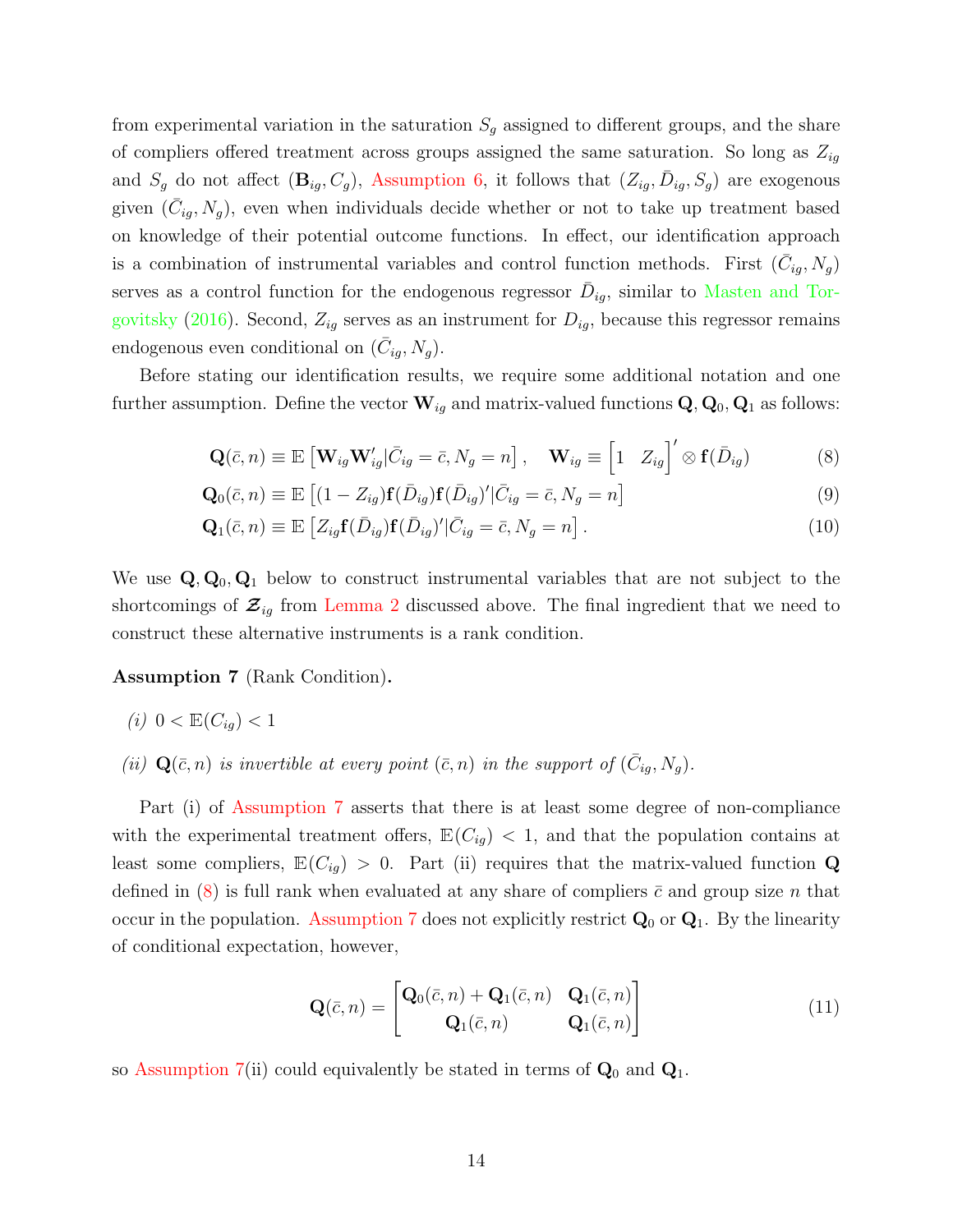<span id="page-14-1"></span>**Lemma 3.**  $\mathbf{Q}(\bar{c}, n)$  is invertible iff  $\mathbf{Q}_0(\bar{c}, n)$  and  $\mathbf{Q}_1(\bar{c}, n)$  are both invertible, in which case

$$
\mathbf{Q}(\bar{c},n)^{-1} = \begin{bmatrix} \mathbf{Q}_0(\bar{c},n)^{-1} & -\mathbf{Q}_0(\bar{c},n)^{-1} \\ -\mathbf{Q}_0(\bar{c},n)^{-1} & \mathbf{Q}_0(\bar{c},n)^{-1} + \mathbf{Q}_1(\bar{c},n)^{-1} \end{bmatrix}.
$$

We discuss low-level conditions for the invertibility of  $(Q_0, Q_1)$ , and hence  $Q$ , below. Having assumed the necessary rank condition, we can now state our main identification results. The following theorem shows how  $\mathbf{Q}_{0}(\bar{C}_{ig}, N_{g})$  and  $\mathbf{Q}_{1}(\bar{C}_{ig}, N_{g})$  can be used to construct instrumental variables that identify average values of the random coefficients for well-defined groups of individuals.

<span id="page-14-0"></span>**Theorem 2.** Define the instrument vectors

$$
\boldsymbol{\mathcal{Z}}_{ig}^W \equiv \mathbf{Q}(\bar{C}_{ig}, N_g)^{-1} \mathbf{W}_{ig}, \quad \boldsymbol{\mathcal{Z}}_{ig}^0 \equiv \mathbf{Q}_0(\bar{C}_{ig}, N_g)^{-1} \mathbf{f}(\bar{D}_{ig}), \quad \boldsymbol{\mathcal{Z}}_{ig}^1 \equiv \mathbf{Q}_1(\bar{C}_{ig}, N_g)^{-1} \mathbf{f}(\bar{D}_{ig})
$$

where  $\mathbf{Q}_0, \mathbf{Q}_1, \mathbf{Q}$ , and  $\mathbf{W}_{ig}$  are as given in  $(8)-(10)$  $(8)-(10)$  $(8)-(10)$ . Then, under Assumptions [3–](#page-6-2)[5](#page-9-1) and [7](#page-13-0) and assuming that  $(Z_{ig}, \bar{D}_{ig}) \perp \!\!\!\perp (\mathbf{B}_{ig}, C_{ig}) | (\bar{C}_{ig}, N_g)$ , we have

(i) 
$$
\begin{aligned}\n\begin{bmatrix}\n\mathbb{E}(\boldsymbol{\theta}_{ig}) \\
\mathbb{E}(\boldsymbol{\psi}_{ig} - \boldsymbol{\theta}_{ig}|C_{ig} = 1)\n\end{bmatrix} &= \mathbb{E}\left[\mathbf{\mathcal{Z}}_{ig}^{W}\mathbf{X}_{ig}'\right]^{-1} \mathbb{E}\left[\mathbf{\mathcal{Z}}_{ig}^{W}Y_{ig}\right], \\
(iii) & \mathbb{E}\left[\boldsymbol{\psi}_{ig}|C_{ig} = 1\right] = \mathbb{E}\left[\mathbf{\mathcal{Z}}_{ig}^{1}\left\{D_{ig}\mathbf{f}(\bar{D}_{ig})\right\}'\right]^{-1} \mathbb{E}\left[\mathbf{\mathcal{Z}}_{ig}^{1}\left\{D_{ig}Y_{ig}\right\}\right] \\
(iii) & \mathbb{E}\left[\boldsymbol{\theta}_{ig}|C_{ig} = 0\right] = \mathbb{E}\left[\mathbf{\mathcal{Z}}_{ig}^{1}\left\{Z_{ig}(1 - D_{ig})\mathbf{f}(\bar{D}_{ig})\right\}'\right]^{-1} \mathbb{E}\left[\mathbf{\mathcal{Z}}_{ig}^{1}\left\{Z_{ig}(1 - D_{ig})Y_{ig}\right\}\right],\text{ and} \\
(iv) & \mathbb{E}\left[\boldsymbol{\theta}_{ig}\right] = \mathbb{E}\left[\mathbf{\mathcal{Z}}_{ig}^{0}\left\{(1 - Z_{ig})\mathbf{f}(\bar{D}_{ig})\right\}'\right]^{-1} \mathbb{E}\left[\mathbf{\mathcal{Z}}_{ig}^{0}\left\{(1 - Z_{ig})Y_{ig}\right\}\right].\n\end{aligned}
$$

The first part of [Theorem 2](#page-14-0) identifies the average effects that the naïve IV approach from [Lemma 2](#page-12-0) in general fails to. Rather than using the randomly assigned saturation  $S_g$  as a source of instruments for  $f(D_{ig})$  we *transform* this vector of endogenous regressors into a set of exogenous instruments using  $\mathbf{Q}_0(\bar{C}_{ig}, N_g)^{-1}$  and  $\mathbf{Q}_1(\bar{C}_{ig}, N_g)^{-1}$ . Parts (ii) and (iii) use a similar approach to obtain moment equations for the average value of  $\psi_{iq}$  for compliers and  $\theta_{ig}$  for never-takers. Given part (i), part (iv) is technically redundant, but it is convenient to have an expression for  $\mathbb{E}(\theta_{ig})$  in isolation. To understand the intuition behind the instruments from [Theorem 2,](#page-14-0) consider the linear potential outcomes example from [\(5\)](#page-8-0) above. Here we have  $f(x) = (1, x)'$  and thus

$$
\mathbf{Q}_z(\bar{C}_{ig}, N_g) = \mathbb{P}(Z_{ig} = z) \mathbb{E}\left[\begin{pmatrix} 1 & \bar{D}_{ig} \\ \bar{D}_{ig} & \bar{D}_{ig}^2 \end{pmatrix} \middle| \bar{C}_{ig}, N_g, Z_{ig} = z\right], \quad z \in \{0, 1\}
$$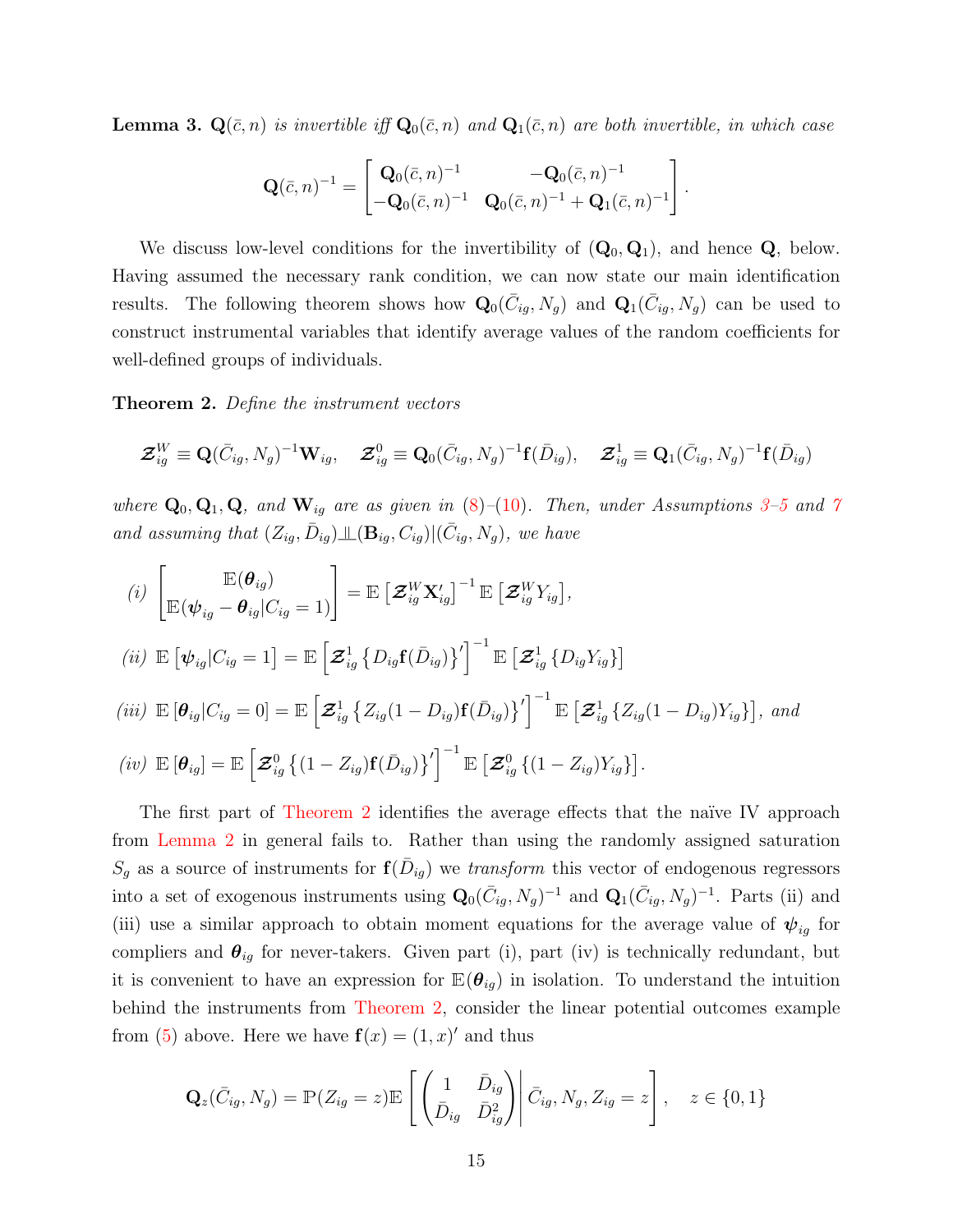using the fact that  $Z_{ig\perp} \perp (\bar{C}_{ig}, N_g)$  by [Lemma A2.](#page-39-0) It follows after a few steps of algebra that

$$
\mathbf{Q}_z(\bar{C}_{ig}, N_g)^{-1}\mathbf{f}(\bar{D}_{ig}) = \frac{1}{\mathbb{P}(Z_{ig} = z)} \begin{bmatrix} \mathbb{E}(\bar{D}_{ig}^2 | \bar{C}_{ig}, N_g, Z_{ig} = z) - \bar{D}_{ig} \mathbb{E}(\bar{D}_{ig} | \bar{C}_{ig}, N_g, Z_{ig} = z) \\ \text{Var}(\bar{D}_{ig} | \bar{C}_{ig}, N_g, Z_{ig} = z) \\ \frac{\bar{D}_{ig} - \mathbb{E}(\bar{D}_{ig} | \bar{C}_{ig}, N_g, Z_{ig} = z)}{\text{Var}(\bar{D}_{ig} | \bar{C}_{ig}, N_g, Z_{ig} = z)} \end{bmatrix}
$$

.

While  $\bar{D}_{ig}$  is endogenous, we see that the scaled difference between  $\bar{D}_{ig}$  and its conditional expectation is a valid instrument under the linear potential outcomes model. Intuitively, this transformation adjusts for the first-stage heterogeneity discussed at the beginning of this section: after controlling for differences in  $(\bar{C}_{ig}, N_g)$ , the remaining variation in  $\bar{D}_{ig}$ arises only from the experimentally–assigned saturations. Thus, rather than using  $S_g$  as an instrument directly, we use it indirectly to generate variation in  $\bar{D}_{ig}$  given  $(\bar{C}_{ig}, N_g)$ . As discussed below, this is crucial for part (ii) of [Assumption 7.](#page-13-0)

Notice that [Theorem 2](#page-14-0) does not explicitly invoke the randomized saturation design, Assumptions  $1-2$ , or the exclusion restriction, Assumption [6.](#page-11-1) Using this result for identification, however, requires two conditions. First we need to satisfy  $(Z_{ig}, \bar{D}_{ig}) \perp (\mathbf{B}_{ig}, C_{ig}) | (\bar{C}_{ig}, N_g)$ . As shown in [Theorem 1](#page-12-1) above, the randomized saturation design and exclusion restriction are sufficient for this condition to hold under one-sided non-compliance and IOR, Assumptions [4](#page-9-3) and [5.](#page-9-1) Second, we need to show that the functions  $\mathbf{Q}_0$ ,  $\mathbf{Q}_1$  are identified in order to construct the instruments from [Theorem 2.](#page-14-0) Fortunately, these functions are in fact known under the randomized saturation design and exclusion restriction.<sup>[8](#page-15-0)</sup> In particular, they depend only on the distribution of  $\bar{D}_{ig} | (Z_{ig}, \bar{C}_{ig}, N_g)$ , which can be calculated from [Lemma 1,](#page-11-2) and the distribution of  $Z_{ig} | (\bar{C}_{ig}, N_g)$ , which coincides with its unconditional distribution by [Lemma A2.](#page-39-0) As such, we can always calculate  $\mathbf{Q}_0(\bar{C}_{ig}, N_g)$  and  $\mathbf{Q}_1(\bar{C}_{ig}, N_g)$  by simulating the experimental design. Depending on the choice of  $f$ , analytical expressions for  $Q_0$ ,  $Q_1$  may be available, as shown below for the linear potential outcomes model from [\(5\)](#page-8-0).

Constructing the instruments that appear in [Theorem 2](#page-14-0) requires us to evaluate  $Q_0$  and  $Q_1$ at  $(\bar{C}_{ig}, N_g)$ . While the group size  $N_g$  is observed, the share of compliers  $\bar{C}_{ig}$  is not. In large groups, however,  $\bar{C}_{ig}$  can be precisely estimated by calculating the rate of treatment take-up among the neighbors of  $(i, g)$  who are offered treatment. In the following section we use this approach to provide consistent and asymptotically normal estimators of the parameters from [Theorem 2.](#page-14-0) For the remainder of this section, however, we consider identification *conditional* on knowledge of  $\bar{C}_{ig}$ . Subject to this qualification, the following result catalogues the full set

<span id="page-15-0"></span><sup>8</sup>As [Theorem 2](#page-14-0) does not strictly speaking require a randomized saturation design, it could in principle be applied in other settings, e.g. a "natural" experiment, if our other assumptions are satisfied. In this case,  $\mathbf{Q}_0$ ,  $\mathbf{Q}_1$  would not be known but could potentially be recovered via a non-parametric approach.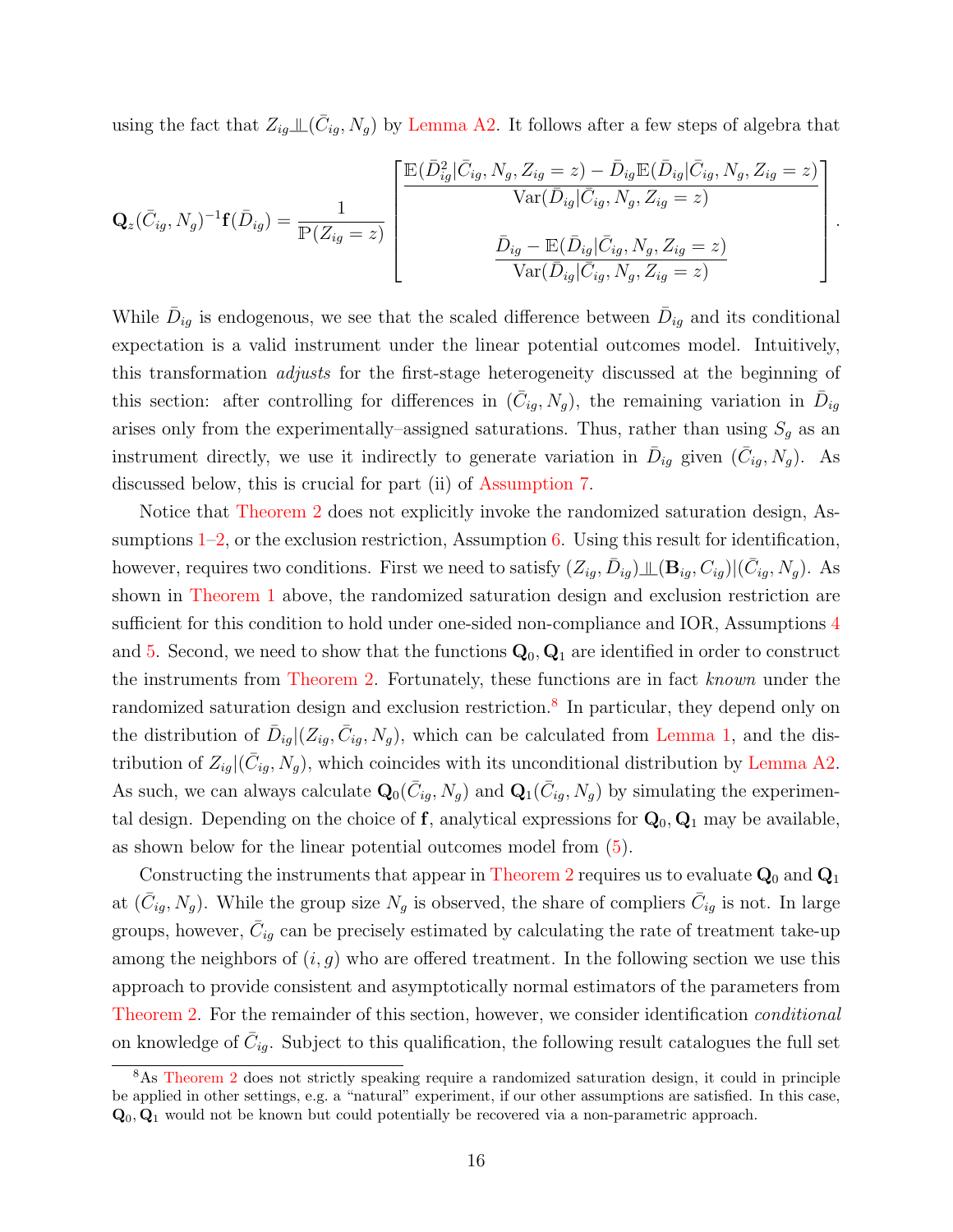of causal effects that are identified under our assumptions.

<span id="page-16-0"></span>**Theorem 3.** Given knowledge of  $\bar{C}_{ig}$  the following are identified under Assumptions [1](#page-5-0)-7:

(i)  $IE_0(\bar{d}, \Delta) \equiv \mathbb{E}[Y_{ig}(0, \bar{d} + \Delta) - Y_{ig}(0, \bar{d})],$ (ii)  $DE(\bar{d}|D_{ig}=1) \equiv \mathbb{E}\left[Y_{ig}(1,\bar{d}) - Y_{ig}(0,\bar{d})|D_{ig}=1\right],$ (iii)  $IE_0(\bar{d}, \Delta | D_{ig} = 1) \equiv \mathbb{E}[Y_{ig}(0, \bar{d} + \Delta) - Y_{ig}(0, \bar{d}) | D_{ig} = 1],$  $(iv)$   $IE_1(\bar{d}, \Delta | D_{ig} = 1) \equiv \mathbb{E}[Y_{ig}(1, \bar{d} + \Delta) - Y_{ig}(1, \bar{d}) | D_{ig} = 1],$ (v)  $IE_0(\bar{d}, \Delta | C_{ig} = 0) \equiv \mathbb{E}[Y_{ig}(0, \bar{d} + \Delta) - Y_{ig}(0, \bar{d}) | C_{ig} = 0],$ 

Part (i) of [Theorem 3](#page-16-0) is an indirect treatment effect, as defined in  $(4)$  above. It measures the causal impact of increasing the treatment take-up rate among Alice's neighbors from  $d$ to  $(\bar{d} + \Delta)$  when Alice's own treatment is held fixed at zero. In the Crépon et al. [\(2013\)](#page-32-0) experiment discussed in our empirical example below, this corresponds to the average labor market displacement effect. Whereas part (i) is an average treatment effect, parts (ii)–(iv) are the effects of treatment on the treated.<sup>[9](#page-16-1)</sup> Part (ii) gives the direct effect of treating Alice while holding the treatment take-up rate of her neighbors fixed at  $d$ , while (iii) and (iv) give the indirect effect of increasing her neighbors' treatment take-up from d to  $d + \Delta$ while holding Alice's treatment fixed at either zero, part (iii), or one, part (iv). Part (v) is a LATE generalization of [Equation 4:](#page-8-2) it gives the indirect effect for never-takers, holding their treatment fixed at zero. While we identify the full set of direct and indirect effects for the treated sub-population, we only identify a subset of these effects for other groups. By definition, never-takers cannot be observed with  $D_{ig} = 1$ . As such, we cannot identify direct treatment effects for this group or indirect treatment effects when  $D_{ig}$  is held fixed at one. This in turn implies that we cannot identify the average direct effect for the population as a whole, DE( $\bar{d}$ ), or the average indirect effect when  $D_{ig}$  is held fixed at one, IE<sub>1</sub>( $\bar{d}$ ,  $\Delta$ ).

Given that  $\mathbf{Q}_0$  and  $\mathbf{Q}_1$  are completely determined by the experimental design, we can directly check part (ii) of [Assumption 7](#page-13-0) for any choice of basis functions  $f$  and probability distribution over saturations. Consider again the linear potential outcomes model from [\(5\)](#page-8-0). In this example  $f(x) = (1, x)'$  and thus,

<span id="page-16-2"></span>
$$
\mathbf{Q}_{0}(\bar{c}, n) = \begin{bmatrix} \mathbb{E} \left\{ 1 - S_{g} \right\} & \bar{c} \mathbb{E} \left\{ S_{g} (1 - S_{g}) \right\} \\ \bar{c} \mathbb{E} \left\{ S_{g} (1 - S_{g}) \right\} & \bar{c}^{2} \mathbb{E} \left\{ S_{g}^{2} (1 - S_{g}) \right\} + \frac{\bar{c}}{n - 1} \mathbb{E} \left\{ S_{g} (1 - S_{g})^{2} \right\} \end{bmatrix}
$$
(12)

<span id="page-16-3"></span>
$$
\mathbf{Q}_{1}(\bar{c}, n) = \begin{bmatrix} \mathbb{E}\left\{S_{g}\right\} & \bar{c} \mathbb{E}\left\{S_{g}^{2}\right\} \\ \bar{c} \mathbb{E}\left\{S_{g}^{2}\right\} & \bar{c}^{2} \mathbb{E}\left\{S_{g}^{3}\right\} + \frac{\bar{c}}{n-1} \mathbb{E}\left\{S_{g}^{2}(1 - S_{g})\right\} . \end{bmatrix}
$$
(13)

<span id="page-16-1"></span><sup>9</sup>Because this is a setting with one-sided non-compliance, any participant with  $D_{ig} = 1$  must be a complier.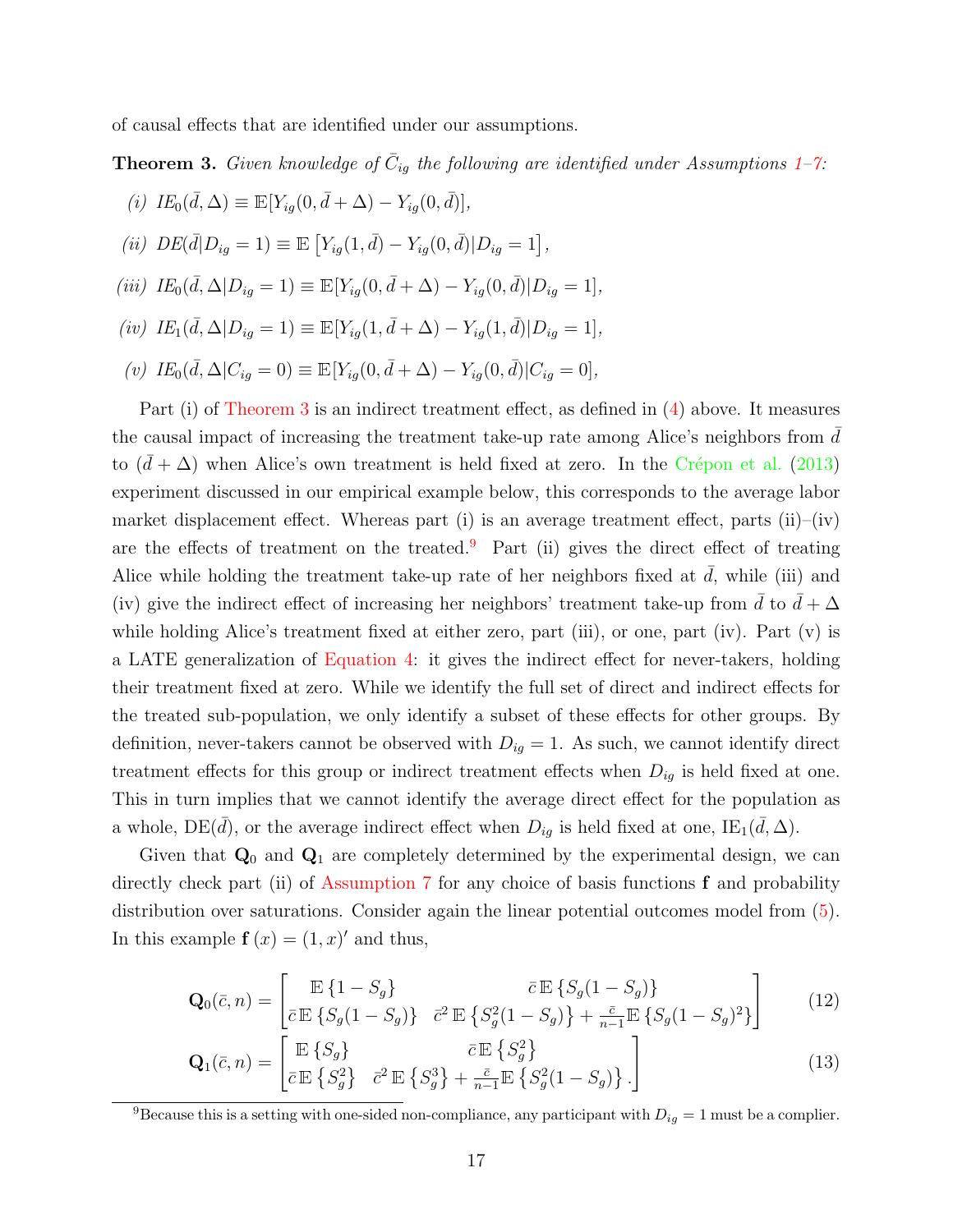by Bayes' Theorem, the Law of Total Probability, and Lemmas [1](#page-11-2) and [A2.](#page-39-0) Suppose first that there is a single saturation s. Then  $(12)$  and  $(13)$  simplify to yield

$$
|\mathbf{Q}_0(\bar{c}, n)| = \frac{\bar{c}s(1-s)^3}{n-1}, \quad |\mathbf{Q}_1(\bar{c}, n)| = \frac{\bar{c}s^3(1-s)}{n-1}.
$$

so that  $\mathbf{Q}_0(\bar{c}, n)$  and  $\mathbf{Q}_1(\bar{c}, n)$  are both invertible for any n and all  $\bar{c}$  greater than zero provided that  $0 < s < 1$ . The identifying power of this "degenerate" randomized saturation design, however, is weak:  $\mathbf{Q}_0, \mathbf{Q}_1$  are arbitrarily close to being singular for any  $\bar{c}$  if n is sufficiently large. Consider next a so-called "cluster randomized" experiment in which there are two saturations, 0 and 1, and  $\mathbb{P}(S_q = 1) = p$ . Calculating the expectations in [\(12\)](#page-16-2) and [\(13\)](#page-16-3),

$$
\mathbf{Q}_0(\bar{c}, n) = \begin{bmatrix} (1-p) & 0 \\ 0 & 0 \end{bmatrix}, \quad \mathbf{Q}_1(\bar{c}, n) = \begin{bmatrix} p & \bar{c}p \\ \bar{c}p & \bar{c}^2p \end{bmatrix}.
$$

In this case neither  $\mathbf{Q}_0$  nor  $\mathbf{Q}_1$  is invertible for any values of n and  $\bar{c}$ . Finally, consider a design with two distinct, equally likely saturations  $s_L < s_H$ . For this design, straightforward but tedious algebra gives

$$
|\mathbf{Q}_{0}(\bar{c}, n)| = \frac{\bar{c}^{2}}{4}(1 - s_{L})(1 - s_{H})(s_{H} - s_{L})^{2} + \frac{\bar{c}[(1 - s_{L}) + (1 - s_{H})][s_{L}(1 - s_{L})^{2} + s_{H}(1 - s_{H})^{2}]}{4(n - 1)}
$$
  

$$
|\mathbf{Q}_{1}(\bar{c}, n)| = \frac{\bar{c}^{2}}{4}s_{L}s_{H}(s_{H} - s_{L})^{2} + \frac{\bar{c}(s_{L} + s_{H})[s_{L}^{2}(1 - s_{L}) + s_{H}^{2}(1 - s_{H})]}{4(n - 1)}.
$$

So long as neither  $s_L$  nor  $s_H$  equals zero or one, both terms in each expression are strictly positive for any  $\bar{c} > 0$ , so that  $\mathbf{Q}_0$  and  $\mathbf{Q}_1$  are invertible. Moreover, in contrast to the single saturation design discussed above, this design does not suffer from a weak identification problem. While the second term in each of the preceding equalities vanishes for large  $n$ , the first term does not. Thus, two interior saturations are sufficient to strongly identify the linear potential outcomes model.<sup>[10](#page-17-0)</sup>

As the three preceding examples show, two distinct sources of experimental variation determine the rank of  $\mathbf{Q}_0(\bar{c}, n)$  and  $\mathbf{Q}_1(\bar{c}, n)$ : "between" saturation variation, and "within" saturation variation. Our first example lacks "between" variation because each group is assigned the same saturation,  $S_g = s$ . Yet even with a single saturation, there is still "within" variation under [Assumption 2,](#page-6-1) because the number of offers made to a given group is random. This "within" variation, however, is negligible when  $n$  is large. In our second

<span id="page-17-0"></span> $10$ In general, sufficient conditions for [Assumption 7\(](#page-13-0)ii) will depend on the specific choice of basis functions f. For large n, however, a necessary condition is that the design contains at least as many distinct interior saturations as there are elements in f. For details, see [Appendix D.](#page-48-0)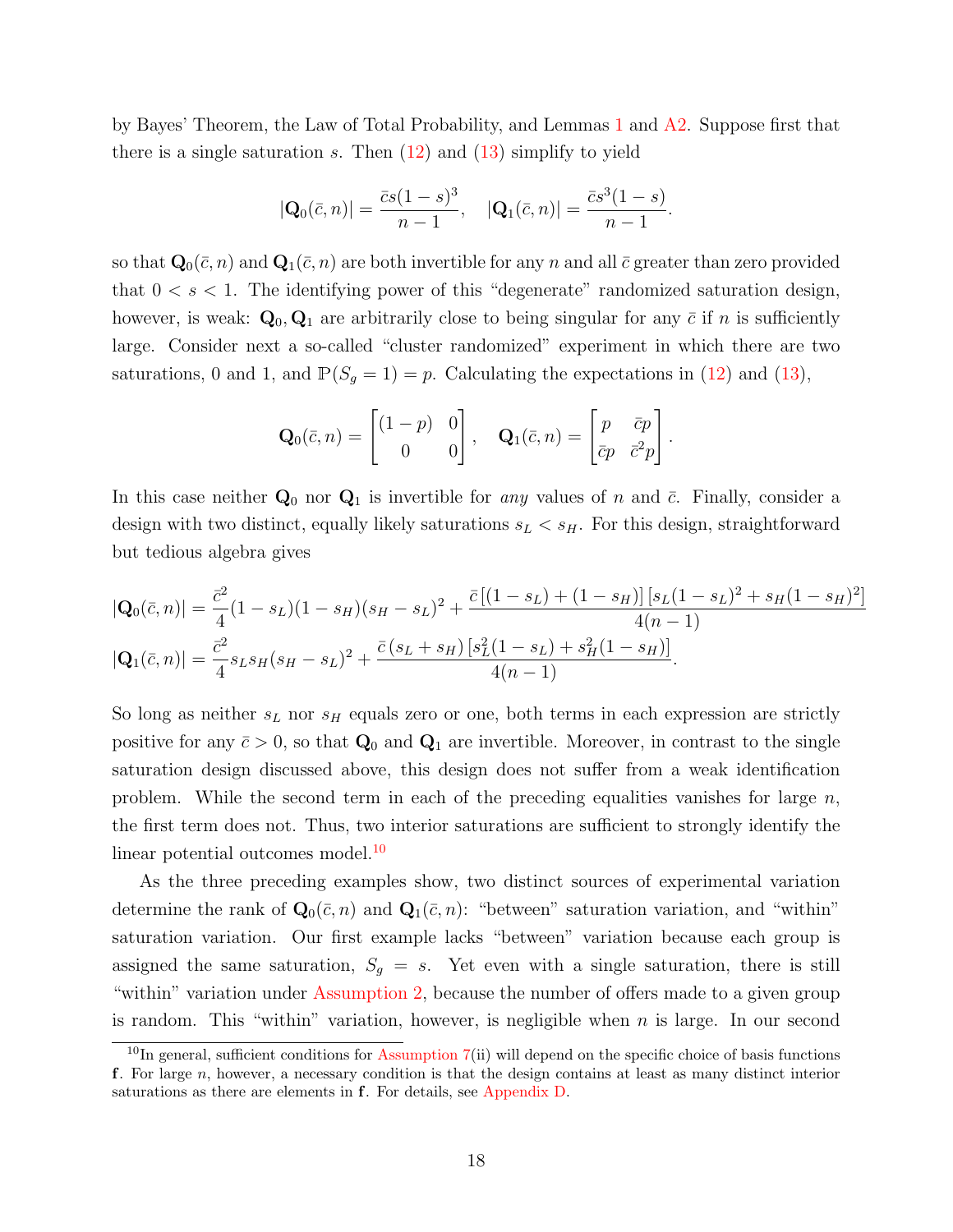example, the cluster randomized experiment, the situation is reversed. Because everyone in a given group is either offered  $(S_q = 0)$  or unoffered  $(S_q = 1)$ , this design generates no "within" variation. While a cluster randomized design does generate some "between" variation, it is too coarse to identify our effects of interest: under our assumptions  $\bar{D}_{ig}$  equals zero when  $S_g = 0$  and  $\bar{C}_{ig}$  when  $S_g = 1$ . Our third example, with two saturations  $0 < s_L < s_H < 1$ , features sufficient "between" variation to identify the effects of interest even when  $n$  is so large that "within" variation becomes negligible.

### <span id="page-18-0"></span>4 Estimation and Inference

If  $\bar{C}_{ig}$  were observed, a handful of just-identified IV regressions would suffice to estimate the causal effects from [Theorem 3.](#page-16-0) While  $\bar{C}_{ig}$  is unobserved in practice, fortunately we can estimate it under one-sided non-compliance by comparing treatment take-up to the share of treatment offers, i.e.

<span id="page-18-2"></span>
$$
\widehat{C}_{ig} \equiv \begin{cases} \bar{D}_{ig}/\bar{Z}_{ig}, & \text{if } \bar{Z}_{ig} > 0 \\ 0, & \text{otherwise} \end{cases}
$$
\n(14)

where we arbitrarily define  $\hat{C}_{iq} = 0$  if none of  $(i, g)$ 's neighbors are offered treatment.<sup>[11](#page-18-1)</sup> In this section we use  $(14)$  to derive feasible, consistent, and asymptotically normal estimators of the direct and indirect causal effects identified in [section 3.](#page-11-0) For simplicity, we assume throughout that the random saturation  $S_g$  is bounded below by  $s > 0$ . Because we cannot estimate  $\bar{C}_{ig}$  when  $S_g = 0$ , experiments that include a 0% saturation require a slightly different approach. We explain these differences in Appendix [C.](#page-48-1)

In the interest of brevity, we introduce shorthand notation and high-level regularity conditions that apply to all four of our sample analogue estimators. These take the form

<span id="page-18-3"></span>
$$
\widehat{\boldsymbol{\vartheta}} \equiv \left(\sum_{g=1}^{G} \sum_{i=1}^{N_g} \widehat{\boldsymbol{\mathcal{Z}}}_{ig} \boldsymbol{X}'_{ig}\right)^{-1} \left(\sum_{g=1}^{G} \sum_{i=1}^{N_g} \widehat{\boldsymbol{\mathcal{Z}}}_{ig} Y_{ig}\right), \quad \widehat{\boldsymbol{\mathcal{Z}}}_{ig} \equiv \mathbf{R}(\widehat{C}_{ig}, N_g)^+ \boldsymbol{W}_{ig} \tag{15}
$$

where  $Y_{ig}$  is the outcome variable from [Assumption 3,](#page-6-2) and  $M^+$  denotes the Moore-Penrose inverse of a square matrix **M**. [Table 1](#page-19-0) gives the definitions of  $X_{ig}$ , **R**, and  $W_{ig}$  corresponding to each part of [Theorem 2.](#page-14-0) The "estimated" instrument  $\mathcal{Z}_{ig}$  is a stand-in for the unobserved "true" instrument  $\mathcal{Z}_{ig} \equiv \mathbf{R}(\bar{C}_{ig}, N_g)^{-1} \bm{W}_{ig}$ . While  $\mathbf{R}(\bar{C}_{ig}, N_g)$  is invertible under [Assump](#page-13-0)[tion 7,](#page-13-0)  $\mathbf{R}(\widehat{C}_{ig}, N_g)$  may not be so, since  $\widehat{C}_{ig}$  could fall outside the support set of  $\overline{C}_{ig}$  or even equal zero. For this reason we define  $\mathcal{Z}_{ig}$  using the Moore-Penrose inverse, which always

<span id="page-18-1"></span><sup>&</sup>lt;sup>11</sup>Under [Assumption 2](#page-6-1) it is possible, although unlikely, that  $\overline{Z}_{ig}$  could be zero even if  $S_g > 0$ .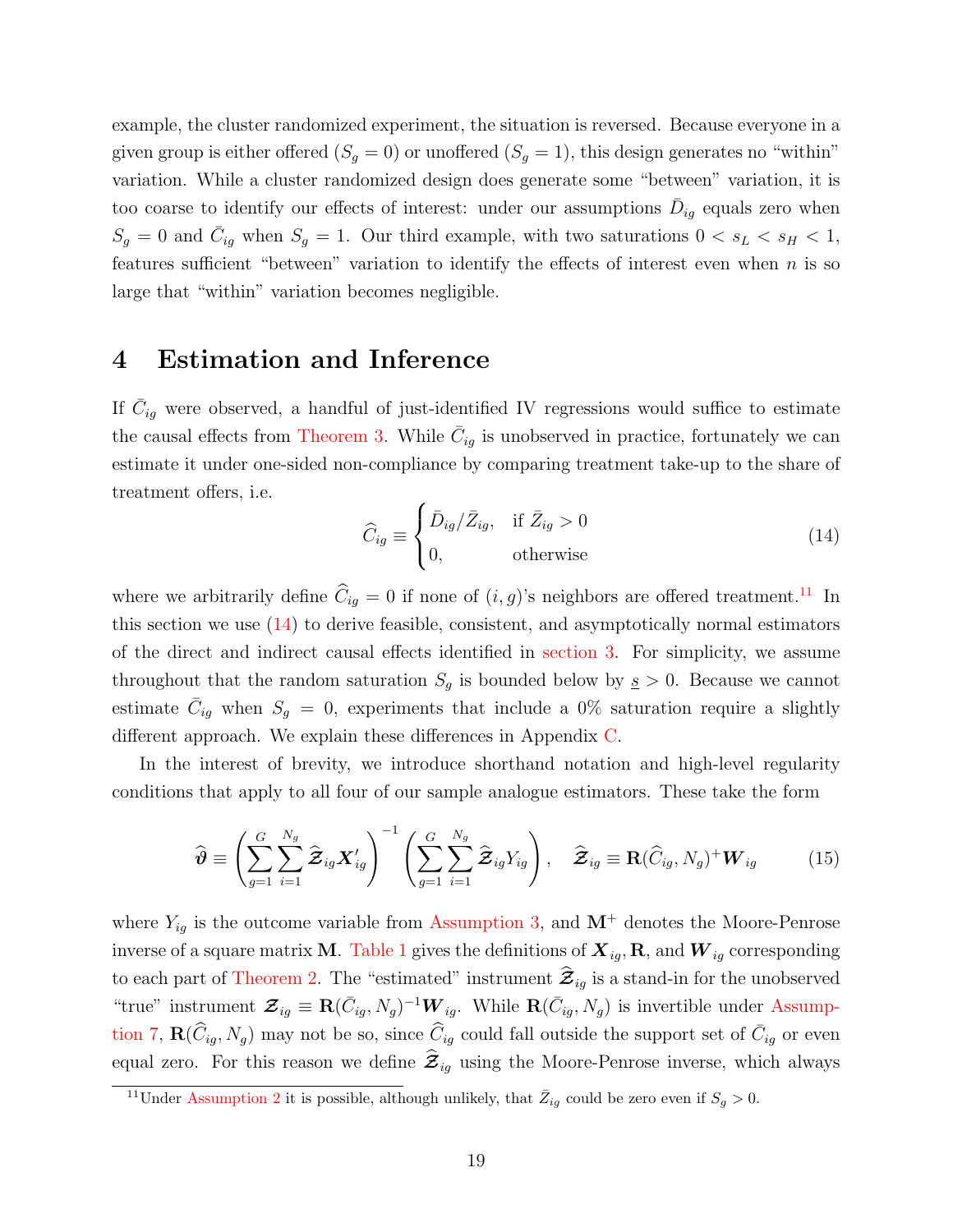<span id="page-19-0"></span>

| $\boldsymbol{X}_{iq}$                                                                                                                                                  | $\bf{R}$ | $\boldsymbol{W}_{iq}$                               |
|------------------------------------------------------------------------------------------------------------------------------------------------------------------------|----------|-----------------------------------------------------|
| (i) $\begin{vmatrix} 1 \\ D_{iq} \end{vmatrix} \otimes \mathbf{f}(\bar{D}_{ig})$ <b>Q</b> $\begin{bmatrix} 1 \\ Z_{iq} \end{bmatrix} \otimes \mathbf{f}(\bar{D}_{ig})$ |          |                                                     |
| (ii) $\mathbf{f}(\bar{D}_{iq})$                                                                                                                                        |          | $\mathbf{Q}_1$ $\mathbf{f}(\bar{D}_{ig})D_{ig}$     |
| (iii) $\mathbf{f}(\bar{D}_{iq})$                                                                                                                                       |          | $Q_1$ $f(\bar{D}_{iq})Z_{iq}(1-D_{iq})$             |
| $(iv)$ $\mathbf{f}(\bar{D}_{iq})$                                                                                                                                      |          | <b>Q</b> <sub>0</sub> $f(\bar{D}_{ig})(1 - Z_{ig})$ |

Table 1: This table defines the shorthand from [\(15\)](#page-18-3) for the four sample analogue estimators corresponding the parts of [Theorem 2.](#page-14-0) In each part, the vector of regressors is  $X_{ig}$ , the true instrument vector is  $\mathcal{Z}_{ig} \equiv \mathbf{R}(\bar{C}_{ig}, N_g)^{-1} \mathbf{W}_{ig}$ , and the estimated instrument vector is  $\hat{\mathcal{Z}}_{ig} \equiv$  $\mathbf{R}(\widehat{C}_{ig}, N_g)^+ \mathbf{W}_{ig}$ , where  $\mathbf{M}^+$  denotes the Moore-Penrose inverse of a square matrix  $\mathbf{M}$ , and  $\widehat{C}_{ig}$  is as defined in [\(14\)](#page-18-2). The functions  $\mathbf{Q}, \mathbf{Q}_0, \mathbf{Q}_1$  are as defined in [\(8\)](#page-13-1)–[\(10\)](#page-13-2).

exists and coincides with the ordinary matrix inverse when  $\mathbf{R}(\widehat{C}_{iq}, N_q)$  is indeed invertible.

As G grows, so does the number of unknown values  $\bar{C}_{ig}$  that we must estimate to construct the instrument vectors  $\hat{\mathcal{Z}}_{ig}.^{12}$  $\hat{\mathcal{Z}}_{ig}.^{12}$  $\hat{\mathcal{Z}}_{ig}.^{12}$  For this reason, we consider an asymptotic sequence in which the minimum group size  $\underline{n}$  grows along with the number of groups  $G$ . Under appropriate assumptions, this implies that the limit behavior of  $\hat{\theta}$ , which we refer to as the "random" saturation IV" (RS-IV), coincides with that of the infeasible estimator that uses the true instrument vector  $\mathcal{Z}_{ig}$  instead of its estimate  $\mathcal{Z}_{ig}$ .

Like [Baird et al.](#page-32-13) [\(2018\)](#page-32-13), we take an infinite population approach to inference, assuming that the researcher observes a random sample of size  $G$  from a population of groups. Unlike [Baird et al.](#page-32-13)  $(2018)$ , we allow these groups to differ in size. Upon drawing a group g from the population, we observe the group-level random variables  $(S_g, N_g)$  along with the individuallevel random variables  $(Y_{ig}, D_{ig}, Z_{ig})$  for each member of the group:  $1 \le i \le N_g$ . We further assume that observations are identically distributed, but not independent, within groups.<sup>[13](#page-19-2)</sup>

Groups are only observed as a unit: either everyone from the group appears in the sample or no one does. For this reason, some care is needed in defining random variables to represent our sampling procedure and expectations to represent the population averages that define our causal effects of interest. The expectations in Theorems [2–](#page-14-0)[3](#page-16-0) are averages that give equal weight to each individual in the population, or sub-population if we condition

<span id="page-19-1"></span><sup>&</sup>lt;sup>12</sup>While  $\bar{C}_{ig}$  can vary across individuals in the same group, it takes on at most two distinct values for fixed g. If a group contains  $T$  total individuals, of whom  $c$  are compliers and  $n$  never-takers, then the share of compliers among a given person's neighbors is either  $(c-1)/(T-1)$  if she is a complier or  $c/(T-1)$  if she is a never-taker. Thus, the number of incidental parameters is  $2G$ .

<span id="page-19-2"></span><sup>&</sup>lt;sup>13</sup>The assumption that observations are identically distributed within group amounts to stipulating that the indices  $1 \leq i \leq N_g$  are assigned at random.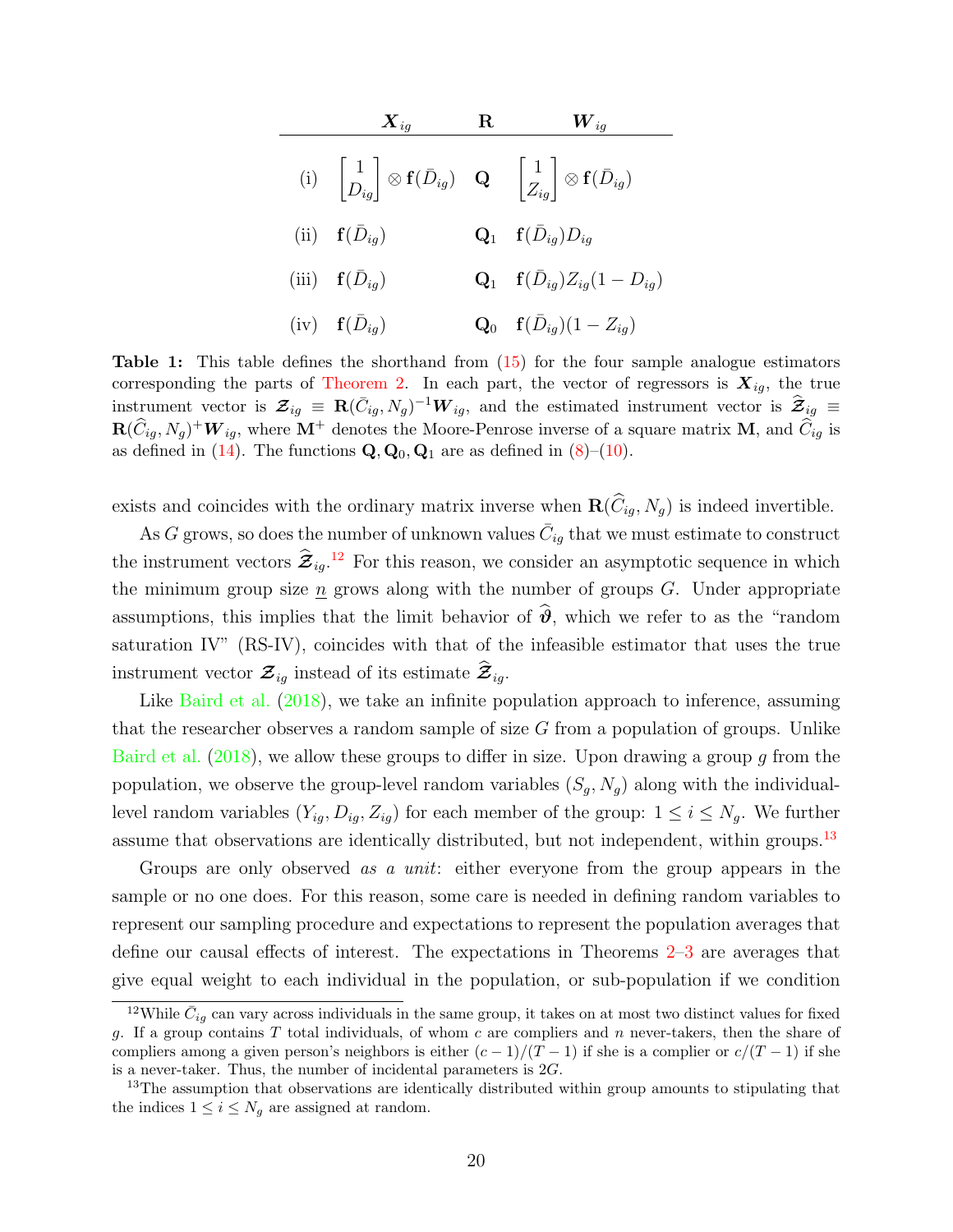on  $C_{iq}$ . Analogously, the estimator in [\(15\)](#page-18-3) is an average that gives equal weight to each individual in the sample. Both of these are precisely what we want, as our goal is to identify and estimate average causal effects for individuals. Under iid sampling of groups, however,  $(Y_{ig}, D_{ig}, Z_{ig}, \bar{D}_{ig})$  represent a single person chosen at random from a randomlyselected group. If all groups were the same size, this would be equivalent to choosing a person uniformly at random from the population of *individuals*. When groups vary in size, however, the equivalence no longer holds.<sup>[14](#page-20-0)</sup> This creates the possibility for ambiguity when taking the expectation of an individual-level random variable, such as  $Y_{ig}$ , without conditioning on group size: is the expectation intended to give equal weight to groups or individuals?

Fortunately this is only a question of defining appropriate notation. Our group sampling procedure unambiguously gives equal weight to each individual in the population because we observe not isolated individuals but whole groups. While small groups are just as likely to be drawn as large groups, large groups make a greater contribution to the sample averages from  $(15)$  because they contain more people.<sup>[15](#page-20-1)</sup> The question is merely how to represent this mathematically. Let  $\rho_g \equiv N_g/\mathbb{E}(N_g)$  denote the *relative size* of group g. We write  $\mathbb{E}[Y_{ig}]$  to denote the average that gives equal weight to groups—choosing one person at random from a randomly-chosen group—and  $\mathbb{E}[\rho_q Y_{iq}]$  to denote the average that gives equal weight to individuals—observing an entire group chosen at random. It is the latter expectation that appears in our results below, as it denotes the population equivalent of the double sums from [\(15\)](#page-18-3). While this is a slight abuse of notation, expectations from [section 3](#page-11-0) that involve individual-level random variables but do not condition on group size should be interpreted as (implicitly) weighting by relative group size. Using the notation and sampling scheme defined above, we now state high-level sufficient conditions for the consistency of  $\hat{\theta}$  in [\(15\)](#page-18-3).

### <span id="page-20-2"></span>**Theorem 4.** Let  $\rho_g \equiv N_g / \mathbb{E}(N_g)$  and suppose that

- $(i)$  we observe a random sample of G groups, where observations within a given group are identically distributed although not necessarily independent,
- (ii)  $Y_{ig} = \mathbf{X}'_{ig} \boldsymbol{\vartheta} + U_{ig}$  for  $1 \le g \le G, 1 \le i \le N_g$ ,

(iii)  $\mathbb{E} \left( \rho_g \mathcal{Z}_{ig} U_{ig} \right) = \mathbf{0} \text{ and } \mathbb{E} \left( \rho_g \mathcal{Z}_{ig} \mathcal{X}'_{ig} \right) = \mathbb{I},$ 

<span id="page-20-0"></span><sup>&</sup>lt;sup>14</sup>Consider a population of 100 groups, half of which have 5 members and the rest of which have 15 members so that 250 of the 1000 people in the population belong to a small group and the remaining 750 belong to a large group. Suppose first that we choose a single group at random and then a single person within the selected group. Then someone from a small group has probability  $1/500$  of being selected while someone from a large group has probability 1/1500 of being selected.

<span id="page-20-1"></span><sup>&</sup>lt;sup>15</sup>Continuing from the example in the preceding footnote: suppose we randomly sample 10 groups and observe everyone in them. Then, on average, our sample will contain 5 small groups and 5 large groups. While the total sample size is random, on average we will observe 100 people, of whom 25 come from small groups and the rest from large groups, matching the shares of each kind of person in the population.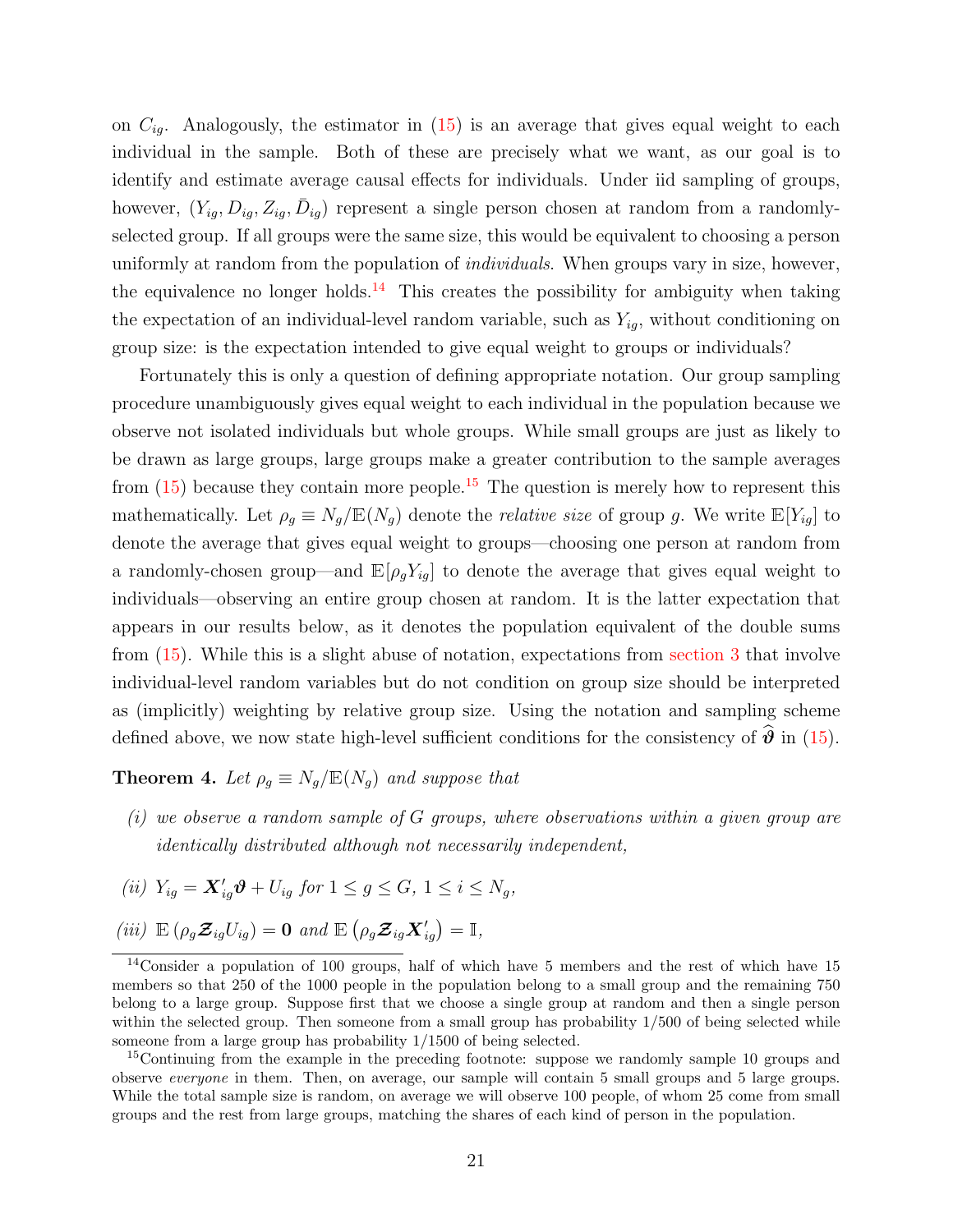$$
(iv) \mathbb{E}\left[\rho_g^2 || \mathbf{\mathcal{Z}}_{ig} \mathbf{X}'_{ig}||^2\right] = o(G),
$$
  
\n
$$
(v) \mathbb{E}\left[\rho_g^2 || \mathbf{\mathcal{Z}}_{ig} U_{ig}||^2\right] = o(G),
$$
  
\n
$$
(vi) \||\sum_{g=1}^G \frac{1}{N_g} \sum_{i=1}^{N_g} \rho_g(\hat{\mathbf{\mathcal{Z}}}_{ig} - \mathbf{\mathcal{Z}}_{ig}) \mathbf{X}'_{ig}|| = o_{\mathbb{P}}(G), and
$$
  
\n
$$
(vii) \||\sum_{g=1}^G \frac{1}{N_g} \sum_{i=1}^{N_g} \rho_g(\hat{\mathbf{\mathcal{Z}}}_{ig} - \mathbf{\mathcal{Z}}_{ig}) U_{ig}|| = o_{\mathbb{P}}(G).
$$

Then  $\widehat{\mathbf{\theta}}$ , defined in [\(15\)](#page-18-3), is consistent for  $\mathbf{\theta}$  as  $G \to \infty$ .

Condition (i) of [Theorem 4](#page-20-2) simply restates our group sampling assumption. Conditions (ii) and (iii) hold under the assumptions of [Theorem 2,](#page-14-0) as shown in the proof of that result: for each average effect  $\boldsymbol{\vartheta}$  from the theorem, we can define an appropriate error term  $U_{i,q}$ , vector of regressors  $\bm{X}_{ig}$ , and vector of instruments  $\bm{\mathcal{Z}}_{ig}$  such that  $Y_{ig} = \bm{X}_{ig}'\bm{\vartheta} + U_{ig}$  where  $\bm{\mathcal{Z}}_{ig}$ is an exogenous and relevant instrument. Moreover, for each part of [Theorem 2,](#page-14-0)  $\mathbb{E}(\rho_g {\cal Z}_{ig} {\cal X}_{ig}')$ equals the identity matrix.<sup>[16,](#page-21-0)[17](#page-21-1)</sup> Conditions (iv) and (v) of [Theorem 4](#page-20-2) would be implied by requiring that the second moments of  $\rho_g \mathcal{Z}_{ig} \mathbf{X}'_{ig}$  and  $\rho_g \mathcal{Z}_{ig} U_{ig}$  exist and are bounded. We choose to state these conditions in a slightly weaker form because the distribution of  $\rho_q$ necessarily changes with  $G$  if we consider an asymptotic sequence in which the minimum group size  $n$  increases with the number of groups, as we will assume below. Requiring the relevant expectations to be  $o(G)$  in principle allows the variance of relative group size  $\rho_q$  to grow along with the number of groups, provided that it does not grow too quickly. Conditions  $(i)$ –(v) together are sufficient for the consistency of

<span id="page-21-3"></span>
$$
\widetilde{\boldsymbol{\vartheta}} \equiv \left(\sum_{g=1}^{G} \sum_{i=1}^{N_g} \boldsymbol{\mathcal{Z}}_{ig} \boldsymbol{X}_{ig}^{\prime}\right)^{-1} \left(\sum_{g=1}^{G} \sum_{i=1}^{N_g} \boldsymbol{\mathcal{Z}}_{ig} Y_{ig}\right), \qquad (16)
$$

an infeasible estimator that uses the true instrument vector  $\mathcal{Z}_{ig}$  instead of its estimate  $\widehat{\mathcal{Z}}_{ig}$ . The final two conditions of [Theorem 4](#page-20-2) assume that  $\hat{\mathcal{Z}}_{ig}$  is a sufficiently accurate estimator of  $\mathcal{Z}_{iq}$  to ensure that  $\hat{\theta} = \tilde{\theta} + o_{\mathbb{P}}(1)$ . In the setting we consider here, this will require a condition on how quickly the minimum group size  $\underline{n}$  grows relative to  $G$ , as we discuss in detail below. Strengthening conditions (v) and (vii) and adding one further assumption implies that  $\hat{\theta}$  is asymptotically normal.

### <span id="page-21-2"></span>Theorem 5. Suppose that

<span id="page-21-0"></span><sup>&</sup>lt;sup>16</sup>For effects that condition on  $C_{ig} = c$ , e.g. those from parts (ii) and (iii) of [Theorem 2,](#page-14-0) the appropriate definition of  $\rho_g$  becomes  $N_g \mathbb{E}[\mathbbm{1}(C_{ig}=c)]/\mathbb{E}[N_g\mathbbm{1}(C_{ig}=c)].$ 

<span id="page-21-1"></span><sup>&</sup>lt;sup>17</sup>Given that  $\mathbb{E}(\rho_g \mathcal{Z}_{ig} \mathbf{X}_{ig}^{\prime}) = \mathbb{I}$ , we could have defined our estimator to be  $\frac{1}{N} \sum_{g=1}^{G} \sum_{i=1}^{N_g} \hat{\mathcal{Z}}_{ig} Y_{ig}$  rather than  $\hat{\theta}$ . It is more convenient both for our asymptotic derivations and practical implementation, however, to work with an IV estimator.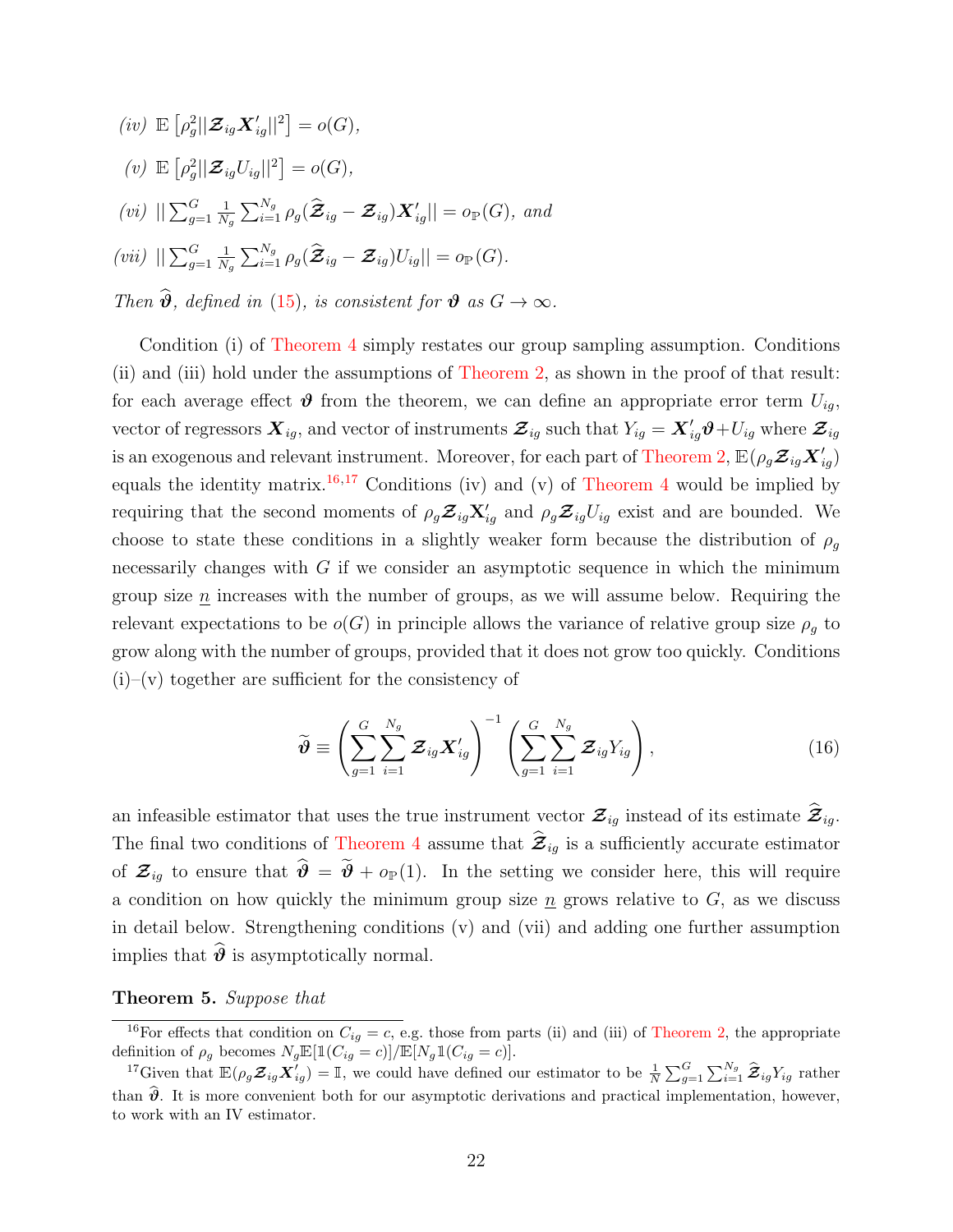(i) 
$$
Var\left(\frac{1}{N_g}\sum_{i=1}^{N_g} \rho_g \mathcal{Z}_{ig} U_{ig}\right) \to \Sigma \text{ as } G \to \infty,
$$
  
\n(ii)  $\mathbb{E}\left[\rho_g^{2+\delta} || \mathcal{Z}_{ig} U_{ig} ||^{2+\delta}\right] = o(G^{\delta/2}) \text{ for some } \delta > 0, \text{ and}$   
\n(iii)  $||\sum_{g=1}^G \frac{1}{N_g} \sum_{i=1}^{N_g} \rho_g (\hat{\mathcal{Z}}_{ig} - \mathcal{Z}_{ig}) U_{ig}|| = o_{\mathbb{P}}(G^{1/2}).$ 

Then, under the conditions of Theorem  $\lambda$ ,  $G(\boldsymbol{\vartheta} - \boldsymbol{\vartheta}) \rightarrow_d N(\mathbf{0}, \boldsymbol{\Sigma}).$ 

Combined with the first four conditions of [Theorem 4,](#page-20-2) (i) and (ii) from [Theorem 5](#page-21-2) are sufficient for the asymptotic normality of  $\tilde{\theta}$ , the infeasible estimator defined in [\(16\)](#page-21-3). Condition (i) implies that the rate of convergence of  $\hat{\theta}$  is  $G^{-1/2}$ . Obtaining a rate of convergence that depends on the total number of individuals rather than groups in the sample would require assumptions that are implausible in typical applications of the randomized saturation design.<sup>[18](#page-22-0)</sup> Conditions (ii) and (iii) strengthen (v) and (vii), respectively, from [Theorem 4:](#page-20-2) (ii) is sufficient for the Lindeberg condition, which we use to establish a central limit theorem, while (iii) ensures that the limit distribution of the feasible estimator  $\hat{\boldsymbol{\theta}}$  coincides with that of the infeasible estimator  $\vartheta$ .

Conditions (vi)–(vii) of [Theorem 4,](#page-20-2) along with condition (iii) of [Theorem 5,](#page-21-2) require the difference  $(\hat{\mathcal{Z}}_{ig} - \mathcal{Z}_{ig})$  to be sufficiently small on average that the limiting behavior of  $\hat{\theta}$ coincides with that of the infeasible estimator. We now provide low-level sufficient conditions for this to obtain. By definition,

<span id="page-22-2"></span>
$$
\widehat{\boldsymbol{\mathcal{Z}}}_{ig} - \boldsymbol{\mathcal{Z}}_{ig} = \left[ \mathbf{R} (\widehat{C}_{ig}, N_g)^+ - \mathbf{R} (\bar{C}_{ig}, N_g)^{-1} \right] \boldsymbol{W}_{ig}.
$$
 (17)

Accordingly, so long as R is a sufficiently well-behaved function,  $(\hat{\mathcal{Z}}_{ig} - \mathcal{Z}_{ig})$  will be small if  $|\widehat{C}_{ig} - \bar{C}_{ig}|$  is. As shown in the following lemma, a sufficient condition for this difference to vanish uniformly over  $(i, g)$  is for the minimum group size  $\underline{n}$  to be large relative to log G.

<span id="page-22-1"></span>**Lemma [4](#page-9-3).** Suppose that  $0 < \underline{s} \geq S_g$  and  $\underline{n} \leq N_g$ . Under Assumptions [1](#page-5-0)[–2](#page-6-1) and 4[–6](#page-11-1)

$$
\max_{1 \le g \le G} \left( \max_{1 \le i \le N_g} \left| \widehat{C}_{ig} - \overline{C}_{ig} \right| \right) = O_{\mathbb{P}} \left( \sqrt{\frac{\log G}{\underline{n}}} \right) \text{ as } (\underline{n}, G) \to \infty.
$$

The following regularity conditions are sufficient for  $\mathbf{R}(\widehat{C}_{ig}, N_g)^+ - \mathbf{R}(\overline{C}_{ig}, N_g)^{-1}$  to inherit the asymptotic behavior of  $(\widehat{C}_{ig} - \overline{C}_{ig}).$ 

<span id="page-22-0"></span><sup>&</sup>lt;sup>18</sup>Obtaining the faster rate of convergence would require  $\text{Var}\left(\frac{1}{N_g}\sum_{i=1}^{N_g} \rho_g \mathcal{Z}_{ig} U_{ig}\right) \to \mathbf{0}$  as  $G \to \infty$ . Because we consider an asymptotic sequence in which the minimum group size grows with  $G$ , this is technically possible. It would, however, require us to assume that both heterogeneity between groups and dependence within groups to vanish in the limit.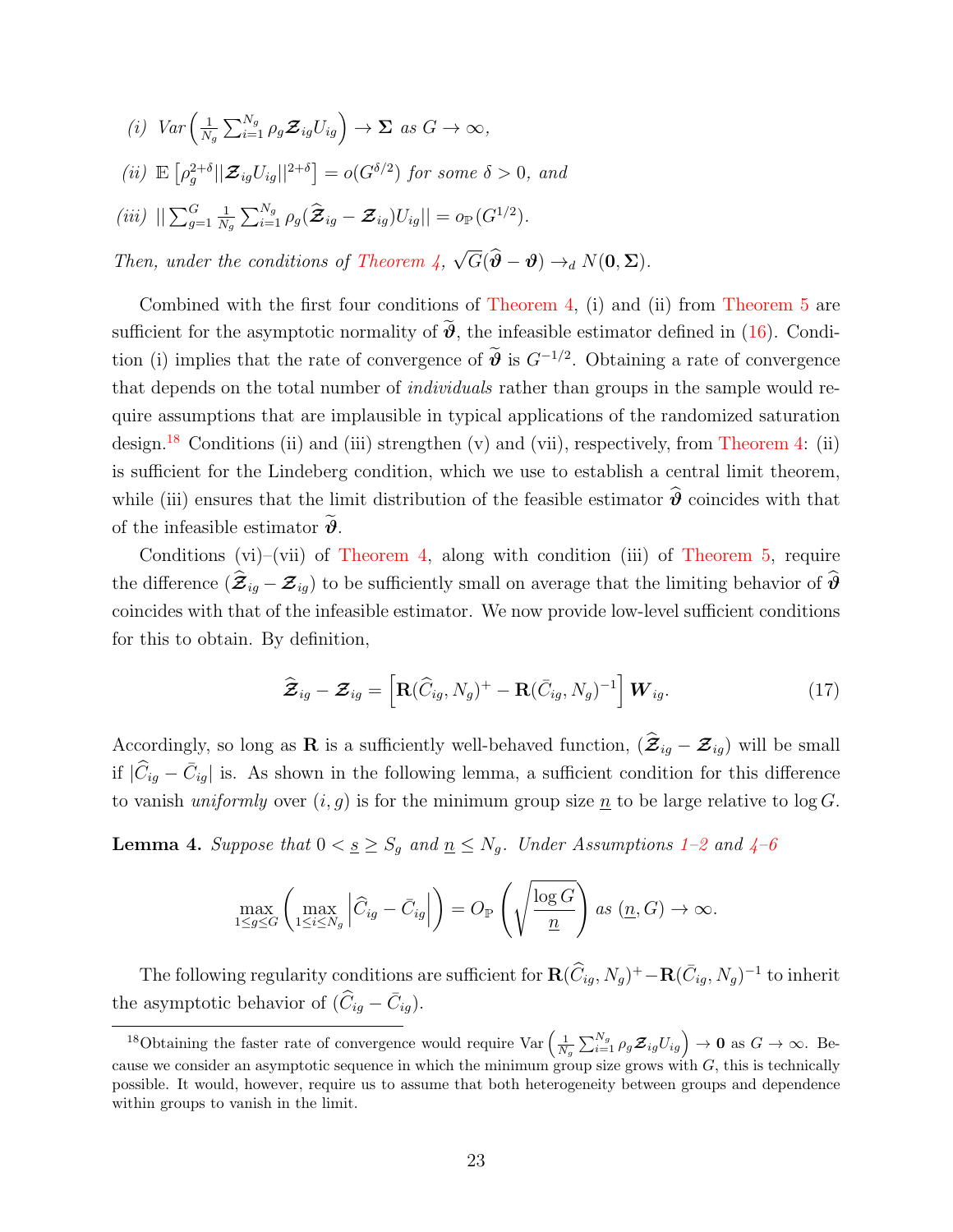<span id="page-23-1"></span>Assumption 8 (Regularity Conditions for R).

- (i)  $\mathbf{R}(\bar{c}, n)$  is well-defined and symmetric for all  $\bar{c} \in [\bar{c}_L/2, 1), n \geq \underline{n}$  where  $0 < \bar{c}_L \leq \bar{C}_{ig}$ ;
- $(ii)$  inf  $\bar{c} \geq \bar{c}_L/2, n \geq \underline{n}$  $\sigma(\mathbf{R}(\bar{c}, n)) > \underline{\sigma} > 0$ , where  $\sigma(\mathbf{M})$  denotes the minimum eigenvalue of M;
- (iii)  $||\mathbf{R}(\bar{c}_1, n) \mathbf{R}(\bar{c}_2, n)|| \le L \{|\bar{c}_1 \bar{c}_2| + O(n^{-1/2})\}$  as  $n \to \infty$  for some  $0 < L < \infty$ .

Parts (i) and (ii) of [Assumption 8](#page-23-1) require that  $\bf{R}$  is well-defined and uniformly invertible over a range of values for  $\bar{c}$  that includes the support of  $\bar{C}_{ig}$  and excludes zero. Part (iii) is a variant of Lipschitz continuity that holds in the limit as n grows. These conditions are mild: they amount to a slight strengthening of the rank condition from [Assumption 7.](#page-13-0) In the linear basis function example from [\(12\)](#page-16-2) and [\(13\)](#page-16-3), for instance, [Assumption 8](#page-23-1) holds whenever  $\bar{C}_{ig}$  is bounded away from zero and  $S_g$  takes on at least two distinct values between zero and one.<sup>[19](#page-23-2)</sup> More generally, provided that [Assumption 7](#page-13-0) holds, whenever  $\bar{C}_{ig}$  is bounded away from zero and the basis functions f are well-behaved, we can always extend the definitions of  $\mathbf{Q}_0$ ,  $\mathbf{Q}_1$  from [\(9\)](#page-13-3)–[\(10\)](#page-13-2) to ensure that [Assumption 8](#page-23-1) holds. See [Appendix D](#page-48-0) for full details. Under this assumption, we can derive sufficient conditions on the rates at which  $G$  and  $\underline{n}$ approach infinity to ensure that the difference between  $\mathcal{Z}_{ig}$  and  $\mathcal{Z}_{ig}$  is negligible.

<span id="page-23-3"></span>**Theorem 6.** Suppose that  $\mathbb{E} \left[ \rho_g^2 || \boldsymbol{W}_{ig} \boldsymbol{X}_{ig}' ||^2 \right]$  and  $\mathbb{E} \left[ \rho_g^2 || \boldsymbol{W}_{ig} U_{ig} ||^2 \right]$  are both  $o(G)$ . Then, under condition (i) of Theorem  $\lambda$  and the conditions of Lemma  $\lambda$ ,

- (i)  $\log G/\underline{n} \to 0$  is sufficient for conditions (vi)–(vii) of [Theorem 4.](#page-20-2)
- (ii)  $G \log G / \underline{n} \rightarrow 0$  is sufficient for condition (iii) of [Theorem 5.](#page-21-2)

Taken together, Theorems [4–](#page-20-2)[6](#page-23-3) establish that  $\hat{\theta}$  from [\(15\)](#page-18-3) is consistent, and asymptotically normal in the limit as  $G$  and  $n$  grow at an appropriate rate. In practical terms, our estimators are appropriate for settings with many large groups such as the experiment of Crépon et al. [\(2013\)](#page-32-0). To implement them in practice, all that is required is to calculate the estimated instrument  $\mathcal{Z}_{iq}$  and then run the appropriate just-identified IV regression from [Table 1](#page-19-0) with standard errors clustered by group.

## <span id="page-23-0"></span>5 Application: Job Placement Program in the French Labor Market

In this section we illustrate our methods using data from  $C$ répon et al. [\(2013\)](#page-32-0), who implemented a large-scale randomized saturation experiment across French cities, offering job

<span id="page-23-2"></span><sup>&</sup>lt;sup>19</sup>See the discussion in [section 3](#page-11-0) immediately following  $(12)$  for details.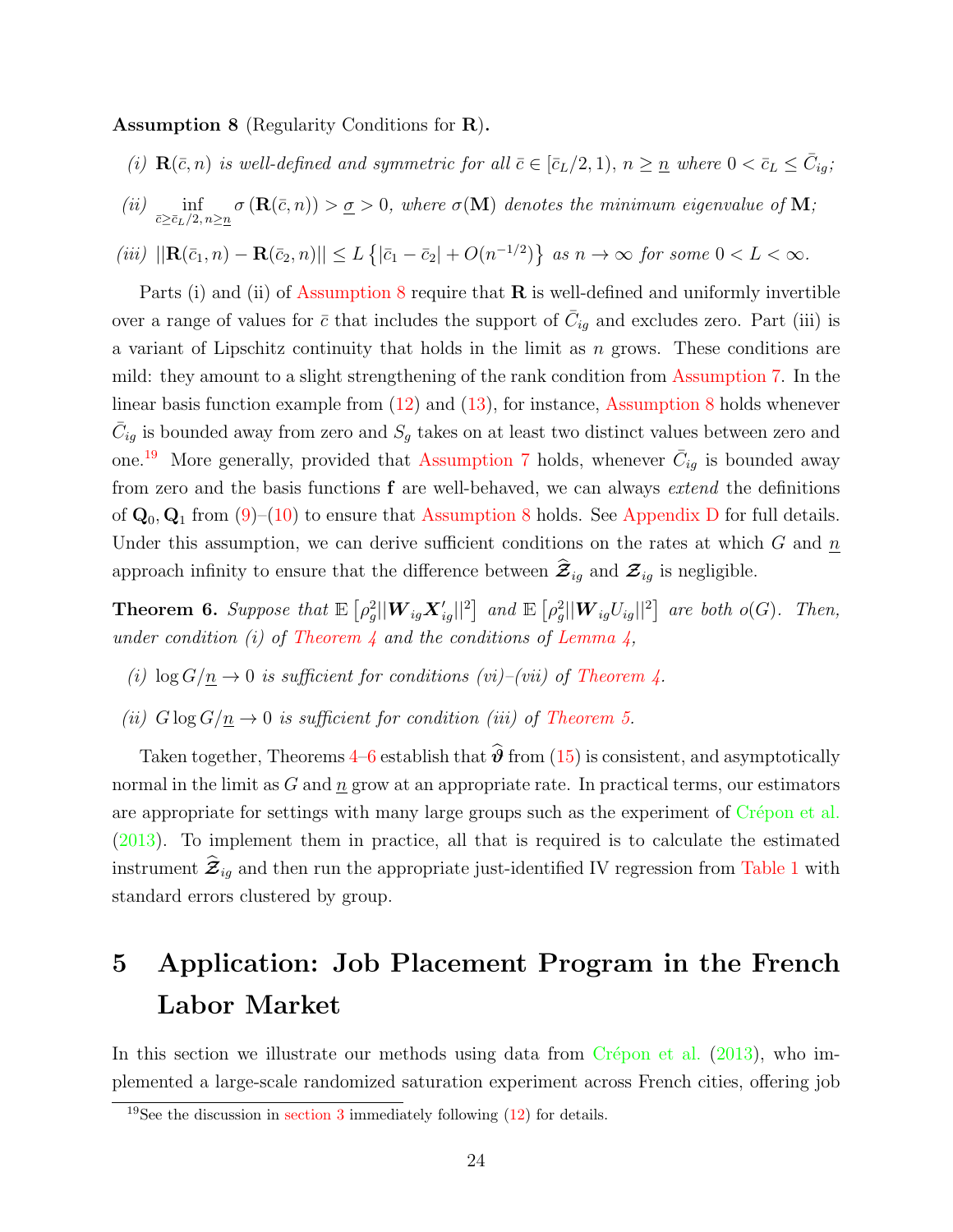placement program services to young workers seeking employment. In doing so, we uncover patterns of spillovers that could prove relevant for the design of similar labor market programs. The intervention included 235 cities (labor markets), covering a sample of 21,431 workers of whom  $11,806$  were unemployed at the time of randomization.<sup>[20](#page-24-0)</sup> Two questions of interest arise in this setting. First, the presence of direct effects: whether receiving job placement services impacts subsequent labor market outcomes of participants, in particular the likelihood of being employed. Second, the presence of indirect (spillover) effects: whether the receipt of job placement services by others in the same labor market impacts subsequent labor market outcomes of participants. For example, in such a large-scale experiment one may worry that increasing some workers' likelihood of obtaining a job may hurt the labor market prospects of other workers.

Cities were initially randomly assigned to five saturation bins  $S = \{0, 0.25, 0.5, 0.75, 1\}.$ For reasons outside of the experiment, 43 of the 47 cities initially assigned to the 25% saturation bin in fact received a 50% saturation, and 12 of the 47 cities initially assigned to the 75% saturation bin received a 100% saturation.<sup>[21](#page-24-1)</sup> For this reason all of the results we present below restrict attention to the subset of cities that received their initially assigned saturation.<sup>[22](#page-24-2)</sup> Thus, our estimation sample consists of 47 cities in the  $0\%$  saturation bin, 4 cities in the 25% saturation bin, 47 cities in the 50% saturation bin, 35 cities in the 75% saturation bin, and 47 cities in the 100% saturation bin.

Eligible workers in each city then received offers with a probability equal to the saturation assigned to their city. As mentioned in the introduction, the overall take-up rate of job placement services was 35%. Only workers who were assigned to treatment could receive it, so [Assumption 4](#page-9-3) (one-sided non-compliance) holds. In addition, [Assumption 5](#page-9-1) (IOR) is reasonable in this setting: using a simple regression-based test, we show in [Appendix E](#page-50-0) that the probability of take-up does not depend on the saturation bin that an individual is assigned to. Researchers collected data on labor market outcomes in a follow-up 8 months after treatment receipt. Here we present results for two outcome variables: long-term employment (indefinite contract or fixed-term contract longer than 6 months) and any employment.

<span id="page-24-0"></span> $^{20}$ The formal criteria for eligibility included "aged below 30, with at least a two-year college degree, and having spent either 12 out of the last 18 months or 6 months continuously unemployed or underemployed" (Crépon et al., [2013,](#page-32-0) p. 545).

<span id="page-24-1"></span><sup>&</sup>lt;sup>21</sup>The reassignment of cities across bins is not a problem for the analysis in Crépon et al. [\(2013\)](#page-32-0), because the main results in that study make only a binary comparison between the cities assigned to the 0% saturation bin and the pooled group of cities assigned to positive saturation bins.

<span id="page-24-2"></span> $^{22}$ Naturally, the validity of this restriction relies on the assumption that the reassignment of cities across saturation bins was unrelated to their underlying characteristics.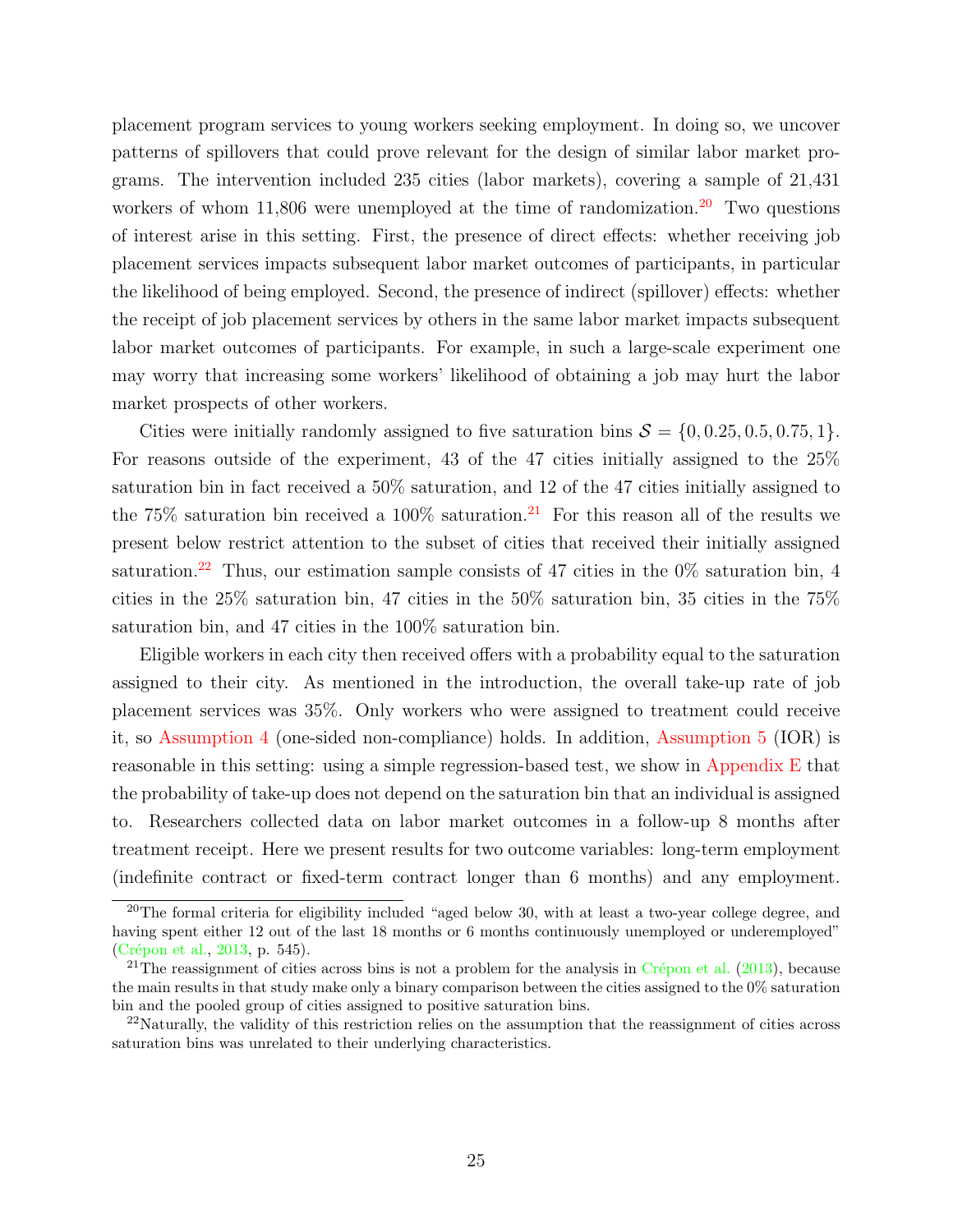<span id="page-25-4"></span>

|                                      | $\alpha$ | $\gamma$ | $\alpha^n$ | $\gamma^n$ | $\alpha^c$ | $\gamma^c$ | $\beta^{c}$ | $\delta^c$ |
|--------------------------------------|----------|----------|------------|------------|------------|------------|-------------|------------|
| <i>Outcome: long-term employment</i> |          |          |            |            |            |            |             |            |
| Estimate                             | 0.47     | $-0.09$  | 0.47       | 0.14       | 0.48       | $-0.51$    | $-()$ .()9  | 0.62       |
| Std. error                           | 0.01     | 0.07     | 0.02       | 0.09       | 0.04       | 0.24       | 0.05        | 0.25       |
| Outcome: any employment              |          |          |            |            |            |            |             |            |
| Estimate                             | 0.60     | $-0.11$  | 0.57       | 0.14       | 0.66       | $-0.56$    | $-(0.10)$   | 0.62       |
| Std. error                           | 0.01     | 0.06     | 0.02       | 0.09       | 0.04       | 0.24       | 0.05        | 0.25       |
| Observations                         |          | 7.440    |            | 5,814      |            |            | 3,104       |            |

Table 2: Estimated coefficients for long-term employment and any employment. Standard errors are clustered at the city level. See [Equation 18](#page-25-0) for the coefficient definitions.

Throughout we fix a linear potential outcomes function, so that  $f(d) = (1, d)$ :

<span id="page-25-0"></span>
$$
Y_{ig} = \alpha_{ig} + \beta_{ig} D_{ig} + \gamma_{ig} \bar{D}_{ig} + \delta_{ig} D_{ig} \bar{D}_{ig}.
$$
\n(18)

Recall that our RS-IV estimator recovers average coefficients for compliers  $(\alpha^c, \beta^c, \gamma^c, \delta^c)$ , for never-takers  $(\alpha^n, \gamma^n)$ , and for the whole population  $(\alpha, \gamma)$ .<sup>[23](#page-25-1)</sup> Using these, we can reconstruct the average potential outcome functions for treated and untreated compliers, $^{24}$  $^{24}$  $^{24}$  for untreated never-takers, and for the whole population.

Using the estimator proposed in section  $4<sup>25</sup>$  $4<sup>25</sup>$  $4<sup>25</sup>$  [Table 2](#page-25-4) presents estimates and standard errors (clustered at the city level) of the average effects for the whole population, for nevertakers, and for compliers using long-term employment and any employment as outcome variables. We estimate large negative spillovers ( $\gamma^c = -0.51$ ) for untreated compliers, and effectively no spillovers  $(\gamma^c + \delta^c = 0.62 - 0.51 = 0.11)$  for treated compliers. For the average untreated complier, increasing the treated share among his neighbors from 10 percent to 50 percent would decrease her likelihood of employment by 20 percentage points. This is a considerable negative indirect effect of the policy intervention. However, this negative spillover effect is nullified –and possibly reversed– when compliers are assigned to, and therefore receive, the treatment.

For completeness, [Figure 3](#page-26-0) depicts the implied average potential outcome functions for untreated and treated compliers, using long-term employment as the outcome variable. [Fig](#page-26-1)[ure 4](#page-26-1) depicts the corresponding functions using any employment as the outcome variable instead. We report average functions as bold lines, and corresponding (pointwise) 95% con-

<span id="page-25-1"></span><sup>&</sup>lt;sup>23</sup>In the more general notation in section [section 2,](#page-4-0)  $\theta_{ig} = (\alpha_{ig}, \gamma_{ig})$  and  $(\psi_{ig} - \theta_{ig}) = (\beta_{ig}, \delta_{ig})$ .

<span id="page-25-3"></span><span id="page-25-2"></span><sup>&</sup>lt;sup>24</sup>Thus, we obtain the full set of average direct and indirect treatment effects for this group.

 $^{25}$ We include the observations from 0% saturation cities, using the over-identified 2SLS estimator described in [Appendix C.](#page-48-1)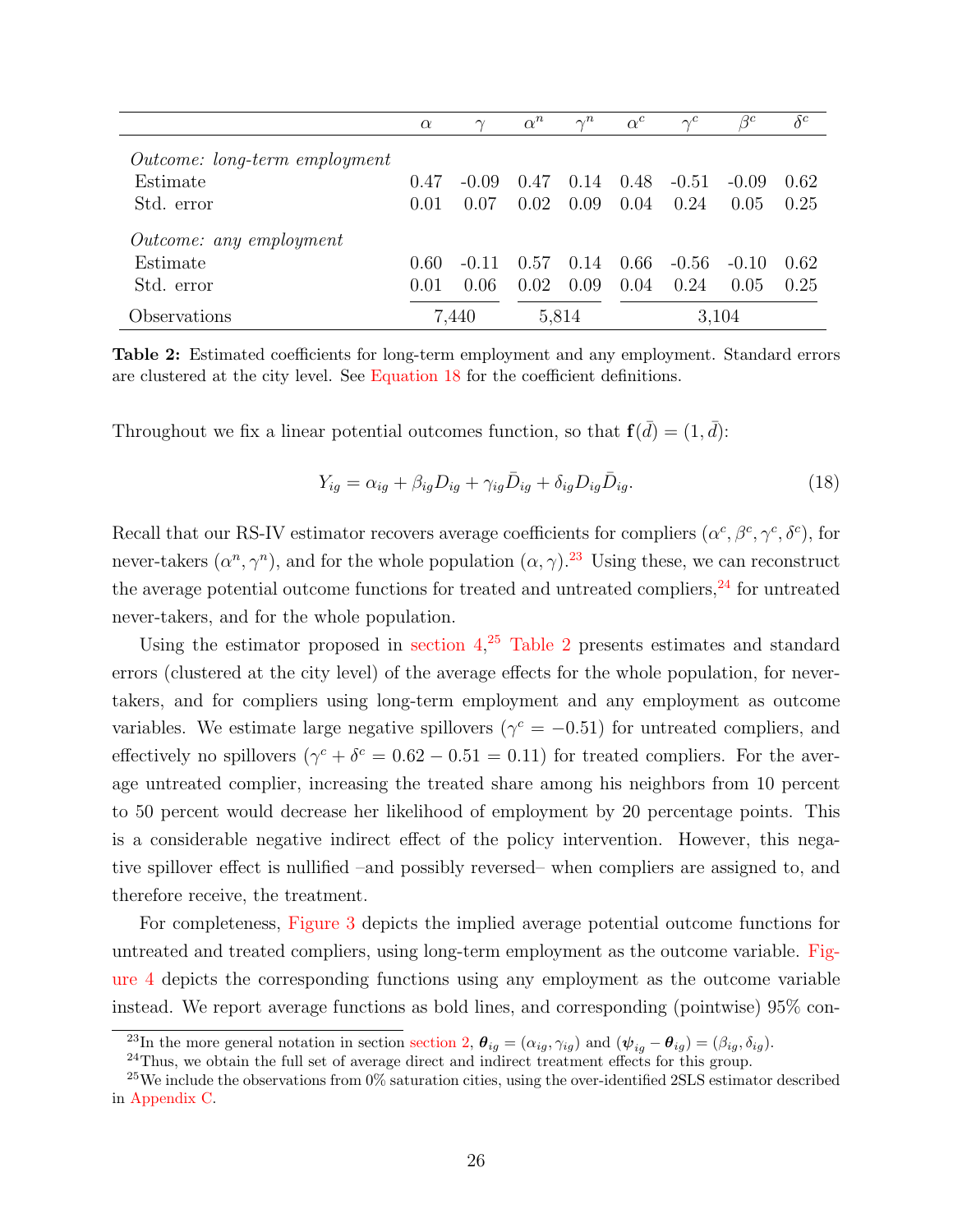<span id="page-26-0"></span>

**Figure 3:** Potential outcomes as a function of  $d_{iq}$  using the probability of long-term employment as outcome. The left-hand side panel illustrates the average potential outcome function for untreated compliers:  $\alpha^c + \gamma^c \bar{d}_{ig}$ . The right-hand side panel illustrates the average potential outcome function for treated compliers:  $(\alpha^c + \beta^c) + (\gamma^c + \delta^c) \bar{d}_{ig}$ . The dashed curves represent 95% confidence intervals. Each tick in the rug plot on the horizontal axis represents a realized value of  $\bar{D}_g$  in a city in the experiment.

<span id="page-26-1"></span>

**Figure 4:** Potential outcomes as a function of  $\bar{d}_{ig}$  using the probability of any employment as outcome. The left-hand side panel illustrates the average potential outcome function for untreated compliers:  $\alpha^c + \gamma^c \bar{d}_{ig}$ . The right-hand side panel illustrates the average potential outcome function for treated compliers:  $(\alpha^c + \beta^c) + (\gamma^c + \delta^c) \bar{d}_{ig}$ . The dashed curves represent 95% confidence intervals. Each tick in the rug plot on the horizontal axis represents a realized value of  $\bar{D}_g$  in a city in the experiment.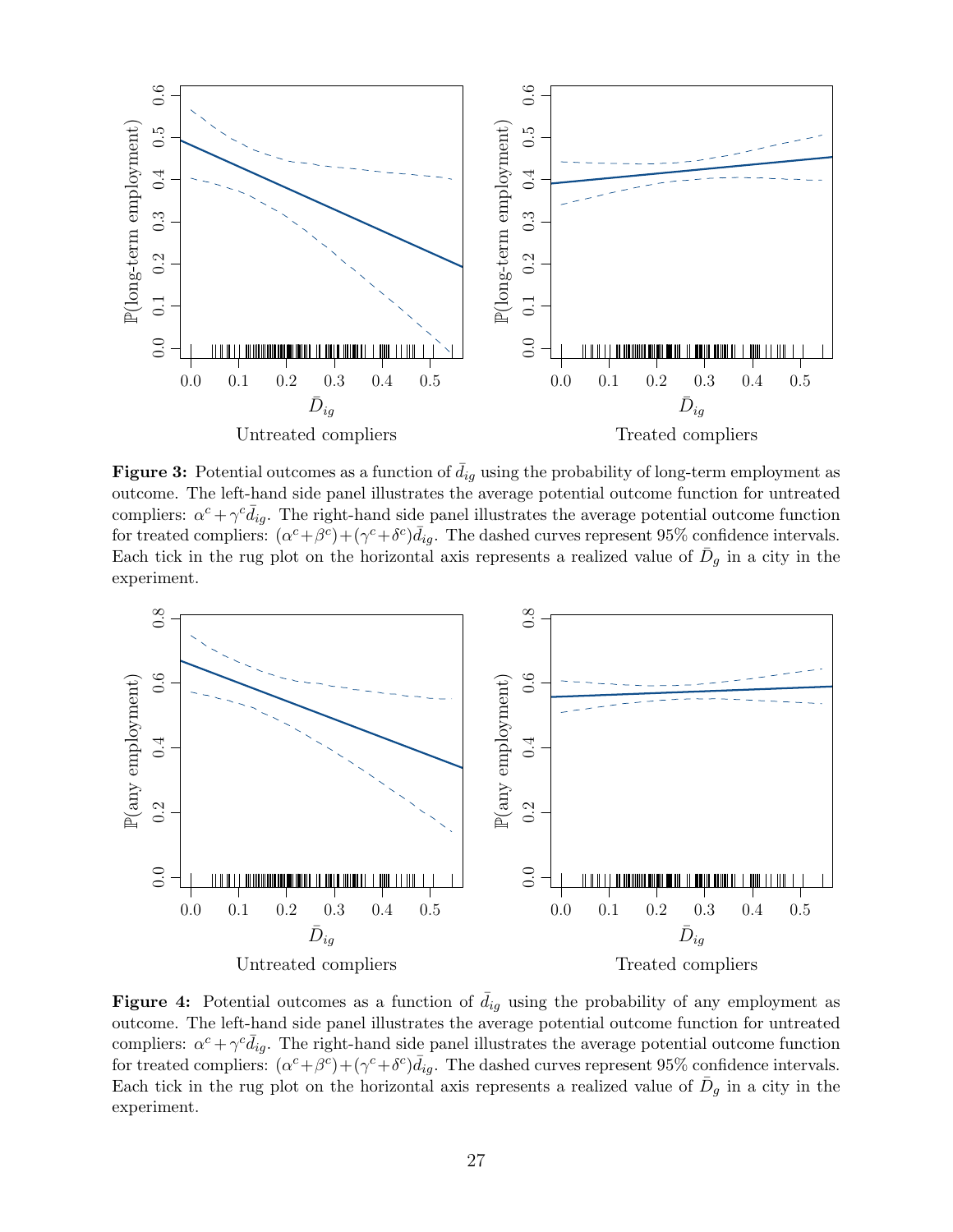fidence intervals as dashed curves. The downward sloping functions on the left of both figures illustrate the negative estimated spillover for untreated compliers: employment prospects for those who would have taken up treatment if offered worsen rapidly as more job seekers in their city take up the job placement program. The flat curves on the right, in contrast, reveal that employment prospects for those who take up treatment are unaffected by the average city-level treatment take up. These patterns are consistent with the idea that compliers who did not receive job placement assistance are hurt by competition in the labor market, while job placement assistance shields those who take it up from these negative spillovers.

Thus, among those willing to receive job placement services, more widespread take-up of the program, possibly via increased labor market competition, has a differential impact across those who do receive and those who do not receive treatment. This difference is driven by the direct treatment effects on compliers, which we plot in [Figure 5.](#page-28-1) The estimated direct effect increases with  $\bar{D}_{ig}$  and is positive for most values of  $\bar{D}_{ig}$  observed in the data, although the 95% confidence interval contains an effect size of zero for most observations. Finally, although we cannot recover full treatment effects for never-takers or for the population as a whole, [Table 2](#page-25-4) also illustrates that the average spillover  $\gamma^n$  for never takers is positive albeit statistically insignificant. The resulting average spillover for the population as a whole,  $\gamma$ , although much smaller in magnitude compared to the one for compliers, is negative and marginally significant for any employment ( $\gamma = -0.11$ ).

In settings with potential non-compliance such as this one, participants' take-up decisions may be driven by the expected gains from participation. Our findings are consistent with such behavior: those who decline participation may do so precisely if they expect they will not suffer negative spillovers from others receiving the program. In turn, compliance may in part be driven by the knowledge that, in the absence of treatment, program receipt by others hurts own labor market prospects.<sup>[26](#page-27-0)</sup> Indeed, in [Table B.1](#page-46-0) we report results from a regression of compliance indicators on pre-treatment characteristics for the sub-sample of offered individuals. Compared to never-takers, compliers appear to be a more vulnerable sub-population: at baseline they are less likely to cohabit, less educated, less likely to be employed or to have a stable labor contract, and are more likely to receive unemployment insurance.[27](#page-27-1) Knowledge of this pattern of effects may prove valuable for the design of other similar large-scale labor market programs.

<span id="page-27-1"></span><span id="page-27-0"></span> $^{26}$ Notice that these forms of 'selection on gains' are compatible with the IOR assumption holding.

<sup>&</sup>lt;sup>27</sup>Compliers are also less likely to have young children, which may indicate that never takers are less able to participate in the program and possibly in the labor market.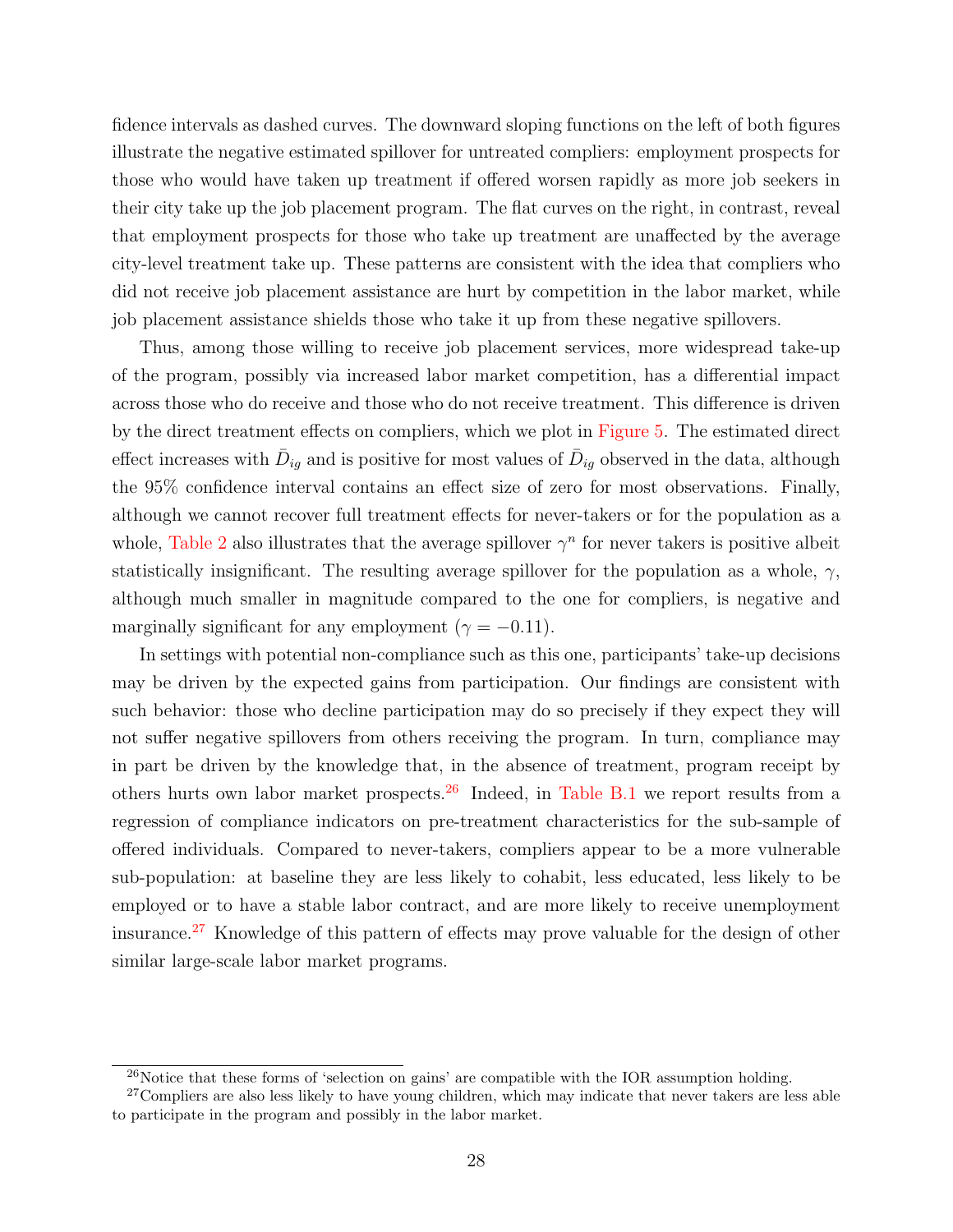<span id="page-28-1"></span>

**Figure 5:** Direct treatment effect as a function of  $\bar{d}_{ig}$  for compliers:  $\beta^c + \delta^c \bar{d}_{ig}$ . The left-hand side figure uses long-term employment as outcome variable. The right-hand side figure uses any employment as outcome. The dashed curves represent 95% confidence intervals. Each tick in the rug plot on the horizontal axis represents a realized value of  $\bar{D}_g$  in a city in the experiment.

### <span id="page-28-0"></span>6 Simulation study

We now present the results of a simulation study to demonstrate the performance of our estimator. As in [section 5,](#page-23-0) we assume  $f(x)' = \begin{bmatrix} 1 & x \end{bmatrix}$  to obtain a linear model of the form given in  $(5)$ :

$$
Y_{ig} = \alpha_{ig} + \beta_{ig} D_{ig} + \gamma_{ig} \bar{D}_{ig} + \delta_{ig} D_{ig} \bar{D}_{ig}.
$$

We compare the results of our estimator to those of a 'naïve' IV regression of  $Y_{ig}$  on  $\mathbf{X}_{ig} \equiv$  $(1, D_{ig}, \bar{D}_{ig}, D_{ig}\bar{D}_{ig})'$  with instruments  $\mathcal{Z}_{ig} \equiv (1, Z_{ig}, S_g, Z_{ig}S_g)'$ . [Lemma 2](#page-12-0) shows that this regression yields unbiased estimates of  $\alpha$  and  $\beta^c$ , and biased estimates of  $\gamma$  and  $\delta^c$ .

Our simulation design broadly follows the sampling and experimental design of Crépon [et al.](#page-32-0) [\(2013\)](#page-32-0) and follows a simple data generating process that allows for correlation between the random coefficients and the share of compliers in a city,  $\bar{C}_g$ . We present results from three simulation studies with different numbers of groups,  $G$ . Our main simulations set  $G = 235$ to match the experimental design in Crépon et al.  $(2013)$ , and comparison exercises use 150 and 500 groups. In all cases, we consider groups of equal size, with 116 individuals in each, which is the average group size in Crépon et al.  $(2013)$ . We randomly assign exactly  $1/5$  of groups to one of five treatment assignment saturations,  $s_g \in \mathcal{S} = \{0, 0.25, 0.5, 0.75, 1\}$ , and make individual Bernoulli offers.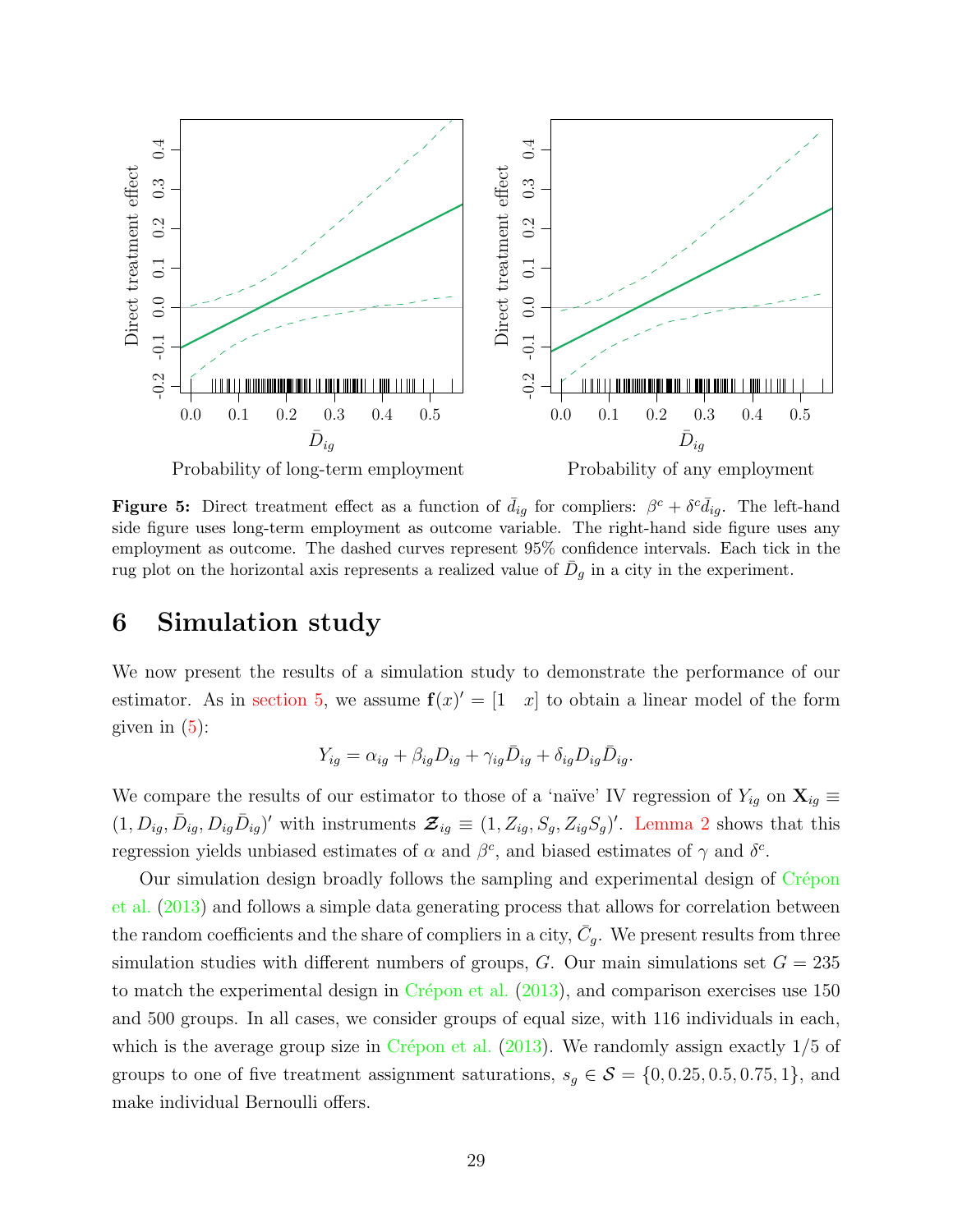<span id="page-29-0"></span>

|                     | $\alpha$ | $\gamma$ | $\alpha^{n}$ | $\bar{\gamma^n}$ | $\alpha^c$ | $\gamma^c$ | $\overline{\beta^c}$ | $\overline{\delta^c}$ |
|---------------------|----------|----------|--------------|------------------|------------|------------|----------------------|-----------------------|
| True values         | 0.50     | $-0.70$  | 0.50         | $-0.73$          | 0.50       | $-0.63$    | 0.20                 | 0.94                  |
| 150 groups          |          |          |              |                  |            |            |                      |                       |
| $RS$ -IV            |          |          |              |                  |            |            |                      |                       |
| Average coefficient | 0.50     | $-0.69$  | 0.50         | $-0.73$          | 0.50       | $-0.59$    | 0.21                 | 0.89                  |
| Std. dev.           | 0.00     | 0.08     | 0.01         | 0.10             | 0.04       | 0.36       | 0.07                 | 0.44                  |
| Coverage            | 0.97     | 0.95     | 0.91         | 0.91             | 0.98       | 0.97       | 0.96                 | 0.96                  |
| $Na\ddot{v}e$ IV    |          |          |              |                  |            |            |                      |                       |
| Average coefficient | 0.50     | $-0.63$  |              |                  |            |            | 0.21                 | 1.02                  |
| Std. dev.           | 0.00     | 0.05     |              |                  |            |            | 0.06                 | 0.29                  |
| Coverage            | 0.97     | 0.65     |              |                  |            |            | 0.95                 | 0.91                  |
| 235 groups          |          |          |              |                  |            |            |                      |                       |
| $RS$ - $IV$         |          |          |              |                  |            |            |                      |                       |
| Average coefficient | 0.50     | $-0.69$  | 0.50         | $-0.73$          | 0.50       | $-0.60$    | 0.20                 | 0.91                  |
| Std. dev.           | 0.00     | 0.06     | 0.01         | 0.08             | 0.03       | 0.28       | 0.05                 | 0.34                  |
| Coverage            | 0.97     | 0.94     | 0.91         | 0.92             | 0.98       | 0.97       | 0.96                 | 0.96                  |
| $Na\ddot{v}e$ IV    |          |          |              |                  |            |            |                      |                       |
| Average coefficient | 0.50     | $-0.63$  |              |                  |            |            | 0.20                 | 1.03                  |
| Std. dev.           | 0.00     | 0.04     |              |                  |            |            | 0.05                 | 0.22                  |
| Coverage            | 0.97     | 0.50     |              |                  |            |            | 0.95                 | 0.90                  |
| 500 groups          |          |          |              |                  |            |            |                      |                       |
| $RS$ -IV            |          |          |              |                  |            |            |                      |                       |
| Average coefficient | 0.50     | $-0.69$  | 0.50         | $-0.73$          | 0.50       | $-0.60$    | 0.20                 | 0.91                  |
| Std. dev.           | 0.00     | 0.04     | 0.01         | 0.05             | 0.02       | 0.19       | 0.04                 | 0.23                  |
| Coverage            | $0.97\,$ | 0.95     | 0.91         | 0.91             | 0.98       | 0.97       | 0.96                 | $0.95\,$              |
| $Na\ddot{v}e$ IV    |          |          |              |                  |            |            |                      |                       |
| Average coefficient | 0.50     | $-0.63$  |              |                  |            |            | 0.20                 | 1.04                  |
| Std. dev.           | 0.00     | 0.02     |              |                  |            |            | 0.03                 | 0.15                  |
| Coverage            | 0.97     | 0.20     |              |                  |            |            | 0.95                 | 0.87                  |

Table 3: Comparison of our RS-IV and the 'naïve' IV in simulations with 150, 235 or 500 groups. We show the mean, standard deviation, and coverage for estimates using the RS-IV and 'naïve' IV over 5000 simulations.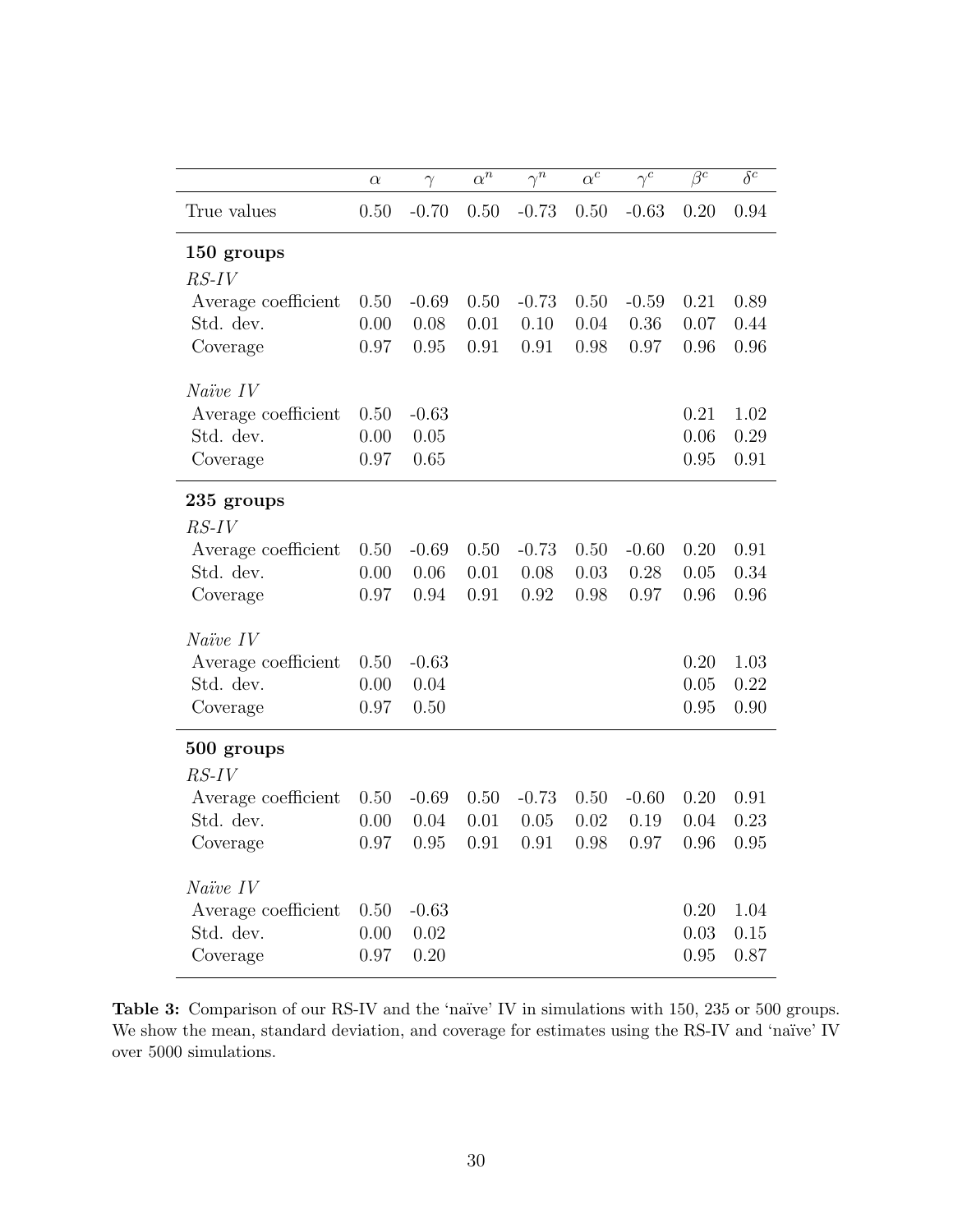<span id="page-30-0"></span>

Figure 6: Distribution of the estimates of the spillover terms,  $(\gamma, \gamma^n, \gamma^c, \delta^c)$ , for our IV and the 'na¨ıve' IV (where available) for simulations with 235 groups, over 5000 simulations. The true parameter values are given by green vertical lines. Analogous figures for simulations with 150 and 500 groups appear in [Appendix B.](#page-46-1)

We randomly assign to each group g a share of compliers  $\bar{C}_g \in \{0.1, 0.2, 0.3, 0.4, 0.5\}$  with equal probability, and individuals are assigned a compliance status in the corresponding proportion. To generate the random coefficients, we first choose and hold fixed arbitrary values for the four unconditional average parameters,  $(\alpha, \beta, \gamma, \delta) = (0.5, 0.2, -0.7, 0.8)$ . We then draw individual level random coefficients according to (with analogous expressions for  $\beta_{ig}, \gamma_{ig}, \delta_{ig}$ ):

$$
\alpha_{ig} = \alpha + \left[ \frac{\bar{C}_{ig} - \mathbb{E}[\bar{C}_{ig}]}{sd(\bar{C}_{ig})} \frac{\kappa_{\alpha}}{\sqrt{\kappa_{\alpha}^2 + 1}} + \frac{u_{ig}}{\sqrt{\kappa_{\alpha}^2 + 1}} \right] \sigma_{\alpha}, \quad u_{ig} \stackrel{iid}{\sim} \mathcal{N}(0, 1) \tag{19}
$$

where  $\kappa = (\kappa_\alpha, \kappa_\beta, \kappa_\gamma, \kappa_\delta)$  controls the strength of correlation between  $\bar{C}_{ig}$  and each of the random coefficients  $(\alpha_{ig}, \beta_{ig}, \gamma_{ig}, \delta_{ig}),$  such that  $corr(\alpha_{ig}, \bar{C}_{ig}) = \kappa_\alpha/\sqrt{\kappa_\alpha^2 + 1}$  (with analogous expressions for  $\beta_{ig}, \gamma_{ig}, \delta_{ig}$ . Thus, we normalize the random coefficients so that their means are given by the unconditional parameters,  $(\alpha, \beta, \gamma, \delta)$ , and their standard deviations are given by  $\sigma = (\sigma_{\alpha}, \sigma_{\beta}, \sigma_{\gamma}, \sigma_{\delta})$ . In the simulations below, we set  $\kappa = (0, 0, 1.2, 1.5)$  and  $\sigma = (0.3, 0.3, 0.2, 0.4)$ , which gives  $corr(\gamma_{ig}, \bar{C}_{ig}) \approx 0.77$  and  $corr(\delta_{ig}, \bar{C}_{ig}) \approx 0.83$ .

We report the main results of our simulations in [Table 3,](#page-29-0) which shows the mean and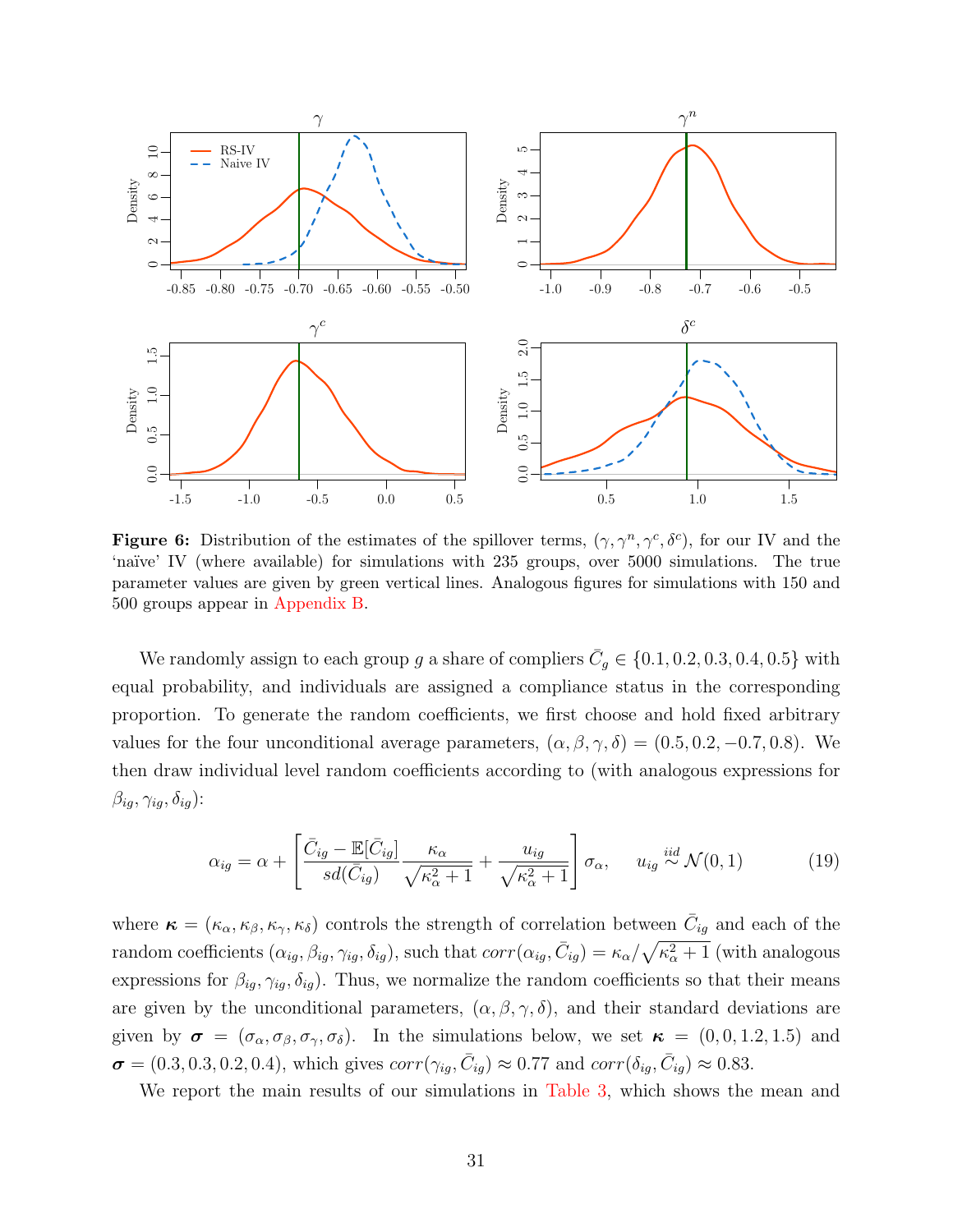standard deviation of our estimated coefficients and the coverage of our estimated 95% confidence intervals for both our estimator and the 'naïve' IV across 5000 simulations.<sup>[28](#page-31-1)</sup> The second panel presents the results for a sample size similar to the experimental design in Crépon et al.  $(2013)$ , with 235 groups. Our estimator performs well at this sample size—the average coefficients are very close to the true values and the coverage is close to the nominal level for all eight parameter values—and its performance improves in larger samples, as expected. In contrast, the naïve IV estimates of  $\gamma$  and  $\delta^c$  are biased, as shown in [Lemma 2.](#page-12-0) Naturally, the performance of the naïve IV does not improve as we increase the sample size—the average coefficients do not change and the coverage worsens as the standard errors shrink. [Figure 6](#page-30-0) shows the empirical distribution of the point estimates for our estimator in the simulations with 235 groups and compares this to the naïve IV for  $\gamma$  and  $\delta^c$ . Again, our estimator performs well and the bias of the naïve IV is clearly visible, as is the mean-variance tradeoff between the two estimators. Appendix [B](#page-46-1) presents similar figures for simulations with 150 and 500 groups.

### <span id="page-31-0"></span>7 Conclusion

In this paper we have proposed methods to identify and estimate direct and indirect causal effects under one-sided non-compliance, using data from a randomized saturation experiment. Under appropriate assumptions, we show that the key source of unobserved heterogeneity is the share of compliers within a given group. In a setting with many large groups, this quantity can be estimated and yields a simple IV estimator that is consistent and asymptotically normal in the limit as group size and the number of groups grow. We have also illustrated the applicability of our methods using data from a large-scale job-placement program randomized saturation experiment. In this setting, we find negative spillover effects on the sub-population willing to take up the program. The direct effects, however, shield those who take up treatment from those negative indirect effects. A possible extension of the methods described above would be to consider settings with two-sided non-compliance. In this case our identification approach would condition on the share of always-takers in addition to the share of compliers. Another interesting extension would be to consider relaxing [Assumption 5](#page-9-1) to allow some dependence of individuals' take-up decisions on the offers of their peers. Work currently in progress explores this possibility.

<span id="page-31-1"></span><sup>&</sup>lt;sup>28</sup>In principle, one could estimate  $(\alpha^n, \gamma^n)$  by estimating a naïve IV regression of  $Y_{ig}$  on a constant and  $\bar{D}_{ig}$  on a subset of the data with  $(Z_{ig} = 1, D_{ig} = 0)$ , using  $S_g$  as an instrument for  $\bar{D}_{ig}$ . Similarly, one could estimate  $(\alpha^c + \beta^c, \gamma^c + \delta^c)$  by estimating the same regression on a subset of the data with  $(Z_{ig} = 1, D_{ig} = 1)$ . However, both sets of estimated parameters would be biased if  $\gamma$  is correlated with  $\bar{C}_{ig}$ , and the second set of estimates would be biased if  $\delta$  is correlated with  $\bar{C}_{ig}$ .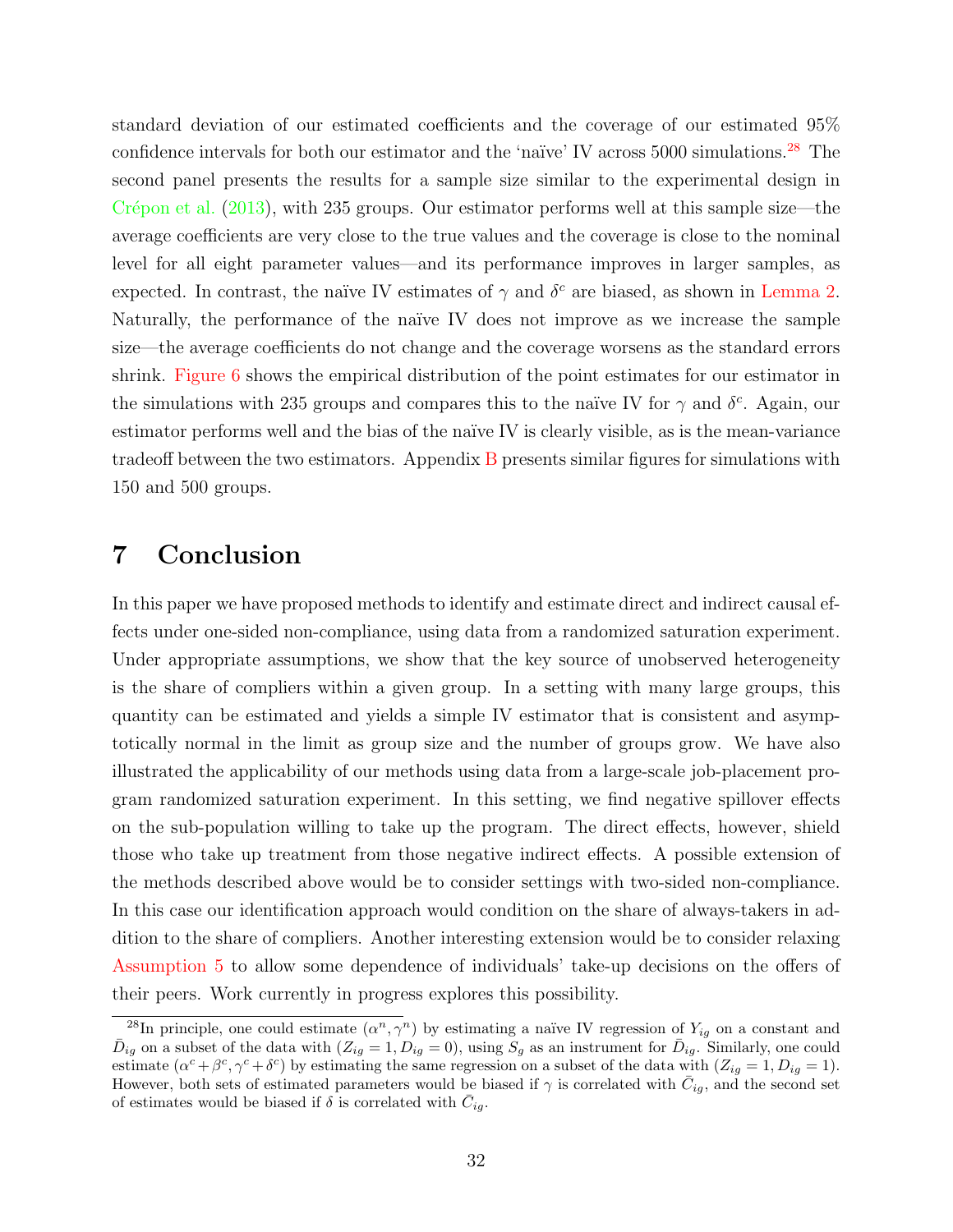## References

- <span id="page-32-10"></span>Akram, A. A., Chowdhury, S., Mobarak, A. M., 2018. Effects of emigration on rural labor markets. URL <http://faculty.som.yale.edu/mushfiqmobarak/papers/migrationge.pdf>
- <span id="page-32-11"></span>Altonji, J. G., Matzkin, R. L., 2005. Cross section and panel data estimators for nonseparable models with endogenous regressors. Econometrica 73 (4), 1053–1102.
- <span id="page-32-1"></span>Anderson, A., Huttenlocher, D., Kleinberg, J., Leskovec, J., 2014. Engaging with massive online courses. In: Proceedings of the 23rd international conference on World wide web. ACM, pp. 687–698.
- <span id="page-32-3"></span>Angelucci, M., De Giorgi, G., 2009. Indirect effects of an aid program: how do cash transfers affect ineligibles' consumption? American Economic Review 99 (1), 486–508.
- <span id="page-32-13"></span>Baird, S., Bohren, J. A., McIntosh, C., Özler, B., 2018. Optimal design of experiments in the presence of interference. Review of Economics and Statistics 100 (5), 844–860.
- <span id="page-32-8"></span>Banerjee, A. V., Chattopadhyay, R., Duflo, E., Keniston, D., Singh, N., 2012. Can institutions be reformed from within? evidence from a randomized experiment with the rajasthan police.
- <span id="page-32-4"></span>Barrera-Osorio, F., Bertrand, M., Linden, L. L., Perez-Calle, F., 2011. Improving the design of conditional transfer programs: Evidence from a randomized education experiment in Colombia. American Economic Journal: Applied Economics 3 (2), 167–95.
- <span id="page-32-7"></span>Bobba, M., Gignoux, J., 2014. Neighborhood effects and take-up of transfers in integrated social policies: Evidence from Progresa.
- <span id="page-32-5"></span>Bobonis, G. J., Finan, F., 2009. Neighborhood peer effects in secondary school enrollment decisions. The Review of Economics and Statistics 91 (4), 695–716.
- <span id="page-32-2"></span>Bond, R. M., Fariss, C. J., Jones, J. J., Kramer, A. D., Marlow, C., Settle, J. E., Fowler, J. H., 2012. A 61-million-person experiment in social influence and political mobilization. Nature 489 (7415), 295.
- <span id="page-32-9"></span>Bursztyn, L., Cantoni, D., Yang, D., Yuchtman, N., Zhang, J., 2019. Persistent political engagement: Social interactions and the dynamics of protest movements. Working Paper.
- <span id="page-32-14"></span>Constantinou, P., Dawid, A. P., 2017. Extended conditional independence and applications in causal inference. The Annals of Statistics 45 (6), 2618–2653.
- <span id="page-32-0"></span>Crépon, B., Duflo, E., Gurgand, M., Rathelot, R., Zamora, P., 2013. Do labor market policies have displacement effects? evidence from a clustered randomized experiment. The Quarterly Journal of Economics 128 (2), 531–580.
- <span id="page-32-12"></span>Dawid, A. P., 1979. Conditional independence in statistical theory. Journal of the Royal Statistical Society: Series B (Methodological) 41 (1), 1–15.
- <span id="page-32-6"></span>Duflo, E., Saez, E., 2003. The role of information and social interactions in retirement plan decisions: Evidence from a randomized experiment. The Quarterly Journal of Economics 118 (3), 815–842.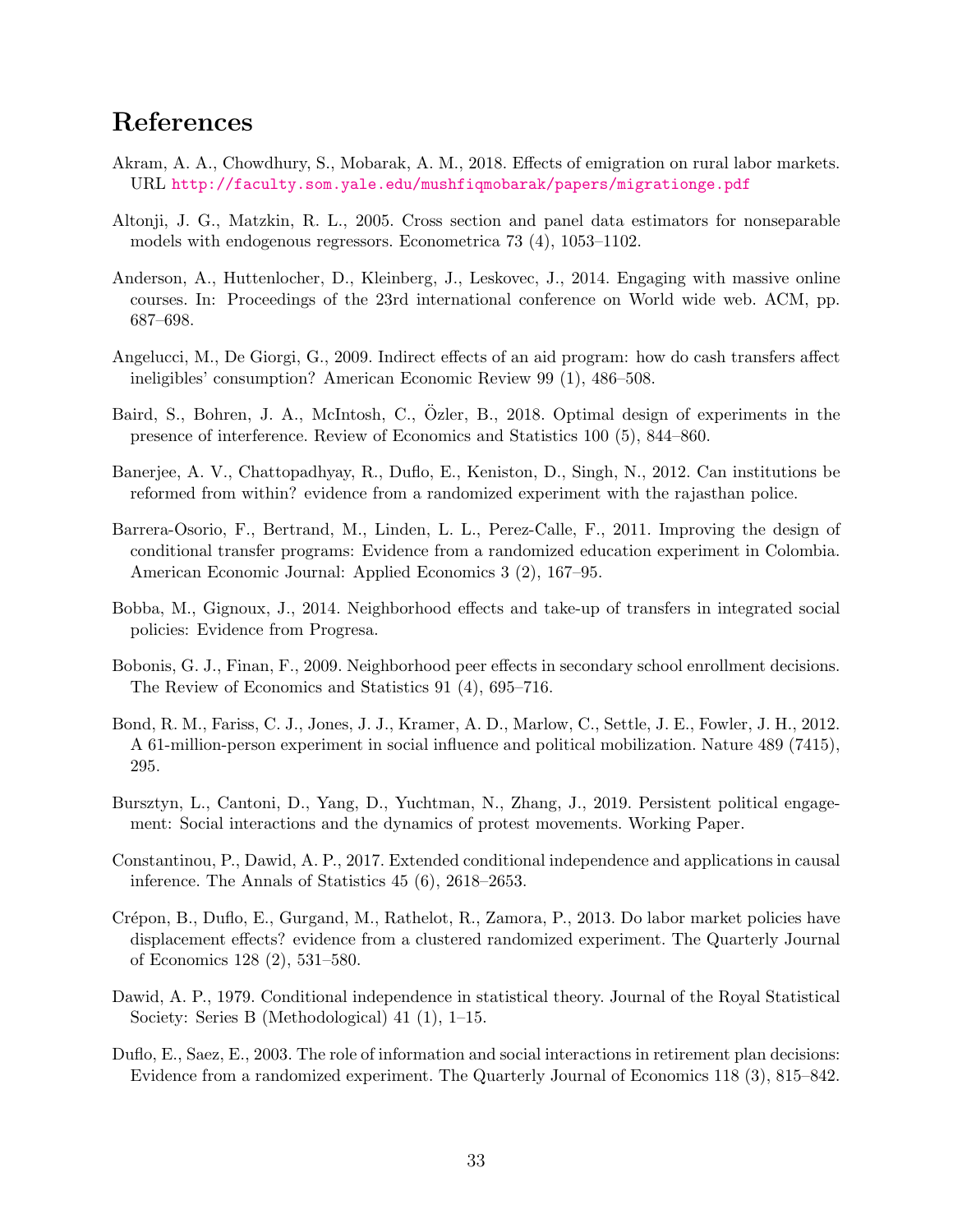- <span id="page-33-3"></span>Eckles, D., Kizilcec, R. F., Bakshy, E., 2016. Estimating peer effects in networks with peer encouragement designs. Proceedings of the National Academy of Sciences 113 (27), 7316–7322.
- <span id="page-33-8"></span>Giné, X., Mansuri, G., 2018. Together we will: experimental evidence on female voting behavior in pakistan. American Economic Journal: Applied Economics 10 (1), 207–35.
- <span id="page-33-7"></span>Haushofer, J., Shapiro, J., 2016. The short-term impact of unconditional cash transfers to the poor: experimental evidence from kenya. The Quarterly Journal of Economics 131 (4), 1973–2042.
- <span id="page-33-12"></span>Heckman, J., Vytlacil, E., 1998. Instrumental variables methods for the correlated random coefficient model: Estimating the average rate of return to schooling when the return is correlated with schooling. Journal of Human Resources, 974–987.
- <span id="page-33-16"></span>Hoeffding, W., 1963. Probability inequalities for sums of bounded random variables. Journal of the American Statistical Association 58 (301), 13–30.
- <span id="page-33-0"></span>Hudgens, M. G., Halloran, M. E., 2008. Toward causal inference with interference. Journal of the American Statistical Association 103 (482), 832–842.
- <span id="page-33-5"></span>Imai, K., Jiang, Z., Anup Malani, 2018. Causal Inference with Interference and Noncompliance in Two-Stage Randomized Experiments. URL <http://imai.princeton.edu/research/files/spillover.pdf>
- <span id="page-33-11"></span>Imbens, G. W., Newey, W. K., 2009. Identification and estimation of triangular simultaneous equations models without additivity. Econometrica 77 (5), 1481–1512.
- <span id="page-33-4"></span>Kang, H., Imbens, G., 2016. Peer Encouragement Designs in Causal Inference with Partial Interference and Identification of Local Average Network Effects, 1–39. URL <http://arxiv.org/abs/1609.04464>
- <span id="page-33-1"></span>Manski, C. F., 2013. Identification of treatment response with social interactions. Econometrics Journal 16 (1), 1–23.
- <span id="page-33-10"></span>Masten, M. A., Torgovitsky, A., 2016. Identification of instrumental variable correlated random coefficients models. Review of Economics and Statistics 98 (5), 1001–1005.
- <span id="page-33-2"></span>Miguel, E., Kremer, M., 2004. Worms: identifying impacts on education and health in the presence of treatment externalities. Econometrica, 159–217.
- <span id="page-33-15"></span>Pearl, J., 1988. Probabilistic reasoning in intelligent systems: Networks of plausible inference.
- <span id="page-33-9"></span>Sinclair, B., McConnell, M., Green, D. P., 2012. Detecting spillover effects: Design and analysis of multilevel experiments. American Journal of Political Science 56 (4), 1055–1069.
- <span id="page-33-6"></span>Vazquez-Bare, G., 2021. Causal spillover effects using instrumental variables. Tech. rep.
- <span id="page-33-13"></span>Wooldridge, J. M., 1997. On two stage least squares estimation of the average treatment effect in a random coefficient model. Economics Letters 56 (2), 129–133.
- <span id="page-33-14"></span>Wooldridge, J. M., 2003. Further results on instrumental variables estimation of average treatment effects in the correlated random coefficient model. Economics Letters 79 (2), 185–191.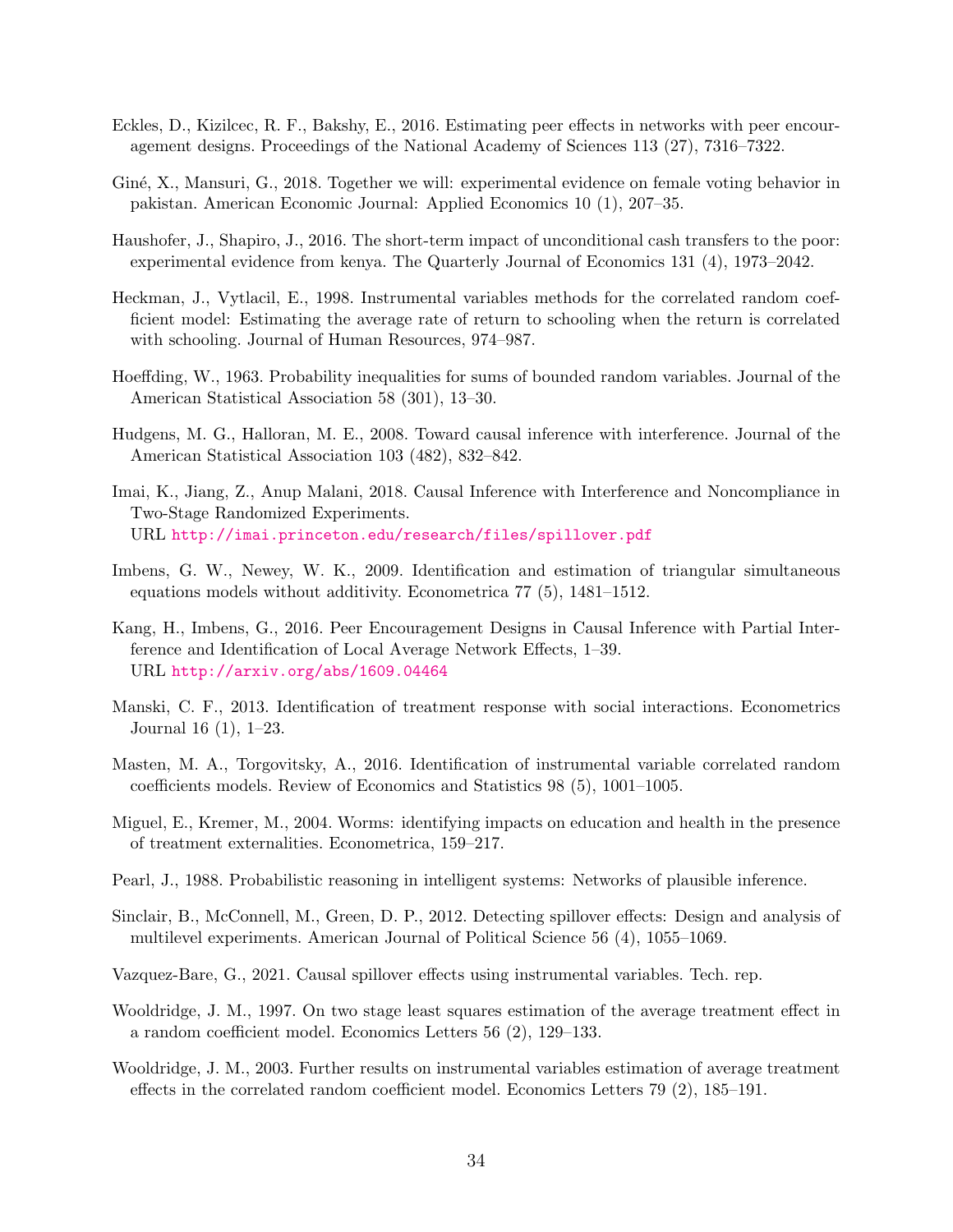- <span id="page-34-1"></span>Wooldridge, J. M., 2004. Estimating average partial effects under conditional moment independence assumptions. Tech. rep., cemmap working paper.
- <span id="page-34-2"></span>Wooldridge, J. M., 2016. Instrumental variables estimation of the average treatment effect in the correlated random coefficient model. Advances in Econometrics 21, 93–116.
- <span id="page-34-0"></span>Yi, H., Song, Y., Liu, C., Huang, X., Zhang, L., Bai, Y., Ren, B., Shi, Y., Loyalka, P., Chu, J., et al., 2015. Giving kids a head start: The impact and mechanisms of early commitment of financial aid on poor students in rural China. Journal of Development Economics 113, 1–15.

## A Proofs

The following lemma, taken from [Constantinou and Dawid](#page-32-14) [\(2017\)](#page-32-14) summarizes several useful properties of conditional independence that we use in our proofs below. The names attached to properties (i) and (iii)–(v) are taken from [Pearl](#page-33-15)  $(1988)$ . For the purposes of this document, we call the second property "redundancy."

<span id="page-34-3"></span>**Lemma A1** (Axioms of Conditional Independence). Let  $X, Y, Z, W$  be random vectors defined on a common probability space, and let h be a measurable function. Then:

- (i) (Symmetry):  $X \perp\!\!\!\perp Y|Z \implies Y \perp\!\!\!\perp X|Z$ .
- (ii) (Redundancy):  $X \perp Y$  | Y
- (iii) (Decomposition):  $X \perp\!\!\!\perp Y | Z$  and  $W = h(Y) \implies X \perp\!\!\!\perp W | Z$ .
- (iv) (Weak Union):  $X \perp\!\!\!\perp Y | Z$  and  $W = h(Y) \implies X \perp\!\!\!\perp Y | (W, Z)$ .
- (v) (Contraction):  $X \perp\!\!\!\perp Y | Z$  and  $X \perp\!\!\!\perp W | (Y, Z) \implies X \perp\!\!\!\perp (Y, W) | Z$ .

For simplicity, our proofs below freely use the "Symmetry" property without comment, although we reference the other properties when used. We also rely on the following corollary of [Lemma A1.](#page-34-3)

<span id="page-34-4"></span>Corollary A1.  $X \perp\!\!\!\perp Y | Z$  implies  $(X, Z) \perp\!\!\!\perp Y | Z$ .

Proof of [Lemma 1.](#page-11-2) Applying [Corollary A1](#page-34-4) and the Decomposition property to [Assumption 6\(](#page-11-1)ii) yields  $\mathbf{Z}_g \perp\!\!\!\perp(\mathbf{C}_g, \bar{C}_{ig}) | (N_g, S_g)$ . By the definition of conditional independence, it follows that the distribution of  $\mathbf{Z}_g|(N_g, S_g, \mathbf{C}_g, \bar{C}_{ig})$  is the same as that of  $\mathbf{Z}_g|(N_g, S_g)$ :

<span id="page-34-5"></span>
$$
\mathbb{P}(Z_g = z | N_g = n, S_g = s, C_g, \bar{C}_{ig}) = \mathbb{P}(Z_g = z | N_g = n, S_g = s).
$$
\n(A.1)

Now, define the shorthand  $A = \{N_g = n, S_g = s, C_g = c, \bar{C}_{ig} = \bar{c}\}\$ and let  $\mathcal{C}(i)$  be the indices of all non-zero components of c, excluding the ith component, i.e.  $\mathcal{C}(i) \equiv \{j \neq i: c_j = 1\}$ . By the definition of  $\bar{D}_{ig}$ , the event  $\{\bar{D}_{ig} = d\}$  is equivalent to  $\left\{\sum_{j\neq i} C_{jg} Z_{jg} = d(N_g - 1)\right\}$ . Consequently,

$$
\mathbb{P}(\bar{D}_{ig} = d | A, Z_{ig}) = \mathbb{P}\left(\left[\sum_{j \neq i} C_{jg} Z_{jg}\right] = d(n-1) | A, Z_{ig}\right) = \mathbb{P}\left(\left[\sum_{j \in C(i)} Z_{jg}\right] = d(n-1) | A, Z_{ig}\right)
$$

where the first equality uses the fact that A implies  $N_g = n$ , and the second uses the fact that A implies  $C_g = c$ , so we know precisely which of the indicators  $C_{jg}$  equal zero and which equal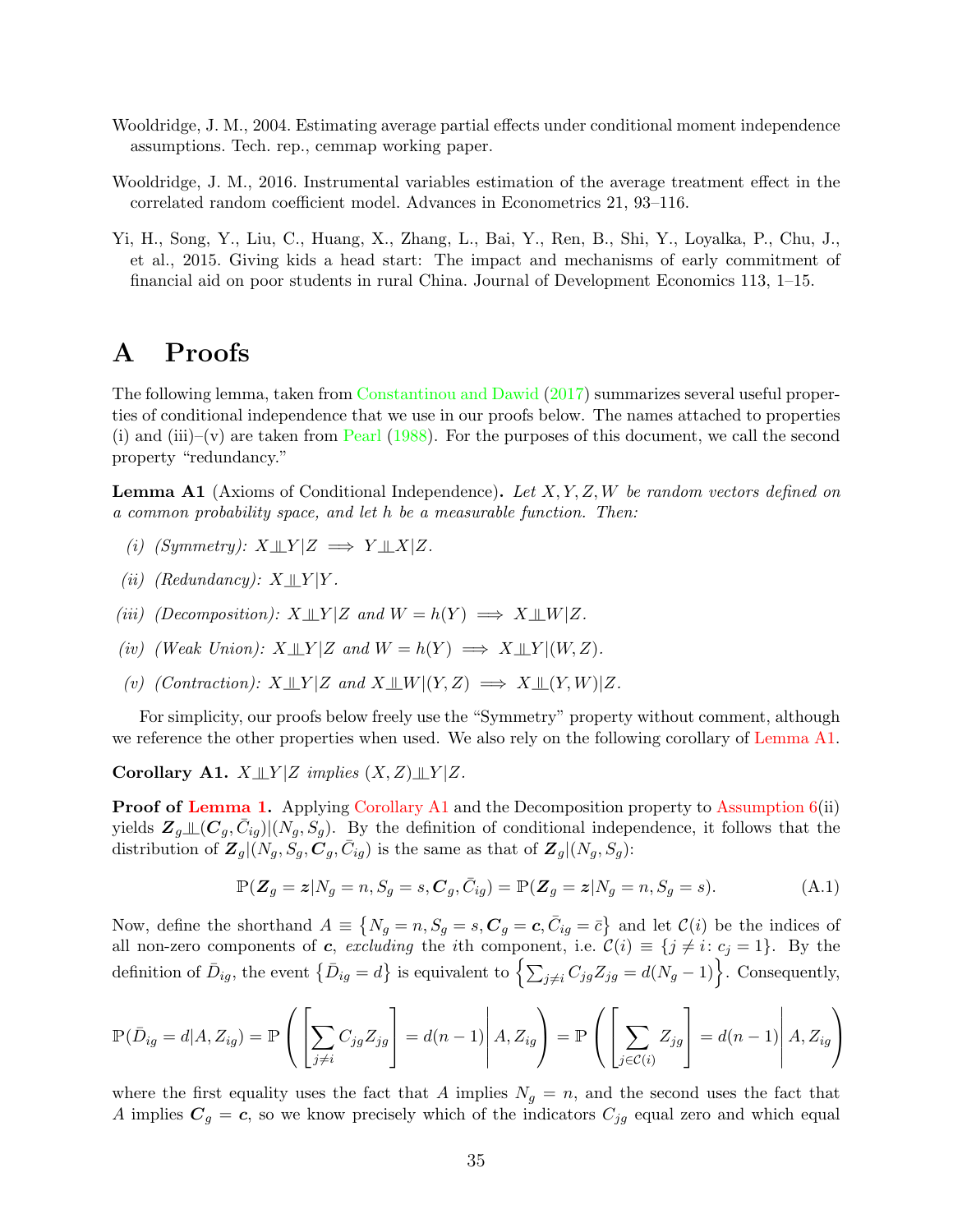one. Under [Assumption 2,](#page-6-1) [\(A.1\)](#page-34-5) implies that  $\mathbb{Z}_g \mid A \sim \text{iid Bernoulli}(s)$ . By our definition of  $\mathcal{C}(i)$ it follows that, conditional on A, the subvector of  $\mathbf{Z}_g$  that corresponds to  $\mathcal{C}(i)$  constitutes an iid sequence of  $\bar{c}(n-1)$  Bernoulli(s) random variables, each of which is *independent of*  $Z_{ig}$ . Hence, conditional on  $(A, Z_{ig})$ , we see that  $\sum_{j \in \mathcal{C}(i)} Z_{jg} \sim \text{Binomial}(\bar{c}(n-1), s)$ .  $\Box$ 

**Proof of [Lemma 2.](#page-12-0)** Under [\(5\)](#page-8-0),  $Y_{ig} = \mathbf{X}_{ig}' \mathbf{B}_{ig}$  where  $\mathbf{B}_{ig} = (\alpha_{ig}, \beta_{ig}, \gamma_{ig}, \delta_{ig})'$ . Now, let  $\mathcal{R}_{ig} \equiv$  $\{S_g, Z_{ig}, N_g, \bar{C}_{ig}, C_{ig}, B_{ig}\}\$ and  $\Lambda_{ig} \equiv \text{diag}\{1, C_{ig}, \bar{C}_{ig}, C_{ig}\bar{C}_{ig}\}\$ . From [Lemma 1](#page-11-2) we see that  $\mathbb{E}[\bar{D}_{ig}|\mathcal{R}] =$  $\tilde{C}_{ig}S_g$ . Since  $D_{ig} = C_{ig}\tilde{Z}_{ig}$  under one-sided non-compliance and IOR, it follows that  $\mathbb{E}[\mathbf{X}_{ig}'|\mathcal{R}_{ig}] =$  $\mathcal{Z}_{ig}^{\prime}\tilde{\mathbf{\Lambda}}_{ig}$ . Hence,

$$
\mathbb{E}\left[ \boldsymbol{\mathcal{Z}}_{ig}Y_{ig}\right] = \mathbb{E}\left[ \boldsymbol{\mathcal{Z}}_{ig} \mathbb{E}(\mathbf{X}_{ig}'|\mathcal{R}_{ig}) \mathbf{B}_{ig} \right] = \mathbb{E}\left[ \left( \boldsymbol{\mathcal{Z}}_{ig} \boldsymbol{\mathcal{Z}}_{ig}' \right) (\boldsymbol{\Lambda}_{ig} \mathbf{B}_{ig}) \right] \\ \mathbb{E}\left[ \boldsymbol{\mathcal{Z}}_{ig} \mathbf{X}_{ig}' \right] = \mathbb{E}\left[ \boldsymbol{\mathcal{Z}}_{ig} \mathbb{E}\left( \mathbf{X}_{ig}'|\mathcal{R}_{ig} \right) \right] = \mathbb{E}\left[ \left( \boldsymbol{\mathcal{Z}}_{ig} \boldsymbol{\mathcal{Z}}_{ig}' \right) \boldsymbol{\Lambda}_{ig} \right]
$$

since  $\mathcal{Z}_{ig}$  and  $\mathbf{B}_{ig}$  are  $\mathcal{R}_{ig}$ -measurable. Now, applying Decomposition and [Corollary A1](#page-34-4) to part (ii) of [Assumption 6](#page-11-1) gives  $Z_{ig\perp}(C_{ig}, \bar{C}_{ig}, \mathbf{B}_{ig})|(S_g, N_g)$ . Under Bernoulli offers, however, this conditional distribution does not involve  $N_g$ , so we obtain

<span id="page-35-0"></span>
$$
(C_{ig}, \bar{C}_{ig}, \mathbf{B}_{ig}) \perp Z_{ig}|S_g. \tag{A.2}
$$

Similarly, applying Decomposition to part (ii) of [Corollary A1,](#page-34-4) we see that  $(C_{ig}, \bar{C}_{ig}, \mathbf{B}_{ig}) \perp S_g$ . Combining this with [\(A.2\)](#page-35-0), the Contraction axiom yields  $(C_{ig}, \bar{C}_{ig}, \mathbf{B}_{ig}) \perp (Z_{ig}, S_g)$ , implying that  $(\mathcal{Z}_{ig}\mathcal{Z}'_{ig})$  is independent of both  $\Lambda_{ig}$  and  $(\Lambda_{ig}B_{ig})$ . Accordingly,

$$
\boldsymbol{\vartheta}_{\text{IV}}=\left\{\mathbb{E}\left[\left(\boldsymbol{\mathcal{Z}}_{ig}\boldsymbol{\mathcal{Z}}'_{ig}\right)\boldsymbol{\Lambda}_{ig}\right]\right\}^{-1}\mathbb{E}\left[\left(\boldsymbol{\mathcal{Z}}_{ig}\boldsymbol{\mathcal{Z}}'_{ig}\right)\left(\boldsymbol{\Lambda}_{ig}\mathbf{B}_{ig}\right)\right]=\mathbb{E}\left[\boldsymbol{\Lambda}_{ig}\right]^{-1}\mathbb{E}\left[\boldsymbol{\Lambda}_{ig}\mathbf{B}_{ig}\right].
$$

By the definitions of  $\mathbf{\vartheta}_{\text{IV}}$ ,  $\mathbf{\Lambda}_{ig}$  and  $\mathbf{B}_{ig}$  it follows that

$$
\alpha_{\text{IV}} = \mathbb{E}\left[\alpha_{ig}\right], \quad \beta_{\text{IV}} = \frac{\mathbb{E}\left[C_{ig}\beta_{ig}\right]}{\mathbb{E}\left[C_{ig}\right]}, \quad \gamma_{\text{IV}} = \frac{\mathbb{E}\left[\bar{C}_{ig}\gamma_{ig}\right]}{\mathbb{E}\left[\bar{C}_{ig}\right]}, \quad \delta_{\text{IV}} = \frac{\mathbb{E}\left[C_{ig}\bar{C}_{ig}\delta_{ig}\right]}{\mathbb{E}\left[C_{ig}\bar{C}_{ig}\right]}.
$$

By iterated expectations over  $C_{ig}$ , we obtain  $\beta_{IV} = \mathbb{E} [\beta_{ig} | C_{ig} = 1]$  while

$$
\gamma_{\text{IV}} = \frac{\mathbb{E}\left[\bar{C}_{ig}\gamma_{ig}\right]}{\mathbb{E}\left[\bar{C}_{ig}\right]} = \frac{\text{Cov}(\bar{C}_{ig}, \gamma_{ig}) + \mathbb{E}(\bar{C}_{ig})\mathbb{E}(\gamma_{ig})}{\mathbb{E}(\bar{C}_{ig})} = \mathbb{E}[\gamma_{ig}] + \frac{\text{Cov}(\bar{C}_{ig}, \gamma_{ig})}{\mathbb{E}(\bar{C}_{ig})}.
$$

Similarly, again taking iterated expectations over  $C_{ig}$ ,

$$
\delta_{\text{IV}} = \frac{\mathbb{E}\left[\bar{C}_{ig}\delta_{ig}|\bar{C}_{ig} = 1\right]}{\mathbb{E}\left[\bar{C}_{ig}|C_{ig} = 1\right]} = \mathbb{E}\left[\gamma_{ig}\right] + \frac{\text{Cov}(\bar{C}_{ig}, \delta_{ig}|C_{ig} = 1)}{\mathbb{E}(\bar{C}_{ig}|C_{ig} = 1)}.
$$

**Proof of [Theorem 1.](#page-12-1)** [Assumption 6\(](#page-11-1)i) implies  $(C_q, B_q) \perp S_q | N_q$  by Weak Union and Decomposition. Combining this with [Assumption 6\(](#page-11-1)ii) gives

<span id="page-35-1"></span>
$$
(\mathbf{Z}_g, S_g) \perp (\mathbf{B}_g, \mathbf{C}_g) | N_g \tag{A.3}
$$

by Contraction. Now let  $C_{-iq}$  denote the subvector of  $C_q$  that excludes element i. Applying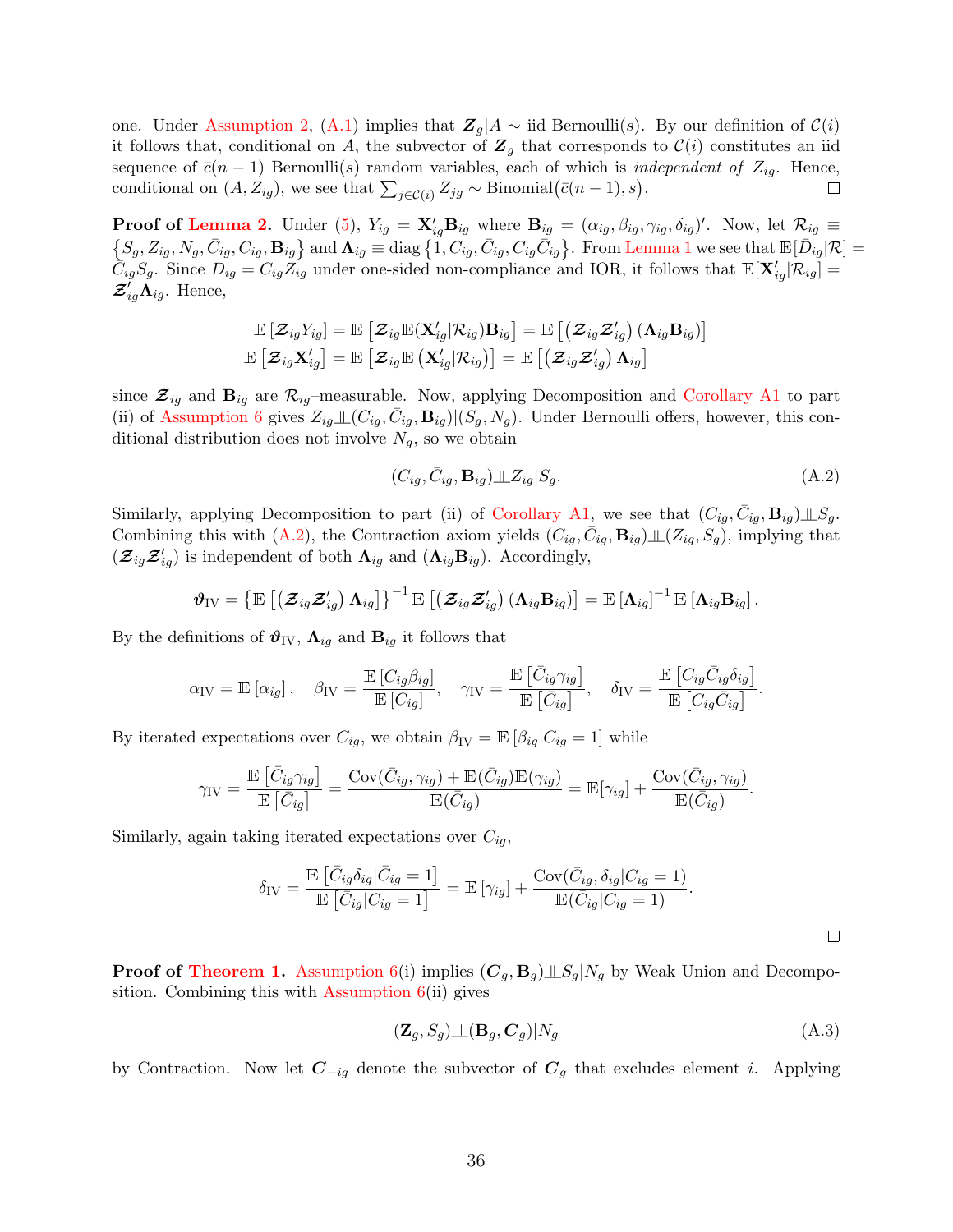Decomposition, [Corollary A1,](#page-34-4) and Weak Union to [\(A.3\)](#page-35-1),

<span id="page-36-0"></span>
$$
(S_g, \mathbf{Z}_g) \perp (B_{ig}, C_{ig}, \mathbf{C}_{-ig}, N_g) | (N_g, \bar{C}_{ig}).
$$
\n(A.4)

because  $\bar{C}_{ig}$  is a function of  $(\mathbf{C}_g, N_g)$ . By [Lemma 1,](#page-11-2)

<span id="page-36-1"></span>
$$
\bar{D}_{ig} \perp \!\!\!\perp C_{-ig} |(N_g, \bar{C}_{ig}, S_g, Z_{ig}). \tag{A.5}
$$

Applying Decomposition to [\(A.4\)](#page-36-0) gives  $C_{-ig} \perp (S_g, Z_{ig}) | (N_g, \bar{C}_{ig})$ . Combining this with [\(A.5\)](#page-36-1),

<span id="page-36-2"></span>
$$
(S_g, Z_{ig}, \bar{D}_{ig}) \perp \!\!\!\perp C_{-ig} | (N_g, \bar{C}_{ig}) \tag{A.6}
$$

by Contraction. Now, applying Weak Union, Decomposition, and [Corollary A1](#page-34-4) to [\(A.4\)](#page-36-0),

<span id="page-36-3"></span>
$$
(S_g, Z_{ig}, \bar{D}_{ig}) \perp (B_{ig}, C_{ig}) | (\mathbf{C}_{-ig}, \bar{C}_{ig}, N_g). \tag{A.7}
$$

since  $\bar{D}_{ig}$  is a function of  $(\mathbf{Z}_g, \mathbf{C}_{-ig}, N_g)$ . Finally, applying Contraction to [\(A.6\)](#page-36-2) and [\(A.7\)](#page-36-3),

$$
(S_g,Z_{ig},\bar{D}_{ig})\bot\!\!\!\perp\!\!(\boldsymbol{C}_{-ig},B_{ig},C_{ig})|(\bar{C}_{ig},N_g)
$$

and the result follows by a final application of Decomposition.

**Proof of [Lemma 3.](#page-14-1)** Define the shorthand  $U = \mathbf{Q}(\bar{c}, n)$ ,  $A = \mathbf{Q}_0(\bar{c}, n)$ , and  $B = \mathbf{Q}_1(\bar{c}, n)$  so that

$$
U = \begin{bmatrix} A+B & B \\ B & B \end{bmatrix}.
$$

Using this notation, we are asked to show that U is invertible if and only if A and B are both invertible, in which case  $U^{-1} = V$  where

$$
V \equiv \begin{bmatrix} A^{-1} & -A^{-1} \\ -A^{-1} & A^{-1} + B^{-1} \end{bmatrix}.
$$

The "if" direction follows by direct calculation:  $VU = UV = I$ . For the "only if" direction, suppose that U is invertible. Partitioning  $U^{-1}$  into blocks  $(C, D, E, F)$  conformably with the partition of  $U$ , we have

$$
UU^{-1} = \begin{bmatrix} A+B & B \\ B & B \end{bmatrix} \begin{bmatrix} C & D \\ E & F \end{bmatrix} = \begin{bmatrix} \mathbb{I} & 0 \\ 0 & \mathbb{I} \end{bmatrix} = \begin{bmatrix} C & D \\ E & F \end{bmatrix} \begin{bmatrix} A+B & B \\ B & B \end{bmatrix} = U^{-1}U.
$$

We begin by showing that A is invertible. Consider the product  $UU^{-1}$ . Multiplying the first row of U by the first column of  $U^{-1}$  gives the equation  $AC + B(C + E) = \mathbb{I}$ ; multiplying the second row of U by the first column of  $U^{-1}$  gives  $B(C + E) = 0$ . Combining these,  $AC = \mathbb{I}_m$ . Now consider the product  $U^{-1}U$ . Multiplying the first row of  $U^{-1}$  by the first column of U gives  $CA+(C+D)B = \mathbb{I}$ ; multiplying the first row of  $U^{-1}$  by the second column of U gives  $(C+D)B = 0$ . Combining these,  $CA = \mathbb{I}$ . Since  $AC = CA = \mathbb{I}$ , we have shown that A is invertible with  $A^{-1} = C$ .

We next show that  $D = E = -C$ . Consider again the product  $UU^{-1}$ . Multiplying the first row of U by the second column of  $U^{-1}$  gives  $AD + B(D+F) = 0$ ; multiplying the second row of U by the second column of  $U^{-1}$  gives  $B(D+F) = \mathbb{I}$ . Combining these,  $AD = -\mathbb{I}$  and because  $A^{-1} = C$ we can solve this equation to yield  $D = -C$ . Now consider  $U^{-1}U$ . Multiplying the second row of  $U^{-1}$  by the first column of U gives  $EA + (E + F)B = 0$ ; multiplying the second row of  $U^{-1}$  by the

 $\Box$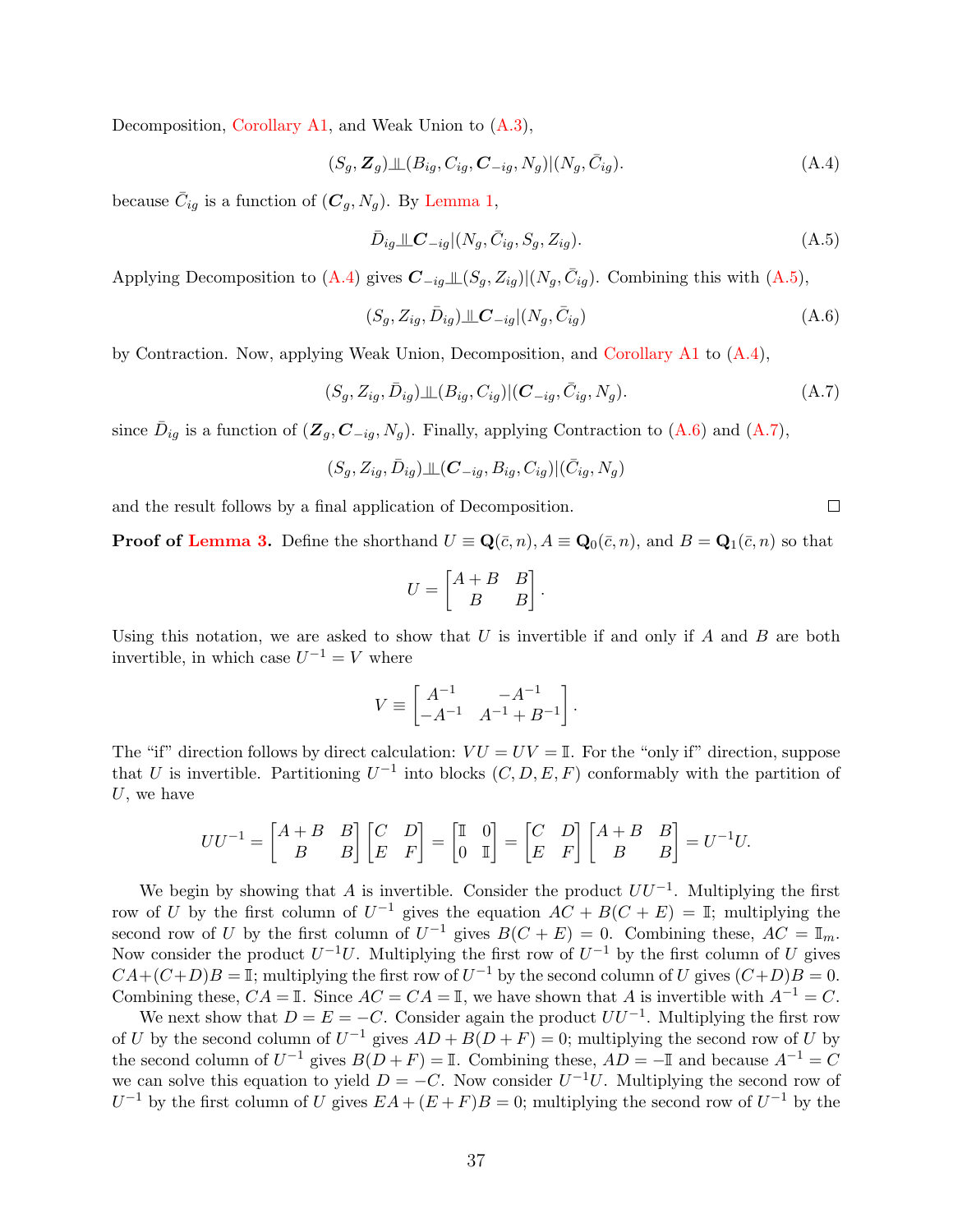second column of U gives  $(E + F)B = \mathbb{I}$ . Combining these,  $EA = -\mathbb{I}$  and solving for E, we have  $E = -C$  since  $A^{-1} = C$ .

Finally we show that  $B$  is invertible. Multiplying the second row of  $U$  by the second column of  $U^{-1}$  gives  $B(D+F) = \mathbb{I}$ , but since  $D = -C$  this becomes  $B(F - C) = \mathbb{I}$  Multiplying the second row of  $U^{-1}$  by the first column of U gives  $(E + F)B + EA = 0$  but because  $E = -C = A^{-1}$  this becomes  $(F - C)B = \mathbb{I}$ . Thus,  $B(F - C) = (F - C)B = \mathbb{I}$  so we have shown that B is invertible with  $B^{-1} = F - C$ .  $\Box$ 

**Proof of [Theorem 2.](#page-14-0)** For each part, it suffices to find an appropriate outcome variable  $\widetilde{Y}_{ig}$ , regressor vector  $\widetilde{\mathbf{X}}_{ig}$ , and instrument set  $\widetilde{\mathcal{Z}}_{ig}$  such that we can write  $\widetilde{Y}_{ig} = \widetilde{\mathbf{X}}'_{ig} \boldsymbol{\vartheta} + U_{ig}$  where  $\boldsymbol{\vartheta}$  is the parameter of interest,  $\mathbb{E}[\tilde{\mathcal{Z}}_{ig}U_{ig}] = \mathbf{0}$ , and  $\mathbb{E}[\tilde{\mathcal{Z}}_{ig}\tilde{\mathbf{X}}'_{ig}]$  is invertible. Note that  $(\tilde{\mathbf{X}}_{ig}, \tilde{Y}_{ig}, \tilde{\mathcal{Z}}_{ig})$ are placeholders for quantities that differ in each part of the proof: for part (i) they represent  $(\mathbf{X}_{ig}, Y_{ig}, \mathcal{Z}_{ig}^W)$  while for part (ii) they stand for  $(D_{ig} \mathbf{f}(\bar{D}_{ig}), D_{ig} Y_{ig}, \mathbf{Z}_{ig}^1)$ , for example. The definitions of  $U_{ig}$  and  $\boldsymbol{\vartheta}$  are also specific to each part of the proof.

 $\begin{array}{llll} {\bf Part} & {\bf (i)} & {\rm By} \,\,\, (2) \,\,\,\mathrm{we} \,\,\mathrm{can} \,\,\mathrm{write} \,\,\widetilde{Y}_{ig} \,=\, \widetilde{{\bf X}}'_{ig} \boldsymbol{\vartheta} + U_{ig} \,\,\mathrm{where} \,\,\boldsymbol{\vartheta}' \, \equiv \, \big[ \mathbb{E}(\boldsymbol{\theta}'_{ig}) & \mathbb{E}(\boldsymbol{\psi}'_{ig} - \boldsymbol{\vartheta}'_{ig} | C_{ig} = 1) \big], \[1mm] \sim \end{array}$  $\begin{array}{llll} {\bf Part} & {\bf (i)} & {\rm By} \,\,\, (2) \,\,\,\mathrm{we} \,\,\mathrm{can} \,\,\mathrm{write} \,\,\widetilde{Y}_{ig} \,=\, \widetilde{{\bf X}}'_{ig} \boldsymbol{\vartheta} + U_{ig} \,\,\mathrm{where} \,\,\boldsymbol{\vartheta}' \, \equiv \, \big[ \mathbb{E}(\boldsymbol{\theta}'_{ig}) & \mathbb{E}(\boldsymbol{\psi}'_{ig} - \boldsymbol{\vartheta}'_{ig} | C_{ig} = 1) \big], \[1mm] \sim \end{array}$  $\begin{array}{llll} {\bf Part} & {\bf (i)} & {\rm By} \,\,\, (2) \,\,\,\mathrm{we} \,\,\mathrm{can} \,\,\mathrm{write} \,\,\widetilde{Y}_{ig} \,=\, \widetilde{{\bf X}}'_{ig} \boldsymbol{\vartheta} + U_{ig} \,\,\mathrm{where} \,\,\boldsymbol{\vartheta}' \, \equiv \, \big[ \mathbb{E}(\boldsymbol{\theta}'_{ig}) & \mathbb{E}(\boldsymbol{\psi}'_{ig} - \boldsymbol{\vartheta}'_{ig} | C_{ig} = 1) \big], \[1mm] \sim \end{array}$  $\widetilde{Y}_{ig} \equiv Y_{ig}, \ \widetilde{\mathbf{X}}_{ig} \equiv \mathbf{X}_{ig}, \text{ and } U_{ig} \equiv \mathbf{X}'_{ig}(\mathbf{B}_{ig} - \boldsymbol{\vartheta}).$  Under IOR  $D_{ig} = C_{ig}Z_{ig}.$  Hence, defining  $\mathbf{M}_{ig} \equiv \text{diag} \left\{ 1, C_{ig} \right\} \otimes \mathbb{I}_K,$ 

$$
\mathbf{X}_{ig} = \left( \begin{bmatrix} 1 & 0 \\ 0 & C_{ig} \end{bmatrix} \begin{bmatrix} 1 \\ Z_{ig} \end{bmatrix} \right) \otimes \left[ \mathbb{I}_K \mathbf{f}(\bar{D}_{ig}) \right] = \left( \begin{bmatrix} 1 & 0 \\ 0 & C_{ig} \end{bmatrix} \otimes \mathbb{I}_K \right) \left( \begin{bmatrix} 1 \\ Z_{ig} \end{bmatrix} \otimes \mathbf{f}(\bar{D}_{ig}) \right) = \mathbf{M}_{ig} \mathbf{W}_{ig}.
$$

Since  $\mathbf{M}_{ig}$  is symmetric,  $U_{ig} = \mathbf{W}'_{ig} [\mathbf{M}_{ig} (\mathbf{B}_{ig} - \boldsymbol{\vartheta})]$ . Thus, taking  $\widetilde{\mathcal{Z}}_{ig}^W \equiv \mathcal{Z}_{ig}$ , we have

$$
\mathbb{E}[\widetilde{\mathbf{Z}}_{ig}U_{ig}] = \mathbb{E}\left\{\mathbb{E}\left[\widetilde{\mathbf{Z}}_{ig}U_{ig}\middle|\overline{C}_{ig},N_g\right]\right\} = \mathbb{E}\left\{\mathbf{Q}(\overline{C}_{ig},N_g)^{-1}\mathbb{E}\left[\mathbf{W}_{ig}\mathbf{W}_{ig}'\mathbf{M}_{ig}\left(\mathbf{B}_{ig}-\boldsymbol{\vartheta}\right)\middle|\overline{C}_{ig},N_g\right]\right\}
$$

by iterated expectations. By assumption  $(Z_{ig}, \bar{D}_{ig}) \perp (C_{ig}, B_{ig}) |(\bar{C}_{ig}, N_g)$ . Hence,

$$
\mathbb{E}\left[\left.\mathbf{W}_{ig}\mathbf{W}_{ig}'\mathbf{M}_{ig}(\mathbf{B}_{ig}-\boldsymbol{\vartheta})\right|\bar{C}_{ig},N_{g}\right]=\mathbb{E}\left[\left.\mathbf{W}_{ig}\mathbf{W}_{ig}'\right|\bar{C}_{ig},N_{g}\right]\mathbb{E}\left[\left.\mathbf{M}_{ig}(\mathbf{B}_{ig}-\boldsymbol{\vartheta})\right|\bar{C}_{ig},N_{g}\right]
$$

by Decomposition, since  $\mathbf{W}_{ig} \mathbf{W}_{ig}'$  is a measurable function of  $(Z_{ig}, \bar{D}_{ig})$  and  $\mathbf{M}_{ig}(\mathbf{B}_{ig} - \boldsymbol{\vartheta})$  is a measurable function of  $(C_{iq}, \mathbf{B}_{iq})$ . Substituting into the expression for  $\mathbb{E}[\mathcal{Z}_{iq}U_{iq}],$ 

$$
\mathbb{E}\left[\widetilde{\boldsymbol{\mathcal{Z}}}_{ig}U_{ig}\right]=\mathbb{E}\left\{\mathbb{E}\left[\left.\mathbf{M}_{ig}(\mathbf{B}_{ig}-\boldsymbol{\vartheta})\right|\bar{C}_{ig},N_{g}\right]\right\}=\mathbb{E}\left[\mathbf{M}_{ig}\left(\mathbf{B}_{ig}-\boldsymbol{\vartheta}\right)\right]
$$

by iterated expectations, since  $\mathbf{Q}(\bar{C}_{ig}, N_g)^{-1} = \mathbb{E}[\mathbf{W}_{ig}\mathbf{W}_{ig}'] [\bar{C}_{ig}, N_g]^{-1}$ . Now, substituting the definitions of  $\mathbf{M}_{ig}$ ,  $\mathbf{B}_{ig}$ , and  $\boldsymbol{\vartheta}$ ,

$$
\mathbb{E}\left[\mathbf{M}_{ig}\left(\mathbf{B}_{ig}-\boldsymbol{\vartheta}\right)\right]=\mathbb{E}\left[\begin{matrix}(\boldsymbol{\theta}_{ig}-\mathbb{E}\left\{\boldsymbol{\theta}_{ig}\right\})\\C_{ig}\left(\left\{\boldsymbol{\psi}_{ig}-\boldsymbol{\theta}_{ig}\right\}-\mathbb{E}\left\{\boldsymbol{\psi}_{ig}-\boldsymbol{\theta}_{ig}\right|C_{ig}=1\right\})\end{matrix}\right]=\mathbf{0}
$$

since  $\mathbb{E}\left[C_{ig}(\psi_{ig}-\theta_{ig})\right]=\mathbb{E}(C_{ig})\mathbb{E}(\psi_{ig}-\theta_{ig}|C_{ig}=1)$ . Therefore  $\mathbb{E}[\widetilde{\mathcal{Z}}_{ig}U_{ig}]=0$ . Similarly,

$$
\mathbb{E}\left[\widetilde{\mathcal{Z}}_{ig}\widetilde{\mathbf{X}}'_{ig}\right] = \mathbb{E}\left\{\mathbf{Q}(\bar{C}_{ig},N_g)^{-1}\mathbb{E}\left[\mathbf{W}_{ig}\mathbf{W}'_{ig}\mathbf{M}_{ig}|\bar{C}_{ig},N_g\right]\right\} \n= \mathbb{E}\left\{\mathbf{Q}(\bar{C}_{ig},N_g)^{-1}\mathbb{E}\left[\mathbf{W}_{ig}\mathbf{W}'_{ig}|\bar{C}_{ig},N_g\right]\mathbb{E}\left[\mathbf{M}_{ig}|\bar{C}_{ig},N_g\right]\right\} = \mathbb{E}\left[\mathbf{M}_{ig}\right].
$$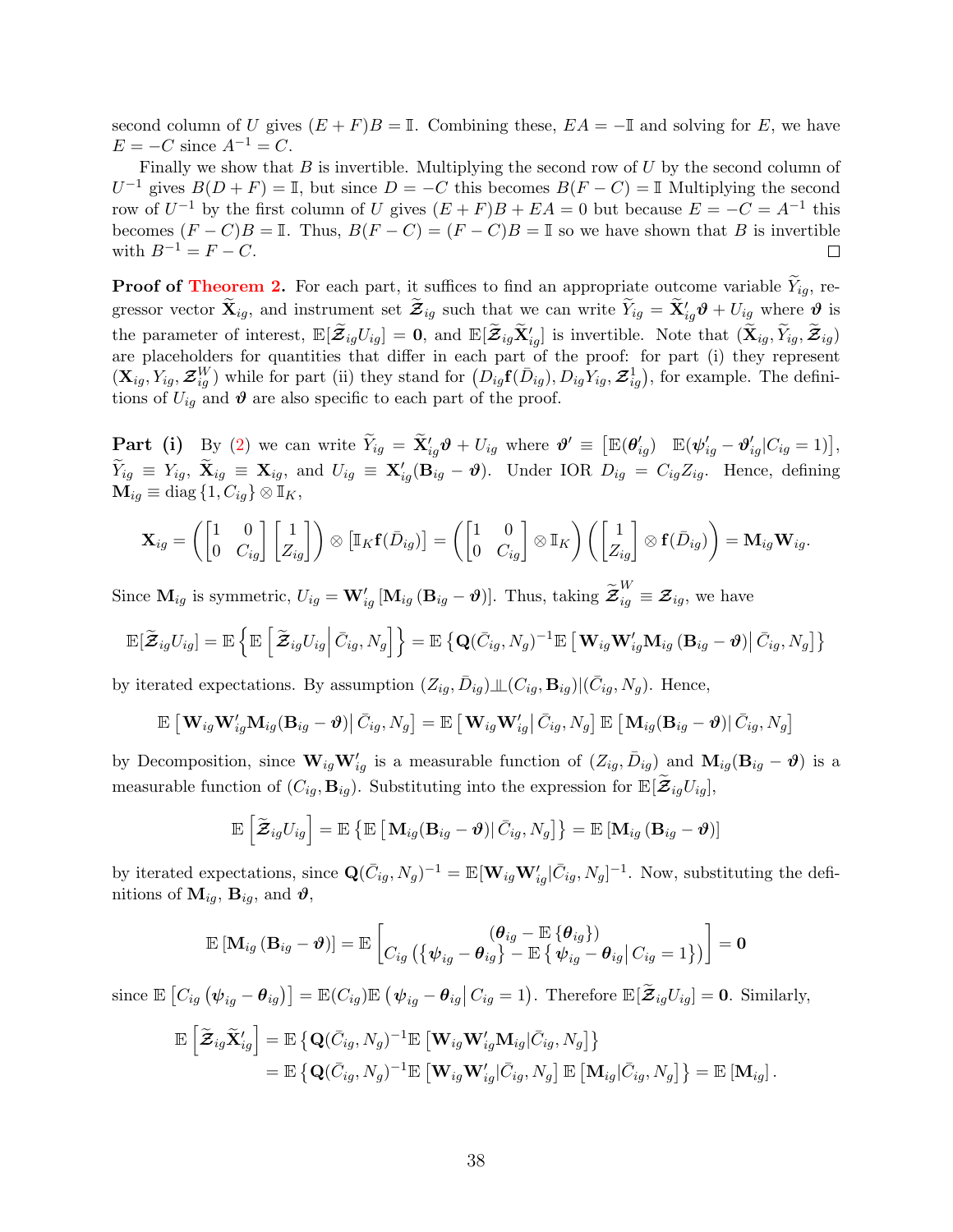Since  $[\mathbf{M}_{ig}]$  is invertible if and only if  $\mathbb{E}(C_{ig}) \neq 0$ , it follows that  $\mathbb{E}[\widetilde{\mathbf{Z}}_{ig}\widetilde{\mathbf{X}}'_{ig}]$  is invertible by [Assumption 7.](#page-13-0)

**Part (ii)** Since  $D_{ig}^2 = D_{ig}$  and  $D_{ig}(1 - D_{ig}) = 0$ , multiplying both sides of [\(2\)](#page-7-1) by  $D_{ig}$  and simplifying gives  $D_{ig}Y_{ig} = D_{ig}f(\bar{D}_{ig})\psi_{ig}$ . Thus  $\widetilde{Y}_{ig} = \widetilde{X}'_{ig}\vartheta + U_{ig}$  where  $\vartheta \equiv \mathbb{E}(\psi_{ig}|C_{ig} = 1)$ ,  $\widetilde{Y} \equiv D_{ig}Y_{ig}, \ \widetilde{\mathbf{X}}_{ig} \equiv D_{ig}\mathbf{f}(\bar{D}_{ig}), \text{ and } U_{ig} \equiv \left[D_{ig}\mathbf{f}(\bar{D}_{ig})\right]'\left(\boldsymbol{\psi}_{ig} - \boldsymbol{\vartheta}\right).$  The remainder of the argument is similar to that of part (i). Taking  $\widetilde{\mathcal{Z}}_{ig} \equiv \mathcal{Z}_{ig}^1$  and substituting  $D_{ig} = Z_{ig}C_{ig}$  gives

$$
\mathbb{E}[\widetilde{\mathbf{Z}}_{ig}U_{ig}] = \mathbb{E}\left\{ \mathbf{Q}_1(\overline{C}_{ig}, N_g)^{-1} \mathbb{E}\left[\mathbf{f}(\overline{D}_{ig})\mathbf{f}(\overline{D}_{ig})'Z_{ig}|\overline{C}_{ig}, N_g\right] \mathbb{E}\left[C_{ig}(\psi_{ig} - \boldsymbol{\vartheta})|\overline{C}_{ig}, N_g\right] \right\} \n= \mathbb{E}\left\{ \mathbb{E}\left[C_{ig}(\psi_{ig} - \boldsymbol{\vartheta})|\overline{C}_{ig}, N_g\right] \right\} = \mathbb{E}\left[C_{ig}(\psi_{ig} - \boldsymbol{\vartheta})\right].
$$

Since  $\mathbb{E}[C_{iq}\psi_{ia}] = \mathbb{E}(C_{iq})\mathbb{E}(\psi_{ia}|C_{iq} = 1) = \mathbb{E}(C_{iq}\vartheta)$ , we obtain  $\mathbb{E}(\widetilde{\mathcal{Z}}_{iq}U_{iq}) = 0$ . Similarly,

$$
\mathbb{E}\left[\widetilde{\mathcal{Z}}_{ig}\widetilde{\mathbf{X}}'_{ig}\right] = \mathbb{E}\left\{\mathbf{Q}_1(\bar{C}_{ig},N_g)^{-1}\mathbb{E}\left[\mathbf{f}(\bar{D}_{ig})\mathbf{f}(\bar{D}_{ig})'Z_{ig}C_{ig}|\bar{C}_{ig},N_g\right]\right\} \n= \mathbb{E}\left\{\mathbf{Q}_1(\bar{C}_{ig},N_g)^{-1}\mathbb{E}\left[\mathbf{f}(\bar{D}_{ig})\mathbf{f}(\bar{D}_{ig})'Z_{ig}|\bar{C}_{ig},N_g\right]\mathbb{E}\left[C_{ig}|\bar{C}_{ig},N_g\right]\right\} = \mathbb{E}(C_{ig})\mathbb{I}_K.
$$

Hence,  $\mathbb{E}[\widetilde{\mathcal{Z}}_{ig}\widetilde{\mathbf{X}}_{ig}]'$  is invertible by [Assumption 7.](#page-13-0)

**Part (iii)** Since  $(1 - D_{ig})^2 = (1 - D_{ig})$  and  $D_{ig}(1 - D_{ig}) = 0$ , multiplying both sides of [\(2\)](#page-7-1) by  $Z_{ig}(1-D_{ig})$  and simplifying gives  $Z_{ig}(1-D_{ig})Y_{ig} = Z_{ig}(1-D_{ig})\mathbf{f}(D_{ig})\theta_{ig}$ . Thus we have  $\widetilde{Y}_{ig} = \widetilde{\mathbf{X}}'_{ig} \boldsymbol{\vartheta} + U_{ig}$  where  $\boldsymbol{\vartheta} \equiv \mathbb{E}(\boldsymbol{\theta}_{ig} | C_{ig} = 0), \widetilde{Y}_{ig} \equiv Z_{ig}(1 - D_{ig}) Y_{ig}, \widetilde{\mathbf{X}}_{ig} \equiv Z_{ig}(1 - D_{ig}) \mathbf{f}(\bar{D}_{ig}),$  and  $U_{ig} \equiv \left[ \ddot{Z_{ig}} (1 - D_{ig}) \mathbf{f} (\bar{D}_{ig}) \right]' (\theta_{ig} - \theta)$ . The remainder of the argument is similar to that of part (i). Taking  $\widetilde{\mathcal{Z}}_{ig} \equiv \mathcal{Z}_{ig}^1$  and substituting  $Z_{ig}(1 - D_{ig}) = Z_{ig}(1 - C_{ig})$  gives

$$
\mathbb{E}[\widetilde{\mathcal{Z}}_{ig}U_{ig}] = \mathbb{E}\left\{ \mathbf{Q}_1(\bar{C}_{ig}, N_g)^{-1} \mathbb{E}\left[\mathbf{f}(\bar{D}_{ig})\mathbf{f}(\bar{D}_{ig})'Z_{ig}|\bar{C}_{ig}, N_g\right] \mathbb{E}\left[(1 - C_{ig})(\boldsymbol{\theta}_{ig} - \boldsymbol{\vartheta})|\bar{C}_{ig}, N_g\right] \right\} \n= \mathbb{E}\left\{ \mathbb{E}\left[(1 - C_{ig})(\boldsymbol{\theta}_{ig} - \boldsymbol{\vartheta})|\bar{C}_{ig}, N_g\right] \right\} = \mathbb{E}\left[(1 - C_{ig})(\boldsymbol{\theta}_{ig} - \boldsymbol{\vartheta})\right].
$$

Since  $\mathbb{E}[(1-C_{ig})\theta_{ig}] = \mathbb{E}(1-C_{ig})\mathbb{E}(\theta_{ig}|C_{ig} = 1) = \mathbb{E}[(1-C_{ig})\vartheta],$  we obtain  $\mathbb{E}(\widetilde{\mathcal{Z}}_{ig}U_{ig}) = 0.$ Similarly,

$$
\mathbb{E}\left[\widetilde{\mathbf{\mathcal{Z}}}_{ig}\widetilde{\mathbf{X}}'_{ig}\right] = \mathbb{E}\left\{\mathbf{Q}_{1}(\bar{C}_{ig},N_{g})^{-1}\mathbb{E}\left[\mathbf{f}(\bar{D}_{ig})\mathbf{f}(\bar{D}_{ig})'Z_{ig}(1-C_{ig})|\bar{C}_{ig},N_{g}\right]\right\} \n= \mathbb{E}\left\{\mathbf{Q}_{1}(\bar{C}_{ig},N_{g})^{-1}\mathbb{E}\left[\mathbf{f}(\bar{D}_{ig})\mathbf{f}(\bar{D}_{ig})'Z_{ig}|\bar{C}_{ig},N_{g}\right]\mathbb{E}\left[(1-C_{ig})|\bar{C}_{ig},N_{g}\right]\right\} = \mathbb{E}(1-C_{ig})\mathbb{I}_{K}.
$$

It follows that  $\mathbb{E}[\widetilde{\mathcal{Z}}_{ig}\widetilde{\mathbf{X}}'_{ig}]$  is invertible by [Assumption 7.](#page-13-0)

**Part (iv)** Under one-sided non-compliance and IOR,  $(1 - Z_{iq})(1 - D_{iq}) = (1 - Z_{iq})$ . Hence, multiplying both sides of [\(2\)](#page-7-1) by  $(1 - Z_{ig})$ , we obtain  $(1 - Z_{ig})Y_{ig} = (1 - Z_{ig})\mathbf{f}(\tilde{D}_{ig})'\theta_{ig}$ , using the fact that  $Z_{ig}(1-Z_{ig})=0$ . Thus we can write  $\widetilde{Y}_{ig} = \widetilde{\mathbf{X}}'_{ig} \boldsymbol{\vartheta} + U_{ig}$  where  $\boldsymbol{\vartheta} \equiv \mathbb{E}(\boldsymbol{\theta}_{ig}), \widetilde{Y}_{ig} \equiv (1-Z_{ig})Y_{ig},$  $\widetilde{\mathbf{X}}_{ig} \equiv (1 - Z_{ig}) \mathbf{f}(\bar{D}_{ig}),$  and  $U_{ig} \equiv (1 - Z_{ig}) \mathbf{f}(\bar{D}_{ig})'(\theta_{ig} - \theta)$ . The remainder of the argument is similar to that of part (i). Taking  $\widetilde{\mathcal{Z}}_{ig} \equiv \mathcal{Z}_{ig}^0$ , we obtain

$$
\mathbb{E}[\widetilde{\mathcal{Z}}_{ig}U_{ig}] = \mathbb{E}\left\{ \mathbf{Q}_0(\bar{C}_{ig}, N_g)^{-1} \mathbb{E}\left[ \mathbf{f}(\bar{D}_{ig})\mathbf{f}(\bar{D}_{ig})'(1 - Z_{ig}) | \bar{C}_{ig}, N_g \right] \mathbb{E}\left[ \boldsymbol{\theta}_{ig} - \boldsymbol{\vartheta} | \bar{C}_{ig}, N_g \right] \right\} = \mathbb{E}\left\{ \mathbb{E}\left[ \boldsymbol{\theta}_{ig} - \mathbb{E}(\boldsymbol{\theta}_{ig}) | \bar{C}_{ig}, N_g \right] \right\} = \mathbf{0}
$$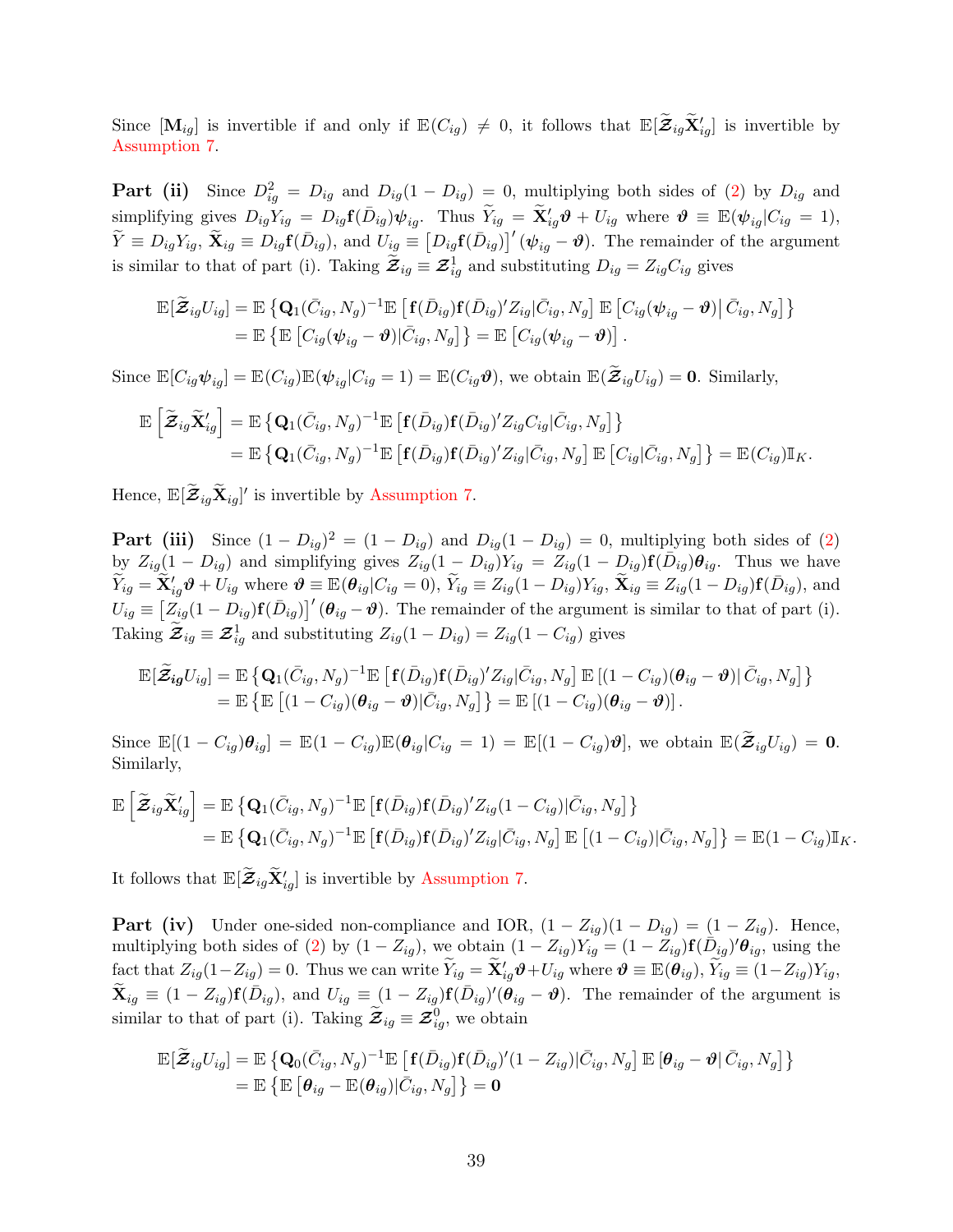and 
$$
\mathbb{E}\left[\tilde{\mathbf{Z}}_{ig}\tilde{\mathbf{X}}'_{ig}\right] = \mathbb{E}\left\{\mathbf{Q}_0(\bar{C}_{ig}, N_g)^{-1}\mathbb{E}\left[\mathbf{f}(\bar{D}_{ig})\mathbf{f}(\bar{D}_{ig})'(1 - Z_{ig})|\bar{C}_{ig}, N_g\right]\right\} = \mathbb{I}_K.
$$
  
\n**Lemma A2.** Under Assumptions 2 and 6,  $(S_g, Z_{ig})\perp (C_{ig}, \bar{C}_{ig}, N_g, \mathbf{B}_{ig}).$ 

<span id="page-39-0"></span>

**Proof of [Lemma A2.](#page-39-0)** By Assumption  $2 Z_{ig} \perp N_g | S_g$  and by [Assumption 6](#page-11-1) (ii) and Decomposition  $Z_{ig} \perp \!\!\!\perp (C_{ig}, B_{ig}) | (S_g, N_g)$ . Combining these by Contraction yields

<span id="page-39-1"></span>
$$
Z_{ig} \perp (C_g, \mathbf{B}_{ig}, N_g) | S_g. \tag{A.8}
$$

 $\Box$ 

Now, by [Assumption 6](#page-11-1) (i) we have  $S_g \perp\!\!\!\perp(C_g, \mathbf{B}_{ig}, N_g)$ . Combining this with  $(A.8)$  by a second application of Contraction gives  $(Z_{iq}, S_q) \perp (C_q, B_{iq}, N_q)$ . The result follows by a final application of Decomposition.  $\Box$ 

**Proof of [Theorem 3.](#page-16-0)** Assumptions [1–](#page-5-0)[6](#page-11-1) imply that  $(Z_{ig}, \bar{D}_{ig}) \perp (\mathbf{B}_{ig}, C_{ig}) | (\bar{C}_{ig}, N_g)$  by [Theorem 1.](#page-12-1) Hence Assumptions  $1-7$  $1-7$  are sufficient for the conclusions of [Theorem 2](#page-14-0) to hold. Now, by [Lemma 1,](#page-11-2) Assumptions [1](#page-5-0)[–2](#page-6-1) and [4](#page-9-3)[–6](#page-11-1) imply that the conditional distribution of  $\bar{D}_{ig} | (\bar{C}_{ig}, N_g, Z_{ig})$  is known. Moreover, by [Lemma A2,](#page-39-0)  $Z_{ig} \perp \!\!\! \perp (\bar{C}_{ig}, N_g)$  so the distribution of  $\mathcal{Z}_{ig}|(\bar{C}_{ig}, N_g)$  is likewise known. It follows that  $\mathbf{Q}, \mathbf{Q}_0$  and  $\mathbf{Q}_1$  are known functions of  $(\bar{C}_{ig}, N_g)$ . Since  $N_g$  is observed, knowledge of  $\bar{C}_{ig}$  is thus sufficient to identify the quantities

$$
\mathbb{E}(\boldsymbol{\theta}_{ig}), \quad \mathbb{E}(\boldsymbol{\psi}_{ig} - \boldsymbol{\theta}_{ig}|C_{ig} = 1), \quad \mathbb{E}(\boldsymbol{\psi}_{ig}|C_{ig} = 1), \quad \mathbb{E}(\boldsymbol{\theta}_{ig}|C_{ig} = 0)
$$

by the relevant parts of [Theorem 2.](#page-14-0) Now, by iterated expectations,

$$
\mathbb{E}(\boldsymbol{\theta}_{ig}|C_{ig}=1)=\mathbb{E}(\boldsymbol{\theta}_{ig}|C_{ig}=0)+\frac{1}{\mathbb{E}(C_{ig})}\left[\mathbb{E}(\boldsymbol{\theta}_{ig})-\mathbb{E}(\boldsymbol{\theta}_{ig}|C_{ig}=0)\right].
$$

Since  $\mathbb{E}(C_{ig}) = \mathbb{E}(D_{ig}|Z_{ig} = 1)$ , it follows that  $\mathbb{E}(\theta_{ig}|C_{ig} = 1)$  is identified. Under IOR and one-sided non-compliance  $\{D_{ig} = 1\} = \{C_{ig} = 1, Z_{ig} = 1\}$ , and applying Weak Union and Decom-position to [Lemma A2,](#page-39-0) we see that  $Z_{iq} \perp \!\!\!\perp B_{iq} | C_{iq}$ . Thus,

$$
\mathbb{E}(\mathbf{B}_{ig}|D_{ig}=1)=\mathbb{E}(\mathbf{B}_{ig}|C_{ig}=1,Z_{ig}=1)=\mathbb{E}(\mathbf{B}_{ig}|C_{ig}=1).
$$

The result follows since  $Y_{ig}(d, \bar{d}) = \mathbf{f}(\bar{d})' \theta_{ig} + d\mathbf{f}(\bar{d})' (\psi_{ig} - \theta_{ig})$  under [Assumption 3.](#page-6-2)

**Proof of [Theorem 4.](#page-20-2)** Substituting the model into the definition of  $\hat{\theta}$  and  $\rho_g \equiv N_q/\mathbb{E}(N_q)$ ,

$$
\widehat{\boldsymbol{\vartheta}} - \boldsymbol{\vartheta} = \left( \sum_{g=1}^{G} \sum_{i=1}^{N_g} \widehat{\mathbf{\mathcal{Z}}}_{ig} \mathbf{X}'_{ig} \right)^{-1} \left( \sum_{g=1}^{G} \sum_{i=1}^{N_g} \widehat{\mathbf{\mathcal{Z}}}_{ig} U_{ig} \right)
$$
\n
$$
= \left( \frac{1}{G} \sum_{g=1}^{G} \mathbf{A}_g + \frac{1}{G} \sum_{g=1}^{G} \mathbf{R}_g^{(1)} \right)^{-1} \left( \frac{1}{G} \sum_{g=1}^{G} \mathbf{P}_g + \frac{1}{G} \sum_{g=1}^{G} \mathbf{R}_g^{(2)} \right)
$$

where we define

$$
\mathbf{A}_{g} \equiv \frac{1}{N_{g}} \sum_{i=1}^{N_{g}} \rho_{g} \hat{\mathbf{\mathcal{Z}}}_{ig} \mathbf{X}'_{ig} \qquad \qquad \mathbf{R}_{g}^{(1)} \equiv \frac{1}{N_{g}} \sum_{i=1}^{N_{g}} \rho_{g} (\hat{\mathbf{\mathcal{Z}}}_{ig} - \mathbf{\mathcal{Z}}_{ig}) \mathbf{X}'_{ig} \n\mathbf{P}_{g} \equiv \frac{1}{N_{g}} \sum_{i=1}^{N_{g}} \rho_{g} \hat{\mathbf{\mathcal{Z}}}_{ig} U'_{ig} \qquad \qquad \mathbf{R}_{g}^{(2)} \equiv \frac{1}{N_{g}} \sum_{i=1}^{N_{g}} \rho_{g} (\hat{\mathbf{\mathcal{Z}}}_{ig} - \mathbf{\mathcal{Z}}_{ig}) U_{ig}.
$$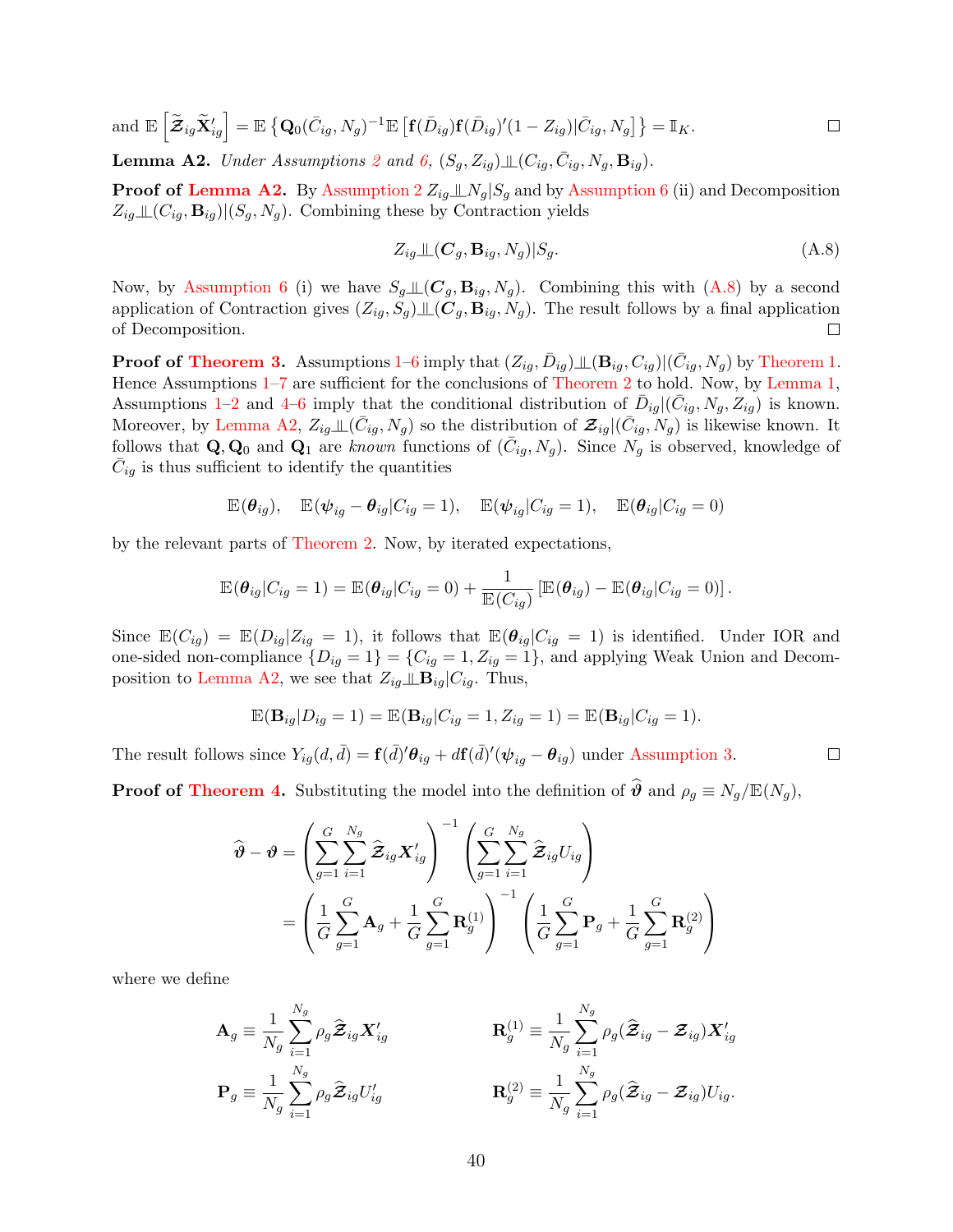By assumption, both  $||\sum_{g=1}^G \mathbf{R}_g^{(1)}||$  and  $||\sum_{g=1}^G \mathbf{R}_g^{(2)}||$  are  $o_{\mathbb{P}}(G)$  and thus

$$
\widehat{\boldsymbol{\vartheta}} - \boldsymbol{\vartheta} = \left(\frac{1}{G} \sum_{g=1}^{G} \mathbf{A}_g + o_{\mathbb{P}}(1)\right)^{-1} \left(\frac{1}{G} \sum_{g=1}^{G} \mathbf{P}_g + o_{\mathbb{P}}(1)\right)
$$

Now, since we observe a random sample of groups and  $\mathbf{A}_g$  is a group-level random variable

$$
\mathbb{E}\left[\frac{1}{G}\sum_{g=1}^{G}\mathbf{A}_{g}\right]=\mathbb{E}(\mathbf{A}_{g})=\mathbb{E}\left[\frac{1}{N_{g}}\sum_{i=1}^{N_{g}}\mathbb{E}\left(\rho_{g}\mathcal{Z}_{ig}\mathbf{X}_{ig}^{\prime}|N_{g}\right)\right]=\mathbb{E}\left[\mathbb{E}\left(\rho_{g}\mathcal{Z}_{ig}\mathbf{X}_{ig}^{\prime}|N_{g}\right)\right]=\mathbb{E}(\rho_{g}\mathcal{Z}_{ig}\mathbf{X}_{ig}^{\prime})
$$

where the second equality uses iterated expectations and linearity, the third uses the assumption of identical distribution within groups, and the the fourth uses iterated expectations a second time. Now consider an arbitrary entry  $A_g^{(j,k)}$  of the matrix  $\mathbf{A}_g$  and let  $\lVert \cdot \rVert_F$  denote the Frobenius norm. By the triangle and Cauchy-Schwarz inequalities, and using the assumption of identical distribution with group, we have

$$
\operatorname{Var}\left(\frac{1}{G}\sum_{g=1}^{G}A_{g}^{(j,k)}\right) = \frac{1}{G}\operatorname{Var}\left(A_{g}^{(j,k)}\right) \leq \frac{1}{G}\mathbb{E}\left[\|\mathbf{A}_{g}\|_{F}^{2}\right] = \frac{1}{G}\mathbb{E}\left(\frac{1}{N_{g}^{2}}\left\|\sum_{i=1}^{N_{g}}\rho_{g}\mathbf{Z}_{ig}\mathbf{X}_{ig}'\right\|_{F}^{2}\right)
$$
  
\n
$$
\leq \frac{1}{G}\mathbb{E}\left[\frac{1}{N_{g}^{2}}\left(\sum_{i=1}^{N_{g}}\|\rho_{g}\mathbf{Z}_{ig}\mathbf{X}_{ig}'\|_{F}\right)^{2}\right]
$$
  
\n
$$
= \frac{1}{G}\mathbb{E}\left[\frac{1}{N_{g}^{2}}\mathbb{E}\left(\sum_{i,j\leq N_{g}}\|\rho_{g}\mathbf{Z}_{ig}\mathbf{X}_{ig}'\|_{F}\|\rho_{g}\mathbf{Z}_{jg}\mathbf{X}_{jg}'\|_{F}\right|N_{g}\right)\right]
$$
  
\n
$$
\leq \frac{1}{G}\mathbb{E}\left[\frac{1}{N_{g}^{2}}\mathbb{E}\left(\sum_{i,j\leq N_{g}}\|\rho_{g}\mathbf{Z}_{ig}\mathbf{X}_{ig}'\|_{F}^{2}\right|N_{g}\right)
$$
  
\n
$$
= \frac{1}{G}\mathbb{E}\left[\mathbb{E}\left(\|\rho_{g}\mathbf{Z}_{ig}\mathbf{X}_{ig}'\|_{F}^{2}\right|N_{g}\right)\right] = \frac{1}{G}\mathbb{E}\left[\rho_{g}^{2}\left\|\mathbf{Z}_{ig}\mathbf{X}_{ig}'\right\|_{F}^{2}\right] \to 0
$$

since all finite-dimensional norms are equivalent and  $\mathbb{E}\left[\rho_g^2\left\|\boldsymbol{\mathcal{Z}}_{ig}\mathbf{X}_{ig}'\right\|\right]$ 2  $\Big] = o(G)$ . Hence, by the  $L^2$ F weak law of large numbers  $G^{-1} \sum_{g=1}^G \mathbf{A}_g \to_p \mathbb{E}(\rho_g \mathcal{Z}_{ig} \mathbf{X}'_{ig}) = \mathbb{I}$ . An analogous argument shows that  $G^{-1} \sum_{g=1}^G \mathbf{P}_g \rightarrow_p \mathbb{E}(\rho_g \mathcal{Z}_{ig}U_{ig}) = \mathbf{0}$ . The result follows by the continuous mapping theorem.  $\Box$ **Proof of [Theorem 5.](#page-21-2)** Continuing the argument from the proof of [Theorem 4,](#page-20-2) we have

$$
\sqrt{G}(\widehat{\boldsymbol{\vartheta}} - \boldsymbol{\vartheta}) = \left[\mathbb{I} + o_{\mathbb{P}}(1)\right]^{-1} \left(\frac{1}{\sqrt{G}} \sum_{g=1}^{G} \mathbf{P}_g + \frac{1}{\sqrt{G}} \sum_{g=1}^{G} \mathbf{R}_g^{(2)}\right).
$$

By assumption,  $||\sum_{g=1}^{G} \mathbf{R}_g^{(2)}|| = o_{\mathbb{P}}(G^{1/2})$ , and hence  $\sqrt{G}(\widehat{\boldsymbol{\vartheta}} - \boldsymbol{\vartheta}) = \frac{1}{\sqrt{6}}$  $\frac{1}{\overline{G}}\sum_{g=1}^G \mathbf{P}_g + o_{\mathbb{P}}(1)$ . Thus, it suffices to apply the Lindeberg-Feller central limit theorem to  $\mathbf{P}_g/$ √ G. Because we observe a random sample of groups,  $Var(\sum_{g=1}^{G} \mathbf{P}_g)$ central limit theorem to  $\mathbf{r}_g/\sqrt{\mathbf{G}}$ . Because we observe a<br>  $\sqrt{G}$ ) = Var( $\mathbb{P}_g$ ) which by assumption converges to  $\Sigma$ . All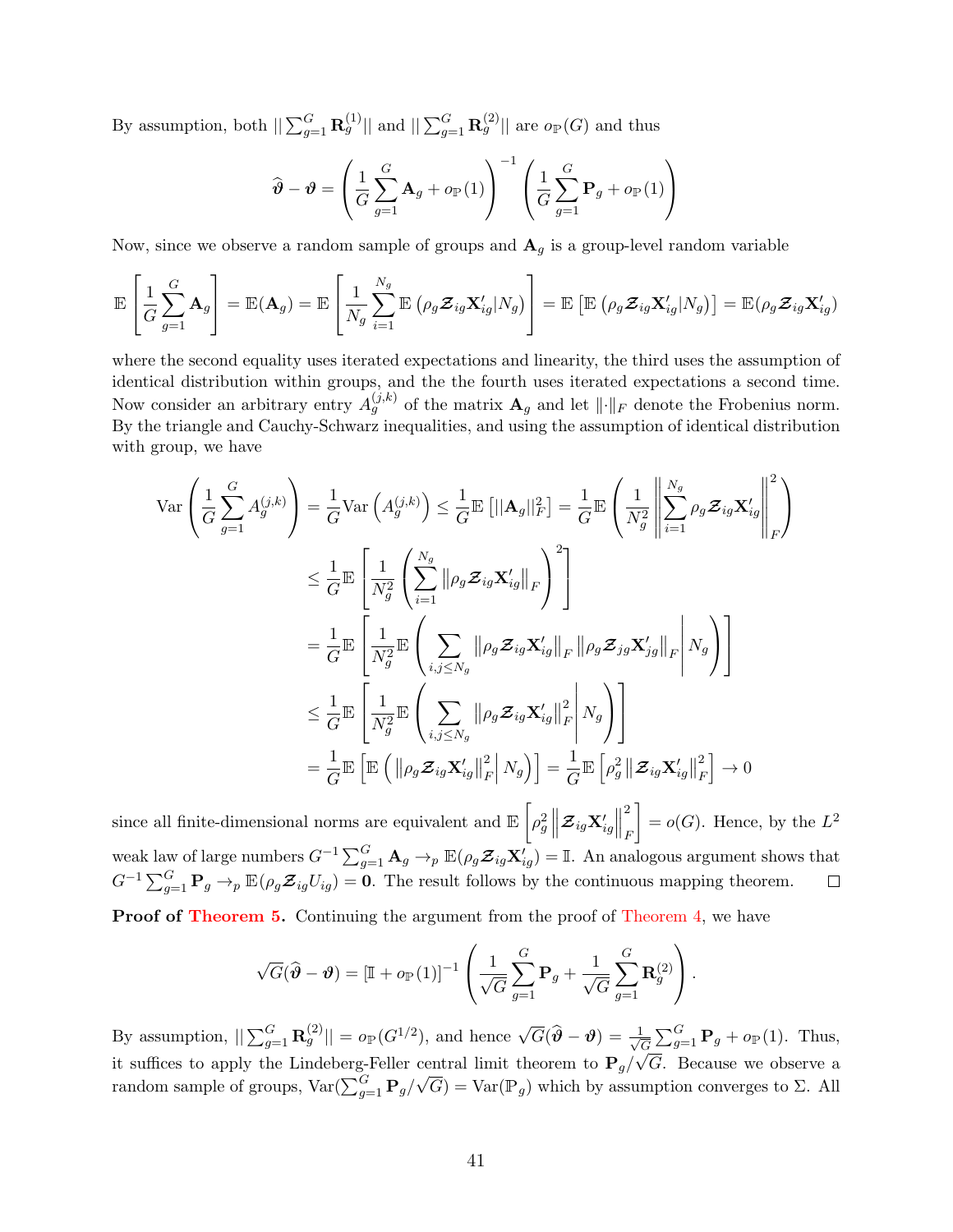that remains is to verify the Lindeberg condition, namely

$$
\mathbb{E}\left[||\mathbf{P}_g||^2\mathbb{1}\left\{||\mathbf{P}_g|| > \varepsilon\sqrt{G}\right\}\right] \to 0
$$

for any  $\varepsilon > 0$ . A sufficient condition for this to hold is  $G^{-\delta/2} \mathbb{E} \left[ ||\mathbf{P}_g||^{2+\delta} \right] \to 0$  for some  $\delta > 0$ . By an argument similar to that used to establish  $\mathbb{E}\left[||\mathbf{A}_g||_F^2\right] \leq \mathbb{E}\left[\rho_g^2 || \mathcal{Z}_{ig} \mathbf{X}_{ig}^\prime ||_F^2\right]$  in the proof of [Theorem 4,](#page-20-2) we likewise have

$$
G^{-\delta/2} \mathbb{E}\left[||\mathbf{P}_g||^{2+\delta}\right] \leq G^{-\delta/2} \mathbb{E}\left[\rho_g^{2+\delta}||\mathbf{\mathcal{Z}}_{ig}\mathbf{X}_{ig}^\prime||^{2+\delta}\right] = o(1)
$$

so the result follows.

<span id="page-41-0"></span>**Lemma A3.** Let  $\bar{Z}_g \equiv \sum_{j=1}^{N_g} Z_{jg} / N_g$ . Under the conditions of [Lemma 4,](#page-22-1)

$$
\mathbb{P}(\bar{Z}_g < \underline{s}/2) \le \exp\left\{-\underline{ns}^2/2\right\}
$$

.

.

**Proof of [Lemma A3.](#page-41-0)** Conditional on  $(N_g = n, S_g = s)$ , the treatment offers  $(Z_1, \ldots, Z_{N_g})$  are a collection of n iid Bernoulli(s) random variables by [Assumption 2.](#page-6-1) Hence, by Hoeffding's inequality

$$
\mathbb{P}\left(\bar{Z}_g < \underline{s}/2 | N_g = n, S_g = s\right) \le \exp\left\{-2n(s - \underline{s}/2)^2\right\} \le \exp\left\{-\underline{ns}^2/2\right\}
$$

where the second inequality follows since  $s \leq s$ . Thus,

$$
\mathbb{P}(\bar{Z}_g < \underline{s}/2) = \sum_{n,s} \mathbb{P}(\bar{Z}_g \le \underline{s}/2 | N_g = n, S_g = s) \mathbb{P}(N_g = n, S_g = s) \le \exp\{-2\underline{n}\underline{s}^2/4\}
$$

by the law of total probability. The result follows since  $\mathbb{P}(\bar{Z}_g < \underline{s}/2) \leq \mathbb{P}(Z_g \leq \underline{s}/2)$ .

<span id="page-41-1"></span>**Lemma A4.** Let  $\bar{C}_g = \sum_{j=1}^{N_g} C_{jg}/N_g$  and  $\hat{C}_g \equiv \sum_{j=1}^{N_g} D_{jg}/N_g\bar{Z}_g$ , where  $\bar{Z}_g$  is as defined in [Lemma A3.](#page-41-0) Under the conditions of [Lemma 4](#page-22-1) and for any  $t > 0$ ,

$$
\mathbb{P}\left(\left|\widehat{C}_g - \bar{C}_g\right| \ge t \middle| \bar{Z}_g \ge \underline{s}/2\right) \le 2\exp\left\{-\underline{ns}^2t^2/2\right\}
$$

**Proof of [Lemma A4.](#page-41-1)** Let  $\mathcal{A} \equiv \{ \mathbf{C}_g = \mathbf{c}, N_g = n, \bar{C}_g = \bar{c}, N_g \bar{Z}_g = m, S_g = s \}$  where  $m > 0$ . Suppose first that  $\bar{c} \neq 0$ . In this case

$$
\mathbb{P}\left(\left|\widehat{C}_g - \bar{C}_g\right| > t \middle| \mathcal{A}\right) = \mathbb{P}\left(\left|\sum_{j=1}^n \frac{c_j Z_{jg}}{m} - \bar{c}\right| > t \middle| \mathcal{A}\right) = \mathbb{P}\left(\left|\frac{1}{n\bar{c}}\sum_{j\in\mathcal{C}} Z_{jg}^* - \bar{c}\right| > t \middle| \mathcal{A}\right)
$$

where  $C \equiv \{j : c_j = 1\}$  and  $Z_{jg}^* \equiv n\bar{c}Z_{jg}/m$ . Given A, the  $\{Z_{jg}\}_{j\in\mathcal{C}}$  are a sequence of  $n\bar{c}$  draws made without replacement from a population of m ones and  $(n - m)$  zeros. Thus

$$
\mathbb{E}(Z_{jg}^*) = \frac{n\bar{c}}{m}\mathbb{P}(Z_{jg} = 1|\mathcal{A}) = \frac{n\bar{c}}{m} \cdot \frac{m}{n} = \bar{c}.
$$

Moreover, since  $Z_{jg} \in \{0,1\}$ , each of the  $Z_{jg}^*$  is bounded between 0 and  $n\bar{c}/m$ . While these random variables are identically distributed, they are not independent—like the  $Z_{jg}$  from which they are constructed,  $\left\{Z_{jg}^*\right\}_{j\in\mathcal{C}}$  are draws made without replacement from a finite population. Under this form of dependence, however, Hoeffding's Inequality continues to apply [\(Hoeffding,](#page-33-16) [1963,](#page-33-16) p. 28)

 $\Box$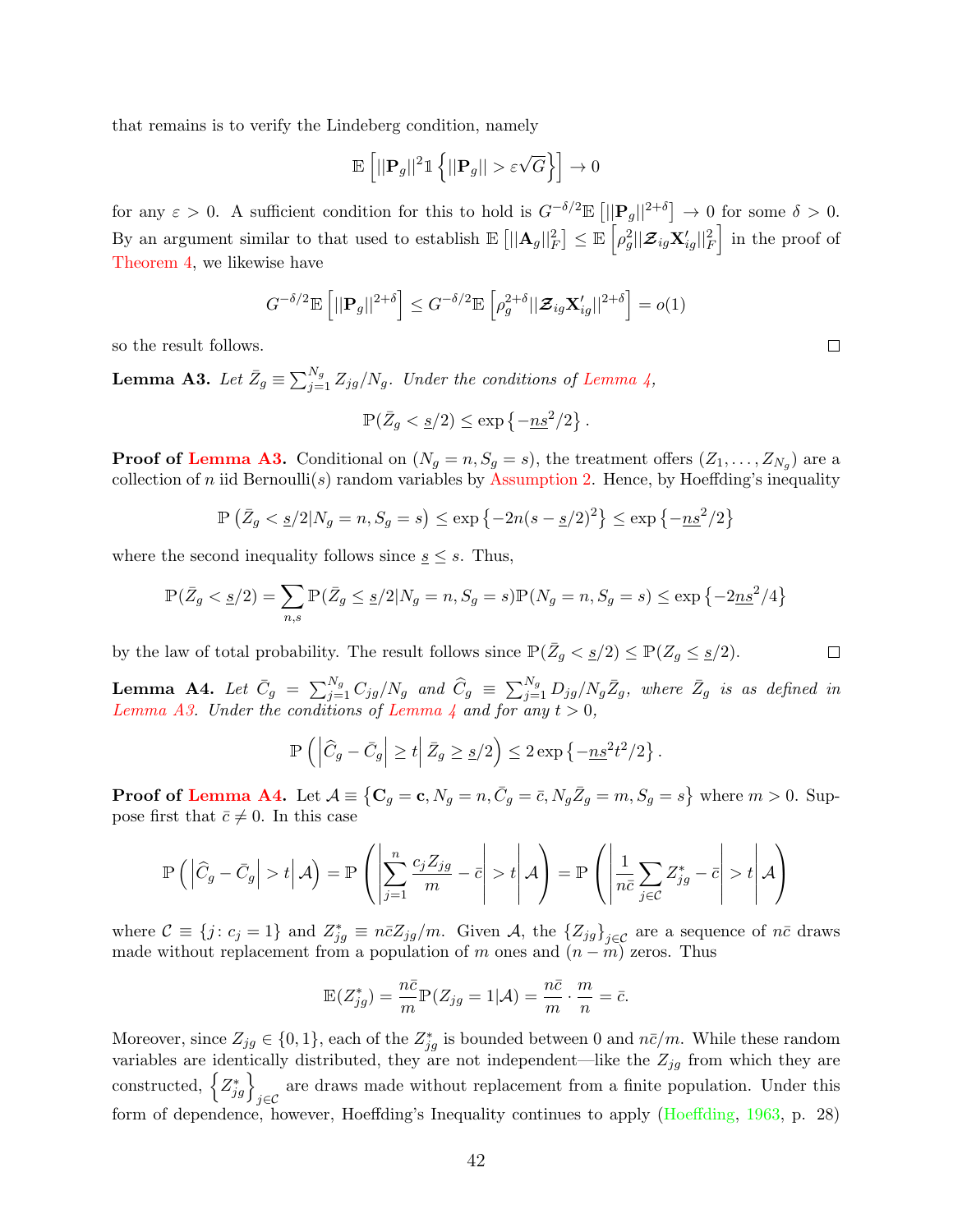and hence

$$
\mathbb{P}\left(\left|\widehat{C}_g - \bar{C}_g\right| > t \middle| \mathcal{A}\right) \le 2 \exp\left\{\frac{-2t^2m^2}{n\bar{c}}\right\} \le 2 \exp\left\{-2n\left(\frac{m}{n}\right)^2 t^2\right\}
$$

where the second inequality follows because  $0 < \bar{c} \leq 1$ . If  $\bar{c} = 0$ , we have

$$
\mathbb{P}\left(\left|\widehat{C}_g - \bar{C}_g\right| > t \middle| \mathcal{A}\right) = \mathbb{P}(|0 - 0| > t | \mathcal{A}) = 0 \le 2 \exp\left\{-2n\left(\frac{m}{n}\right)^2 t^2\right\}
$$

so this inequality holds for any  $\bar{c}$ . Applying the law of total probability as in the proof of [Lemma A3,](#page-41-0) we see that

$$
\mathbb{P}\left(\left|\widehat{C}_g - \bar{C}_g\right| > t \middle| N_g = n, N_g \bar{Z}_g = m\right) \le 2 \exp\left\{-2n\left(\frac{m}{n}\right)^2 t^2\right\}
$$

and thus

$$
\mathbb{P}\left(\left|\widehat{C}_{g}-\bar{C}_{g}\right|\geq t\Big|\bar{Z}_{g}\geq \underline{s}/2\right)=\sum_{\{(m,n):\ \frac{m}{n}\geq \underline{s}/2\}}\mathbb{P}\left(\left|\widehat{C}_{g}-\bar{C}_{g}\right|>t\Big|N_{g}=n,N_{g}\bar{Z}_{g}=m\right)
$$
\n
$$
\times\mathbb{P}(N_{g}\bar{Z}_{g}=m,N_{g}=n|\bar{Z}_{g}\geq \underline{s}/2)
$$
\n
$$
\leq \sum_{\{(m,n):\ \frac{m}{n}\geq \underline{s}/2\}} 2\exp\left\{-2n\left(\frac{m}{n}\right)^{2}t^{2}\right\}\mathbb{P}(N_{g}\bar{Z}_{g}=m,N_{g}=n|\bar{Z}_{g}\geq \underline{s}/2)
$$
\n
$$
\leq \sum_{\{(m,n):\ \frac{m}{n}\geq \underline{s}/2\}} 2\exp\left\{-\underline{ns}^{2}t^{2}/2\right\}\mathbb{P}(N_{g}\bar{Z}_{g}=m,N_{g}=n|\bar{Z}_{g}\geq \underline{s}/2)
$$
\n
$$
=\exp\left\{-\underline{ns}^{2}t^{2}/2\right\}
$$

by a second application of the law of total probability, since  $\underline{n} \leq N_g.$ 

<span id="page-42-0"></span>**Lemma A5.** Suppose that  $\underline{sn} > 2$ . Then, under the conditions of [Lemma 4,](#page-22-1)

$$
\mathbb{P}\left(\max_{1\leq i\leq N_g}\left|\widehat{C}_{ig}-\bar{C}_{ig}\right|>t\,\bigg|\,\bar{Z}_g\geq \underline{s}/2\right)\leq 2\exp\left\{-\underline{ns}^2h(\underline{sn},t)^2/2\right\}
$$

where we define

$$
h(x,t) \equiv \left(\frac{x-2}{x}\right)^2 t - \left[1 - \left(\frac{x-2}{x}\right)^2\right] \frac{4}{x-2}.
$$

**Proof of [Lemma A5.](#page-42-0)** If  $\bar{Z}_g > \frac{g}{2} > 1/\underline{n}$ , then  $N_g \bar{Z}_g - Z_{ig} > 0$  and  $N_g \bar{Z}_g > 0$ . Hence,

$$
\widehat{C}_{ig} \equiv \frac{\bar{D}_{ig}}{\bar{Z}_{ig}} = \frac{N_g \bar{D}_g - D_{ig}}{N_g \bar{Z}_g - Z_{ig}} = \frac{N_g \bar{Z}_g \widehat{C}_g - D_{ig}}{N_g \bar{Z}_g - Z_{ig}} = \left(\frac{N_g \bar{Z}_g}{N_g \bar{Z}_g - Z_{ig}}\right) \widehat{C}_g - \frac{D_{ig}}{N_g \bar{Z}_g - Z_{ig}}
$$

Similar manipulations give

$$
\bar{C}_{ig} = \left(\frac{N_g}{N_g - 1}\right)\bar{C}_g - \frac{C_{ig}}{N_g - 1}
$$

from which it follows that

$$
\left| \widehat{C}_{ig} - \bar{C}_{ig} \right| \le \left| \left( \frac{N_g \bar{Z}_g}{N_g \bar{Z}_g - Z_{ig}} \right) \widehat{C}_g - \left( \frac{N_g}{N_g - 1} \right) \bar{C}_g \right| + \left| \frac{C_{ig}}{N_g - 1} - \frac{D_{ig}}{N_g \bar{Z}_g - Z_{ig}} \right|
$$

by the triangle inequality. Using the fact that  $Z_{ig}, D_{ig}$ , and  $C_{ig}$  are binary along with  $\underline{n} \leq N_g$  and

| ۰<br>٦ |  | - |  |
|--------|--|---|--|
|        |  |   |  |
|        |  |   |  |

.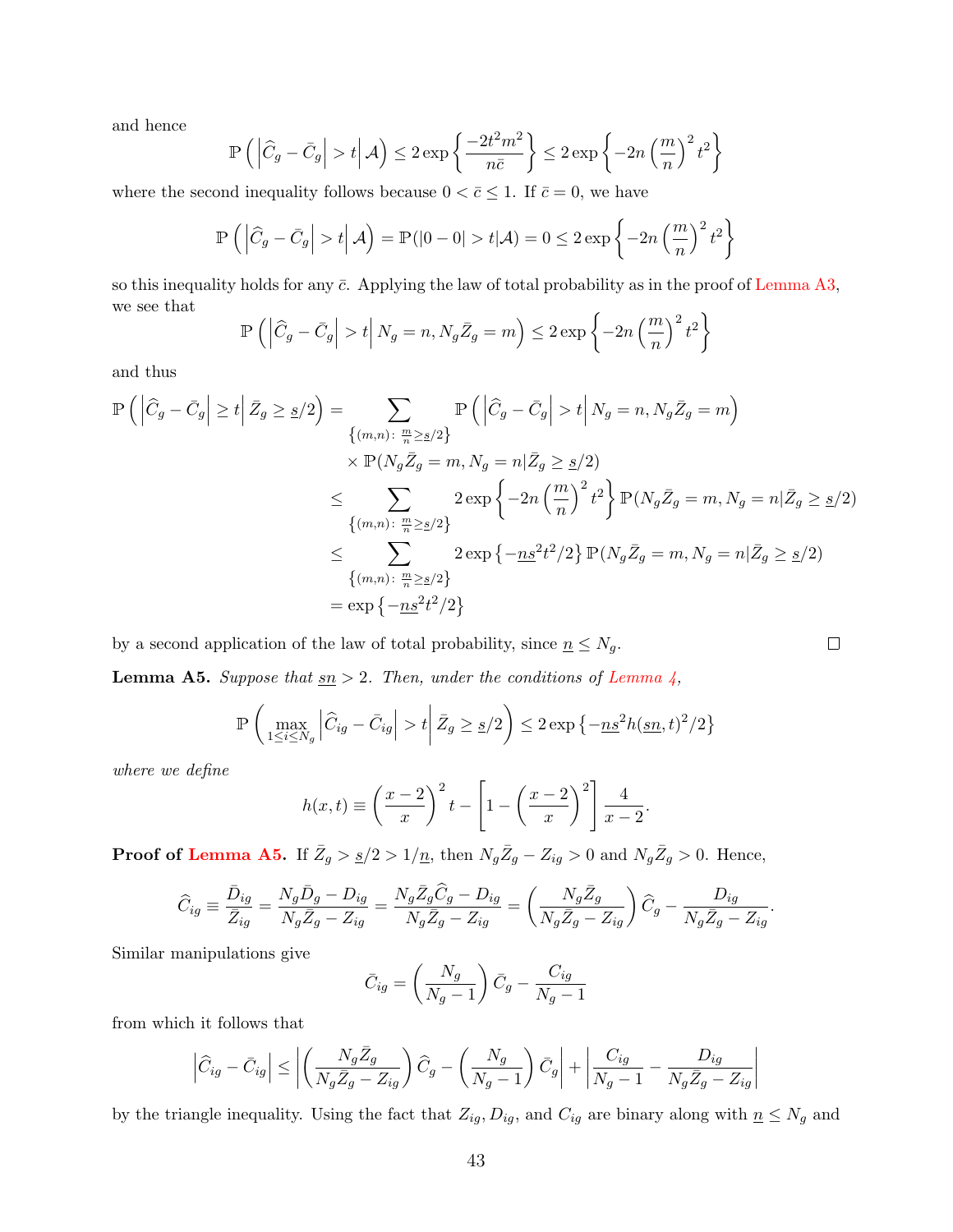$\bar{Z}_g > \frac{g}{2} > 1/\underline{n}$ , tedious but straightforward algebra allows us to bound the right-hand side of the preceding inequality from above, yielding

$$
\left|\widehat{C}_{ig} - \bar{C}_{ig}\right| \le \left(\frac{sn}{sn-2}\right)^2 \left|\widehat{C}_g - \bar{C}_g\right| + \left[\left(\frac{sn}{sn-2}\right)^2 + 1\right] \frac{4}{sn-2}.
$$

Since this upper bound for  $|\widehat{C}_{ig} - \bar{C}_{ig}|$  does not depend on *i*, it follows that

$$
\max_{1 \le i \le N_g} \left| \widehat{C}_{ig} - \bar{C}_{ig} \right| \le \left( \frac{sn}{sn - 2} \right)^2 \left| \widehat{C}_g - \bar{C}_g \right| + \left[ \left( \frac{sn}{sn - 2} \right)^2 + 1 \right] \frac{4}{sn - 2}
$$

provided that  $\bar{Z}_g > \frac{s}{2} > 1/\underline{n}$ . In other words, so long as  $\underline{sn} > 2$  we have

$$
\left\{\bar{Z}_g \geq \underline{s}/2\right\} \cap \left\{\max_{1 \leq i \leq N_g} \left|\widehat{C}_{ig} - \bar{C}_{ig}\right| > t\right\} \subseteq \left\{\bar{Z}_g > \underline{s}/2\right\} \cap \left\{\left|\widehat{C}_g - \bar{C}_g\right| > h(\underline{sn}, t)\right\}.
$$

Therefore, by the monotonicity of probability

$$
\mathbb{P}\left(\max_{1\leq i\leq N_g}\left|\widehat{C}_{ig}-\bar{C}_{ig}\right|>t\,\bigg|\,\bar{Z}_g\geq \underline{s}/2\right)\leq \mathbb{P}\left(\left|\widehat{C}_g-\bar{C}_g\right|>h(\underline{sn},t)\,\bigg|\,\bar{Z}_g\geq \underline{s}/2\right)
$$

and the result follows by [Lemma A4.](#page-41-1)

Proof of [Lemma 4.](#page-22-1) By the law of total probability, [Lemma A4,](#page-41-1) and [Lemma A5](#page-42-0)

$$
\mathbb{P}\left(\max_{1\leq i\leq N_g} \left|\widehat{C}_{ig} - \bar{C}_{ig}\right| > t\right) \leq \mathbb{P}\left(\max_{1\leq i\leq N_g} \left|\widehat{C}_{ig} - \bar{C}_{ig}\right| > t \middle| \bar{Z}_g \geq \underline{s}/2\right) + \mathbb{P}(\bar{Z}_g < \underline{s}/2)
$$

$$
\leq 2\exp\left\{-\underline{ns}^2h(\underline{s}\underline{n},t)^2/2\right\} + \exp\left\{-\underline{ns}^2/2\right\}
$$

where  $h(\cdot, \cdot)$  is as defined in [Lemma A5.](#page-42-0) Expanding and simplifying, we see that

$$
h(\underline{sn}, t)^2 \ge \left(\frac{\underline{sn} - 2}{\underline{sn}}\right)^4 t^2 - \frac{16t}{\underline{sn} - 2} \equiv h^*(\underline{sn}, t).
$$

Now, for any  $t \geq 1$  we have  $\mathbb{P}\left(\max_{1 \leq i \leq N_g} \left| \widehat{C}_{ig} - \bar{C}_{ig} \right| > t\right)$  since both  $\widehat{C}_{ig}$  and  $\bar{C}_{ig}$  are between zero and one. Since  $h^*(\underline{sn}, t) < 1$  for any  $t < 1$ , it follows that

$$
\mathbb{P}\left(\max_{1\leq i\leq N_g} \left|\widehat{C}_{ig} - \bar{C}_{ig}\right| > t\right) \leq 2\exp\left\{-\underline{ns}^2h(\underline{sn},t)^2/2\right\} + \exp\left\{-\underline{ns}^2/2\right\}
$$
  

$$
\leq 2\exp\left\{-\underline{ns}^2h^*(\underline{sn},t)/2\right\} + \exp\left\{-\underline{ns}^2/2\right\}
$$
  

$$
\leq 3\exp\left\{-\underline{ns}^2h^*(\underline{sn},t)/2\right\}
$$

 $\Box$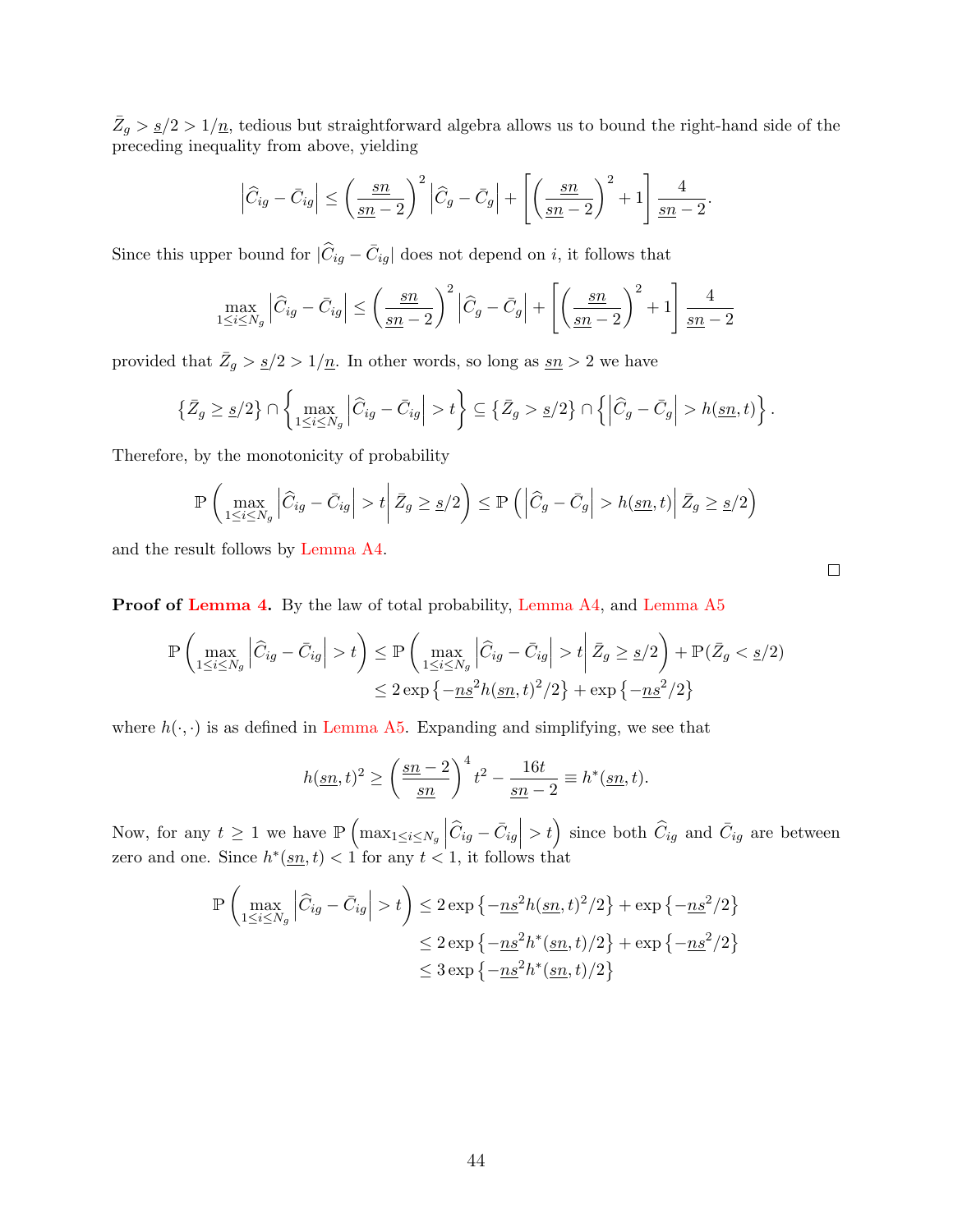Applying the union bound we obtain

$$
\mathbb{P}\left(\max_{1\leq g\leq G}\max_{1\leq i\leq N_g}\left|\widehat{C}_{ig}-\bar{C}_{ig}\right|>t\right) = \mathbb{P}\left(\bigcup_{g=1}^G\left\{\max_{1\leq i\leq N_g}\left|\widehat{C}_{ig}-\bar{C}_{ig}\right|>t\right\}\right)
$$

$$
\leq \sum_{g=1}^G \mathbb{P}\left(\max_{1\leq i\leq N_g}\left|\widehat{C}_{ig}-\bar{C}_{ig}\right|>t\right)
$$

$$
\leq \sum_{g=1}^G 3\exp\left\{-\underline{ns}^2h^*(\underline{sn},t)/2\right\}
$$

$$
= 3G\exp\left\{-\underline{ns}^2h^*(\underline{sn},t)/2\right\}
$$

and accordingly we have

$$
\mathbb{P}\left(\frac{\max\limits_{1\leq g\leq G}\max\limits_{1\leq i\leq N_g}\left|\widehat{C}_{ig}-\bar{C}_{ig}\right|}{\sqrt{\frac{\log{G}}{n}}}>M\right)\leq 3G\exp\left\{-\frac{ns^2}{2}\left[\left(\frac{sn-2}{sn}\right)^4\frac{\log{G}}{n}M^2-\frac{16}{sn-2}\sqrt{\frac{\log{G}}{n}}M\right]\right\}
$$

$$
=3G\exp\left\{\log{G\left[1-\frac{s^2}{2}\left(\frac{sn-2}{sn}\right)^4M^2-\frac{16}{sn-2}\sqrt{\frac{1}{n\log{G}}}\right] \right\}.
$$

The expression on the right-hand side converges to  $3 \exp \{\log G \left[1 - \frac{\varepsilon^2 M^2}{2}\right]\}$  as  $(n, G) \to \infty$  and hence can be made arbitrarily small by choosing a sufficiently large value of  $M$ .  $\Box$ 

**Proof of [Theorem 6.](#page-23-3)** We provide the argument for condition (vii) of [Theorem 4](#page-20-2) and (iii) of [Theorem 5](#page-21-2) only. For (vi) from [Theorem 4,](#page-20-2) simply replace  $U_{ig}$  with  $X_{ig}$  in the following derivations. By [\(17\)](#page-22-2) and the triangle inequality

<span id="page-44-0"></span>
$$
\left\| \sum_{g=1}^{G} \frac{1}{N_g} \sum_{i=1}^{N_g} \rho_g(\widehat{\mathcal{Z}}_{ig} - \mathcal{Z}_{ig}) U_{ig} \right\| \leq \Delta_G \left( \sum_{g=1}^{G} \frac{1}{N_g} \sum_{i=1}^{N_g} ||\rho_g \mathbf{W}_{ig} U_{ig}|| \right)
$$
(A.9)

where we define the shorthand

$$
\Delta_G \equiv \max_{1 \le g \le G} \left( \max_{1 \le i \le N_g} \left\| \mathbf{R}(\widehat{C}_{ig}, N_g)^+ - \mathbf{R}(\bar{C}_{ig}, N_g)^{-1} \right\| \right).
$$

Consider the second factor on the RHS of [\(A.9\)](#page-44-0). By an argument similar to that used in the proof of [Theorem 4,](#page-20-2)

$$
\frac{1}{G}\sum_{g=1}^G\left(\frac{1}{N_g}\sum_{i=1}^{N_g}||\rho_g \boldsymbol{W}_{ig}U_{ig}||\right) \rightarrow_p \mathbb{E}\left[||\rho \boldsymbol{W}_{ig}U_{ig}||\right] < \infty
$$

so that  $\sum_{g=1}^{G} \frac{1}{N}$  $\frac{1}{N_g}\sum_{i=1}^{N_g}||\rho_g \boldsymbol{W}_{ig}U_{ig}|| = O_{\mathbb{P}}(G)$ . Now, define the event  $\widehat{1}_G$  as

$$
\widehat{1}_G \equiv \mathbb{1}\left\{\min_{1\leq g\leq G}\left(\min_{1\leq i\leq N_g}\widehat{C}_{ig}\right) \geq \frac{\bar{c}_L}{2}\right\}.
$$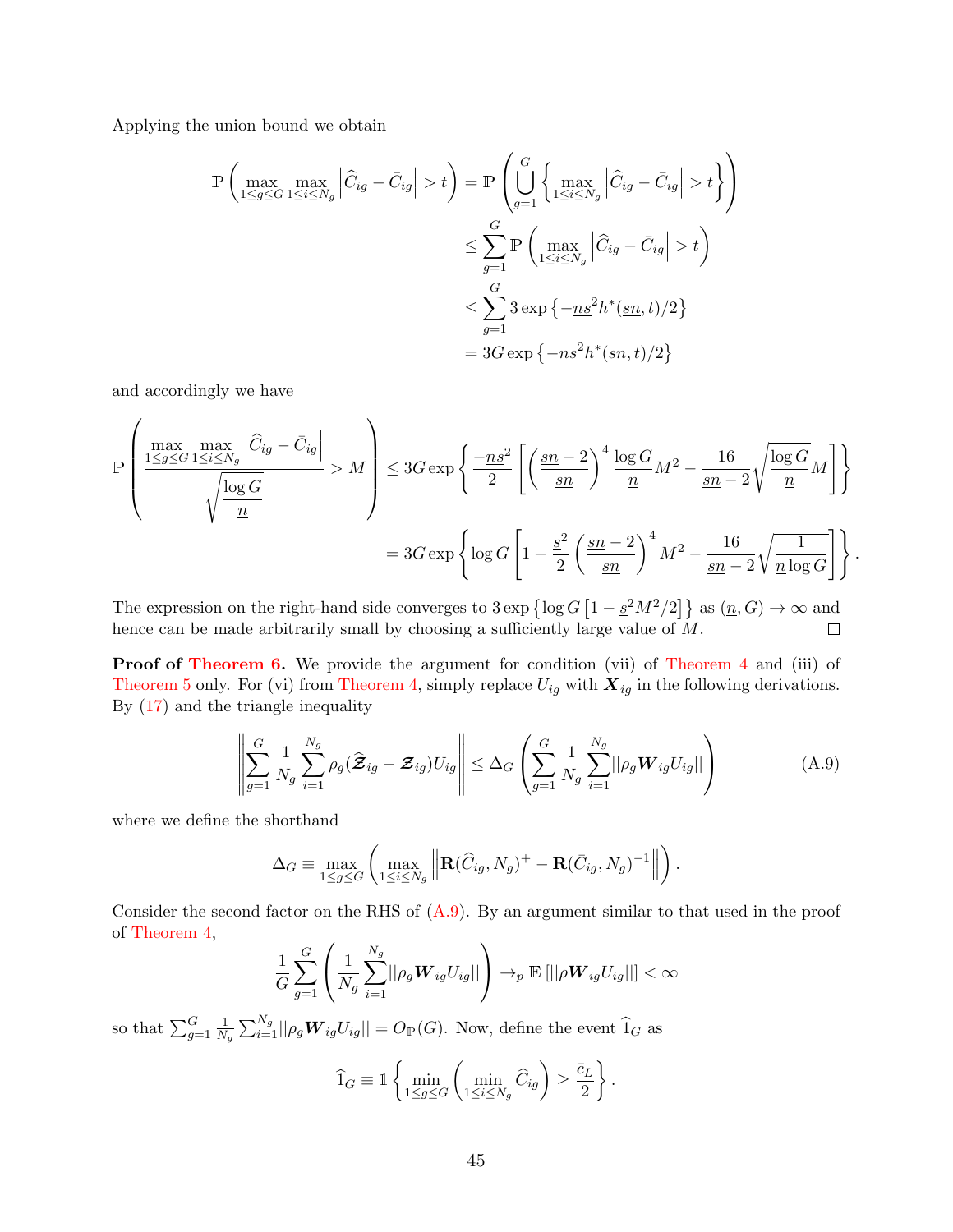By assumption  $\mathbf{R}(\bar{C}_{ig}, N_{ig})$  is invertible, and conditional on  $\widehat{C}_{ig} \ge \bar{c}_L/2$  it follows that  $\mathbf{R}(\widehat{C}_{ig}, N_g)$ is likewise invertible. Hence, if  $\widehat{1}_G = 1$  we can write

$$
\left\| \mathbf{R}(\widehat{C}_{ig}, N_g)^{-1} - \mathbf{R}(\bar{C}_{ig}, N_g)^{-1} \right\| = \left\| \mathbf{R}(\widehat{C}_{ig}, N_g)^{-1} \left[ \mathbf{R}(\widehat{C}_{ig}, N_g) - \mathbf{R}(\bar{C}_{ig}, N_g) \right] \mathbf{R}(\bar{C}_{ig}, N_g)^{-1} \right\|
$$
  

$$
\leq \left\| \mathbf{R}(\widehat{C}_{ig}, N_g)^{-1} \right\| \left\| \mathbf{R}(\widehat{C}_{ig}, N_g) - \mathbf{R}(\bar{C}_{ig}, N_g) \right\| \left\| \mathbf{R}(\bar{C}_{ig}, N_g)^{-1} \right\|.
$$

Let  $\|\mathbf{M}\|_2$  denote the spectral norm of a matrix **M**, i.e. its largest singular value. Since  $\mathbf{R}(\bar{C}_{ig}, N_g)$ is square, symmetric, and positive definite we have  $\|\mathbf{R}(\bar{C}_{ig}, N_g)^{-1}\|_2 \leq 1/\underline{\sigma} < \infty$ . Similarly, if  $\widehat{1}_G = 1$ , then  $||\mathbf{R}(\widehat{C}_{ig}, N_g)^{-1}||_2 \leq 1/\underline{\sigma} < \infty$ . Because all finite-dimensional norms are equivalent, it follows that

$$
\widehat{1}_G \Delta_G \le K \max_{1 \le g \le G} \left( \max_{1 \le i \le N_g} \left\| \mathbf{R}(\widehat{C}_{ig}, N_g) - \mathbf{R}(\bar{C}_{ig}, N_g) \right\| \right) \le K \left\{ \max_{1 \le g \le G} \left( \max_{1 \le i \le N_g} \left| \widehat{C}_{ig} - \bar{C}_{ig} \right| \right) + O(\underline{n}^{-1/2}) \right\}
$$

where  $0 \lt K \lt \infty$  denotes a generic, unspecified constant. Applying [Lemma 4](#page-22-1) we see that  $\widehat{1}_G \Delta_G = O_{\mathbb{P}} \left( \sqrt{\log G / \underline{n}} \right)$  as  $(\underline{n}, G) \to \infty$ . Thus, by  $(A.9)$ ,

<span id="page-45-0"></span>
$$
\widehat{1}_G \left\| \sum_{g=1}^G \frac{1}{N_g} \sum_{i=1}^{N_g} \rho_g (\widehat{\mathcal{Z}}_{ig} - \mathcal{Z}_{ig}) U_{ig} \right\| = O_{\mathbb{P}} \left( \sqrt{\frac{\log G}{n}} \right) O_{\mathbb{P}}(G). \tag{A.10}
$$

If  $\log G/n \to 0$  as  $(n, G) \to \infty$ , then the rate on the RHS of  $(A.10)$  becomes  $o_{\mathbb{P}}(G)$ . If  $G \log G/n \to$ 0, it becomes  $o_{\mathbb{P}}(G^{1/2})$ . Finally, since  $\bar{c}_L \leq \bar{C}_{ig}$ , it follows that

$$
\mathbb{P}\left(\widehat{1}_G \neq 1\right) \le \mathbb{P}\left[\max_{1 \le g \le G} \left(\max_{1 \le i \le N_g} \left|\widehat{C}_{ig} - \bar{C}_{ig}\right| \ge \frac{\bar{c}_L}{2}\right)\right]
$$

Hence, applying [Lemma 4,](#page-22-1)  $\log G/n \to 0$  implies  $\widehat{1}_G \to_p 1$ . The result follows.

46

 $\Box$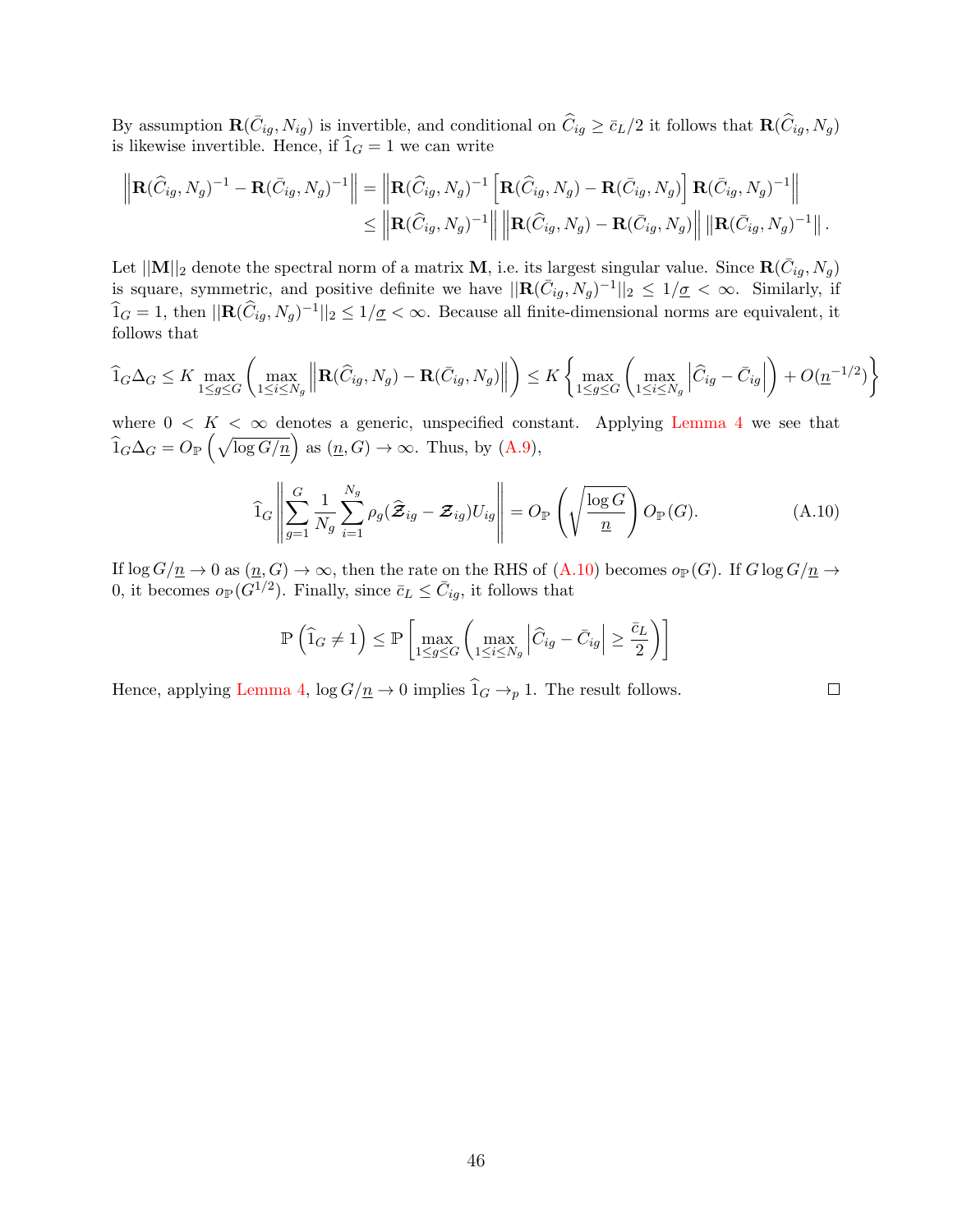<span id="page-46-1"></span><span id="page-46-0"></span>

|  | <b>B</b> Additional Tables and Figures |  |  |  |
|--|----------------------------------------|--|--|--|
|--|----------------------------------------|--|--|--|

| Age                                           | 0.004   |
|-----------------------------------------------|---------|
|                                               | (0.002) |
| Cohabits                                      | $-0.02$ |
|                                               | (0.010) |
| Has at least one child                        | $-0.13$ |
|                                               | (0.032) |
| Youngest child: $12+$ months                  | 0.12    |
|                                               | (0.027) |
| Education: less than $Bac+2$ years            | $-0.03$ |
|                                               | (0.012) |
| Employed at baseline                          | $-0.09$ |
|                                               | (0.019) |
| Not employed at baseline                      | 0.03    |
|                                               | (0.015) |
| Permanent contract at baseline                | $-0.14$ |
|                                               | (0.017) |
| Fixed term contract at baseline               | $-0.06$ |
|                                               | (0.015) |
| Duration of contract at baseline: 7-12 months | $-0.04$ |
|                                               | (0.018) |
| Duration of contract at baseline: 13+ months  | $-0.12$ |
|                                               | (0.028) |
| Receives unemployment insurance at baseline   | 0.04    |
|                                               | (0.009) |
| Mean compliance                               | 0.35    |
| Observations                                  | 11,976  |
| $R^2$                                         | 0.055   |

Table B.1: Predictors of compliance: linear probability model. OLS estimates of compliance indicators on baseline covariates, estimated on the subsample of participants assigned to treatment. Standard errors clustered at the city level. The following variables are included in the regression but are not reported and are not statistically significant: sex; number of children; youngest child 0-4 months, 4-8 months, 8-12 months; unemployment duration at baseline; did not provide employment status at baseline; unemployment duration in the last 18 months; temporary contract at baseline; 1-3 month contract at baseline; 3-6 month contract at baseline; average city unemployment rate.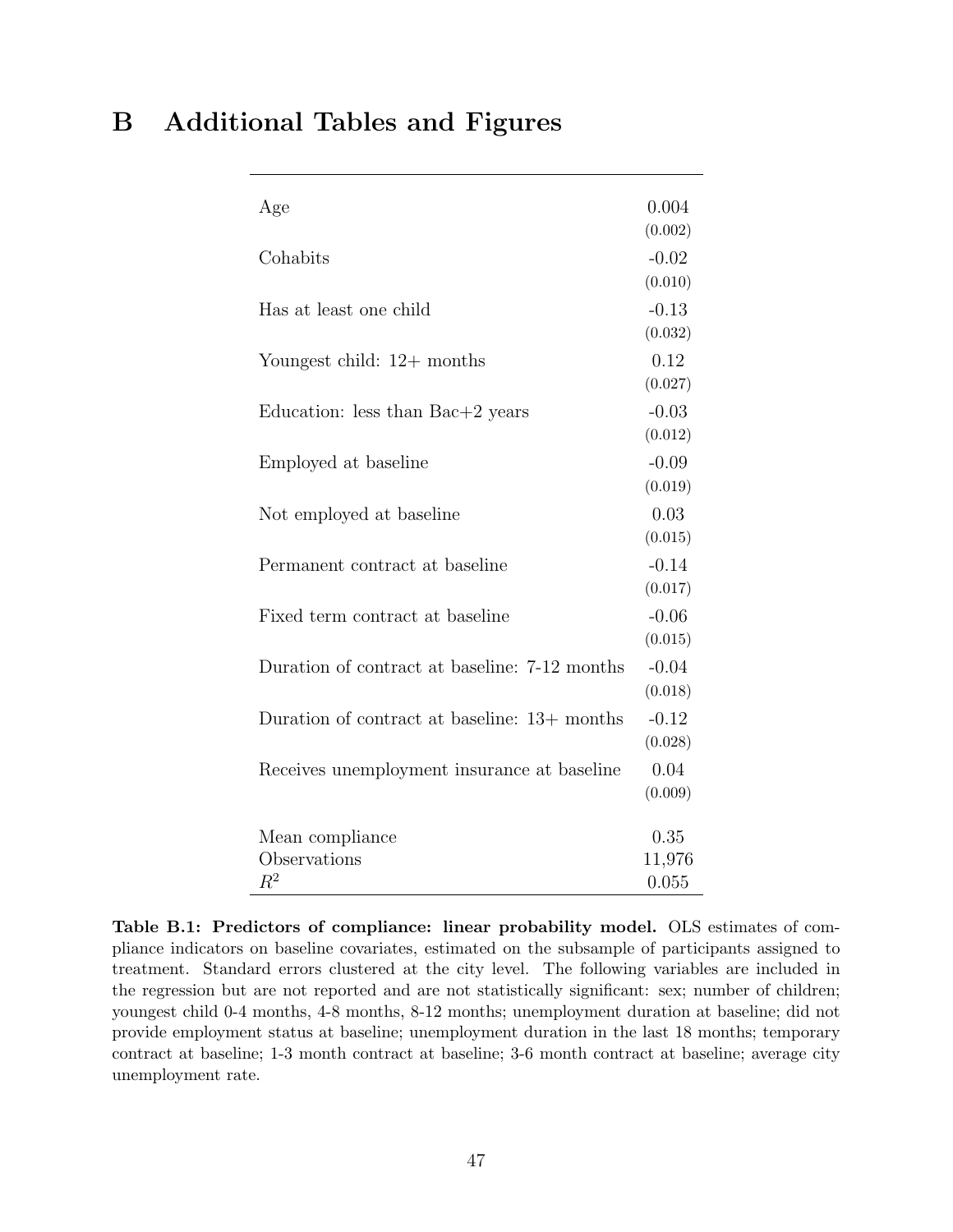

Figure B.1: Distribution of the estimates of the spillover terms,  $(\gamma, \gamma^n, \gamma^c, \delta^c)$ , over 5000 simulations for our IV and the 'naive' IV (where available) for simulations with 150 groups.



Figure B.2: Distribution of the estimates of the spillover terms,  $(\gamma, \gamma^n, \gamma^c, \delta^c)$ , over 5000 simulations for our IV and the 'naive' IV (where available) for simulations with 500 groups.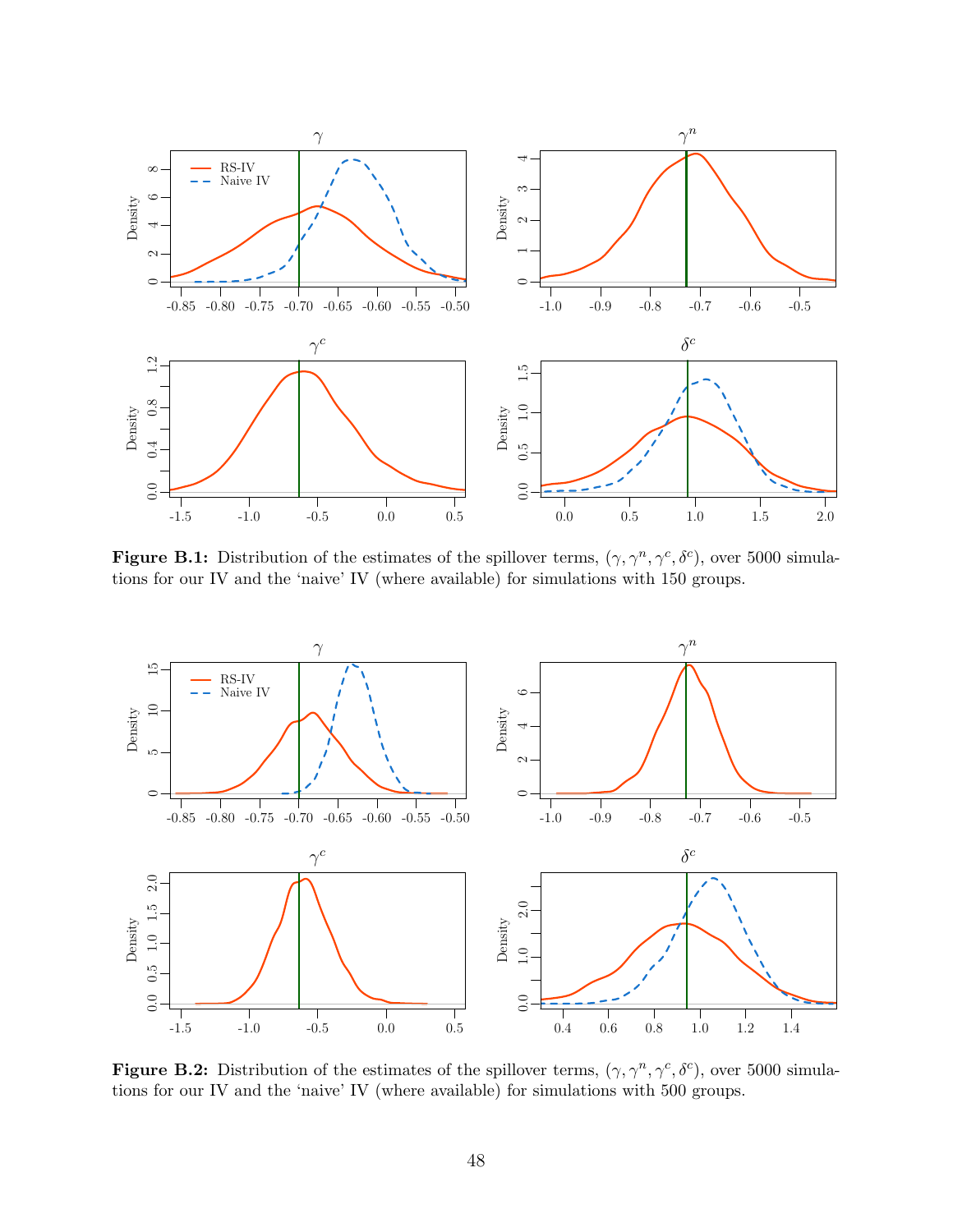### <span id="page-48-1"></span>C Experiments with a 0% Saturation

Some randomized saturation designs, including the experiment of  $C$ répon et al. [\(2013\)](#page-32-0), include a zero percent saturation, also known as a "pure control" condition. Under one-sided non-compliance  $S_g = 0$  implies  $Z_{ig} = D_{ig} = \bar{D}_{ig} = 0$  for all  $1 \leq i \leq N_g$ . Accordingly, we cannot estimate the share of compliers  $C_{iq}$  from [\(14\)](#page-18-2) for groups assigned a saturation of zero. The easiest solution to this problem is simply to drop observations for any zero saturation groups. Under Assumptions [1–](#page-5-0)[2](#page-6-1) and [6](#page-11-1) this has no effect on our identification or large-sample results provided that we replace  $\mathbf{Q}, \mathbf{Q}_0$ and  $\mathbf{Q}_1$  with expectations that condition on  $S_g > 0$ , namely

$$
\widetilde{\mathbf{Q}}(\bar{c}, n) \equiv \mathbb{E}\left[\mathbf{W}_{ig}\mathbf{W}_{ig}^{\prime}|\bar{C}_{ig} = \bar{c}, N_g = n, S_g > 0\right]
$$
  
\n
$$
\widetilde{\mathbf{Q}}_0(\bar{c}, n) \equiv \mathbb{E}\left[(1 - Z_{ig})\mathbf{f}(\bar{D}_{ig})\mathbf{f}(\bar{D}_{ig})^{\prime}|\bar{C}_{ig} = \bar{c}, N_g = n, S_g > 0\right]
$$
  
\n
$$
\widetilde{\mathbf{Q}}_1(\bar{c}, n) \equiv \mathbb{E}\left[Z_{ig}\mathbf{f}(\bar{D}_{ig})\mathbf{f}(\bar{D}_{ig})^{\prime}|\bar{C}_{ig} = \bar{c}, N_g = n, S_g > 0\right]
$$

Zero percent saturation groups, however, are informative: they pin down the value of  $\mathbb{E}[Y_{iq}(0,0)]$ and hence can be used to improve estimates of  $\mathbb{E}[\theta_{iq}]$ . To exploit this information, we replace the instrument vectors from parts (i) and (iv) of [Theorem 2](#page-14-0) with

$$
\widetilde{\mathbf{\mathcal{Z}}}^{W}_{ig} \equiv \begin{bmatrix} \mathbb{1}\left\{S_g > 0\right\} \widetilde{\mathbf{Q}}(\bar{C}_{ig}, N_g)^{-1} \mathbf{W}_{ig} \\ \mathbb{1}\left\{S_g = 0\right\} \end{bmatrix}, \quad \widetilde{\mathbf{\mathcal{Z}}}^{0}_{ig} \equiv \begin{bmatrix} \mathbb{1}\left\{S_g > 0\right\} \widetilde{\mathbf{Q}}_0(\bar{C}_{ig}, N_g)^{-1} \mathbf{f}(\bar{D}_{ig}) \\ \mathbb{1}\left\{S_g = 0\right\} \end{bmatrix}
$$

Calculations similar to those in the proof of [Theorem 2](#page-14-0) establish that these are valid and relevant instruments. Because the dimensions of  $\widetilde{\mathcal{Z}}_{ig}^{W}$  and  $\widetilde{\mathcal{Z}}_{ig}^{0}$  exceed those of the parameters for which they instrument by one, they provide over-identifying information. As such, the just-identified IV moment condition from parts (i) and (iv) of [Theorem 2](#page-14-0) must be replaced with a linear GMM moment equation. Subject to this small change, estimation and inference can proceed almost exactly as in [section 4:](#page-18-0) we merely substitute  $\hat{C}_{ig}$  for  $\overline{C}_{ig}$  in  $\widetilde{Q}$  and  $\widetilde{Q}_0$  to yield a feasible GMM estimator, e.g. two-stage least squares. With minor notational modifications, our large-sample results continue to apply.

### <span id="page-48-0"></span>D Extending the Definition of Q

Technically, the conditional expectations in  $(8)-(10)$  $(8)-(10)$  $(8)-(10)$  are only well-defined when  $n\bar{c}$  is a positive integer, whereas [Assumption 8](#page-23-1) requires the functions  $\mathbf{Q}, \mathbf{Q}_0$ , and  $\mathbf{Q}_1$  to be defined over a continuous range of values for  $\bar{c}$ . This problem is easily solved by *extending* the definitions of  $\mathbf{Q}_0$  and  $\mathbf{Q}_1$ . In many cases, the natural extension will be obvious. In the linear potential outcomes model, for example, [\(12\)](#page-16-2) and [\(13\)](#page-16-3) agree with [\(9\)](#page-13-3) and [\(10\)](#page-13-2) when these conditional expectations are well-defined and satisfy all the conditions of [Assumption 8](#page-23-1)

More generally, we can always *construct* extended definitions of  $\mathbf{Q}_0$  and  $\mathbf{Q}_1$  to satisfy these regularity conditions. Here we provide one such construction based on linear interpolation. Let

$$
\bar{c}_{\ell}(\bar{c}, n) \equiv \frac{\lfloor (n-1)\bar{c} \rfloor}{n-1}, \quad \bar{c}_{u}(\bar{c}, n) \equiv \frac{\lceil (n-1)\bar{c} \rceil}{n-1}.
$$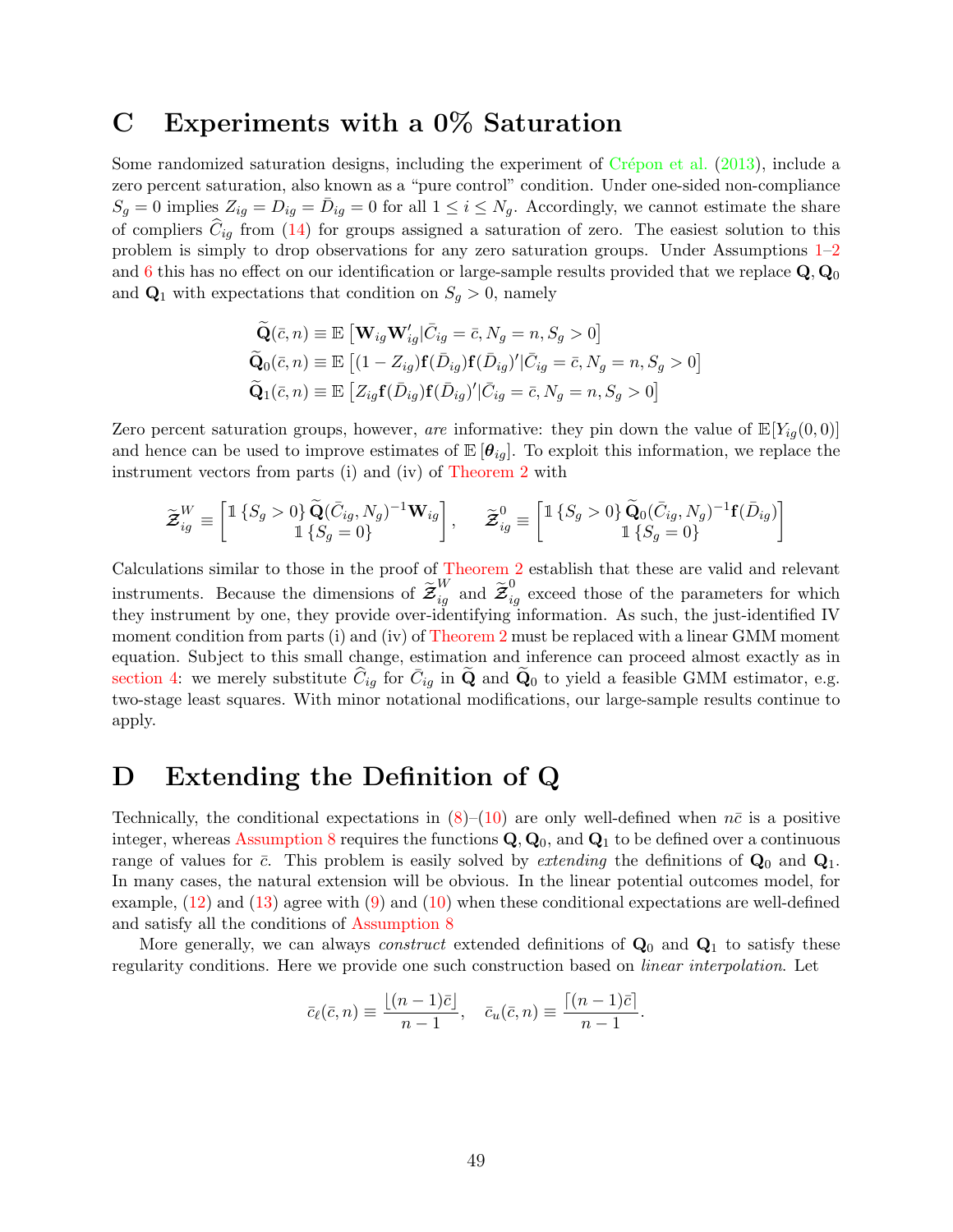By construction,  $(n-1)\bar{c}_u(\bar{c}, n)$  and  $(n-1)\bar{c}_\ell(\bar{c}, n)$  are always non-negative integers. Now let

$$
\mathbf{Q}_{z}^{\ell}(\bar{c}, n) \equiv \mathbb{E}\left[\mathbb{1}(Z_{ig} = z)\mathbf{f}(\bar{D}_{ig})\mathbf{f}(\bar{D}_{ig})'\right] \bar{C}_{ig} = \bar{c}_{\ell}(\bar{c}, n), N_{g} = n\right]
$$
  

$$
\mathbf{Q}_{z}^{u}(\bar{c}, n) \equiv \mathbb{E}\left[\mathbb{1}(Z_{ig} = z)\mathbf{f}(\bar{D}_{ig})\mathbf{f}(\bar{D}_{ig})'\right] \bar{C}_{ig} = \bar{c}_{u}(\bar{c}, n), N_{g} = n\right]
$$

for  $z = 0, 1$ . Notice that  $\mathbf{Q}_0^{\ell}, \mathbf{Q}_1^{\ell}$  and  $\mathbf{Q}_0^u, \mathbf{Q}_1^u$  are well-defined regardless of whether  $(n-1)\bar{c}$  is an integer. From these ingredients, we construct extended definitions  $\mathbf{Q}_0^*$  and  $\mathbf{Q}_1^*$  of  $\mathbf{Q}_0$ ,  $\mathbf{Q}_1$  as

$$
\mathbf{Q}_{z}^{*}(\bar{c},n) = \left[1 - \omega(\bar{c},n)\right] \mathbf{Q}_{z}^{\ell}(\bar{c},n) + \omega(\bar{c},n) \mathbf{Q}_{z}^{u}(\bar{c},n); \quad \omega(\bar{c},n) \equiv \frac{\bar{c} - \bar{c}_{\ell}(\bar{c},n)}{\bar{c}_{u}(\bar{c},n) - \bar{c}_{\ell}(\bar{c},n)} \in [0,1]
$$

for  $z = 0, 1$ . Since both  $\mathbf{Q}_z^{\ell}$  and  $\mathbf{Q}_z^u$  are symmetric and positive definite, their convex combination  $\mathbf{Q}_{z}^{*}$  is as well. To show that this construction satisfies [Assumption 8](#page-23-1) (iii), define

$$
\mathbf{Q}_0^{\infty}(\bar{c}) \equiv \mathbb{E}\left[ (1 - S_g)\mathbf{f}(\bar{c}S_g)\mathbf{f}(\bar{c}S_g)' \right], \quad \mathbf{Q}_1^{\infty}(\bar{c}) \equiv \mathbb{E}\left[ S_g\mathbf{f}(\bar{c}S_g)\mathbf{f}(\bar{c}S_g)' \right].
$$

Recall that  $0 \le S_g \le 1$  a discrete random variable with finite support,  $\bar{c}$  is a real number between zero and one, and **f** is a K-vector of Lipschitz-continuous functions, all of which are bounded on [0, 1]. It follows that both  $\mathbf{Q}_0^{\infty}$  and  $\mathbf{Q}_1^{\infty}$  are bounded and Lipschitz-continuous on [0, 1]. Accordingly, by [Lemma 1,](#page-11-2) Jensen's inequality, and the triangle inequality we can show that

$$
\left\| \mathbf{Q}_{z}^{\ell}(\bar{c}, n) - \mathbf{Q}_{z}^{\infty} \left( \bar{c}_{\ell}(\bar{c}, n) \right) \right\| \leq \frac{L}{\sqrt{n-1}}, \quad \left\| \mathbf{Q}_{z}^{u}(\bar{c}, n) - \mathbf{Q}_{z}^{\infty} \left( \bar{c}_{u}(\bar{c}, n) \right) \right\| \leq \frac{L}{\sqrt{n-1}}
$$

where  $L$  denotes an arbitrary, finite, positive constant. Similarly,

$$
\|\mathbf{Q}_{z}^{\infty}(\bar{c})-\mathbf{Q}_{z}^{\infty}(\bar{c}_{\ell}(\bar{c},n))\|\leq \frac{L}{n-1},\quad \|\mathbf{Q}_{z}^{\infty}(\bar{c})-\mathbf{Q}_{z}^{\infty}(\bar{c}_{u}(\bar{c},n))\|\leq \frac{L}{n-1}.
$$

Combining these inequalities an applying the triangle inequality, it follows that

$$
\left\| \mathbf{Q}_{z}^{u}(\bar{c}, n) - \mathbf{Q}_{z}^{\ell}(\bar{c}, n) \right\| \leq \frac{L}{\sqrt{n-1}}, \quad \left\| \mathbf{Q}_{z}^{u}(\bar{c}, n) - \mathbf{Q}_{z}^{\infty}(\bar{c}) \right\| \leq \frac{L}{\sqrt{n-1}}
$$

and as a consequence

$$
\left\|\mathbf{Q}_{z}^{\ell}(\bar{c}, n)-\mathbf{Q}_{z}^{\infty}(\bar{c})\right\| \leq \frac{L}{\sqrt{n-1}}
$$

where, again,  $L$  is an arbitrary, finite, positive constant. Thus,

$$
\begin{aligned} \|\mathbf{Q}_{z}^{*}(\bar{c},n)-\mathbf{Q}_{z}^{\infty}(\bar{c})\| &\leq \left\|\mathbf{Q}_{z}^{*}(\bar{c},n)-\mathbf{Q}_{z}^{\ell}(\bar{c},n)\right\|+\left\|\mathbf{Q}_{z}^{\ell}(\bar{c},n)-\mathbf{Q}_{z}^{\infty}(\bar{c})\right\|\\ &\leq \left\|\mathbf{Q}_{z}^{*}(\bar{c},n)-\mathbf{Q}_{z}^{\ell}(\bar{c},n)\right\|+\frac{L}{\sqrt{n-1}}\\ &=\omega(\bar{c},n)\left\|\mathbf{Q}_{z}^{u}(\bar{c},n)-\mathbf{Q}_{z}^{\ell}(\bar{c},n)\right\|+\frac{L}{\sqrt{n-1}}\\ &\leq \frac{L}{\sqrt{n-1}} \end{aligned}
$$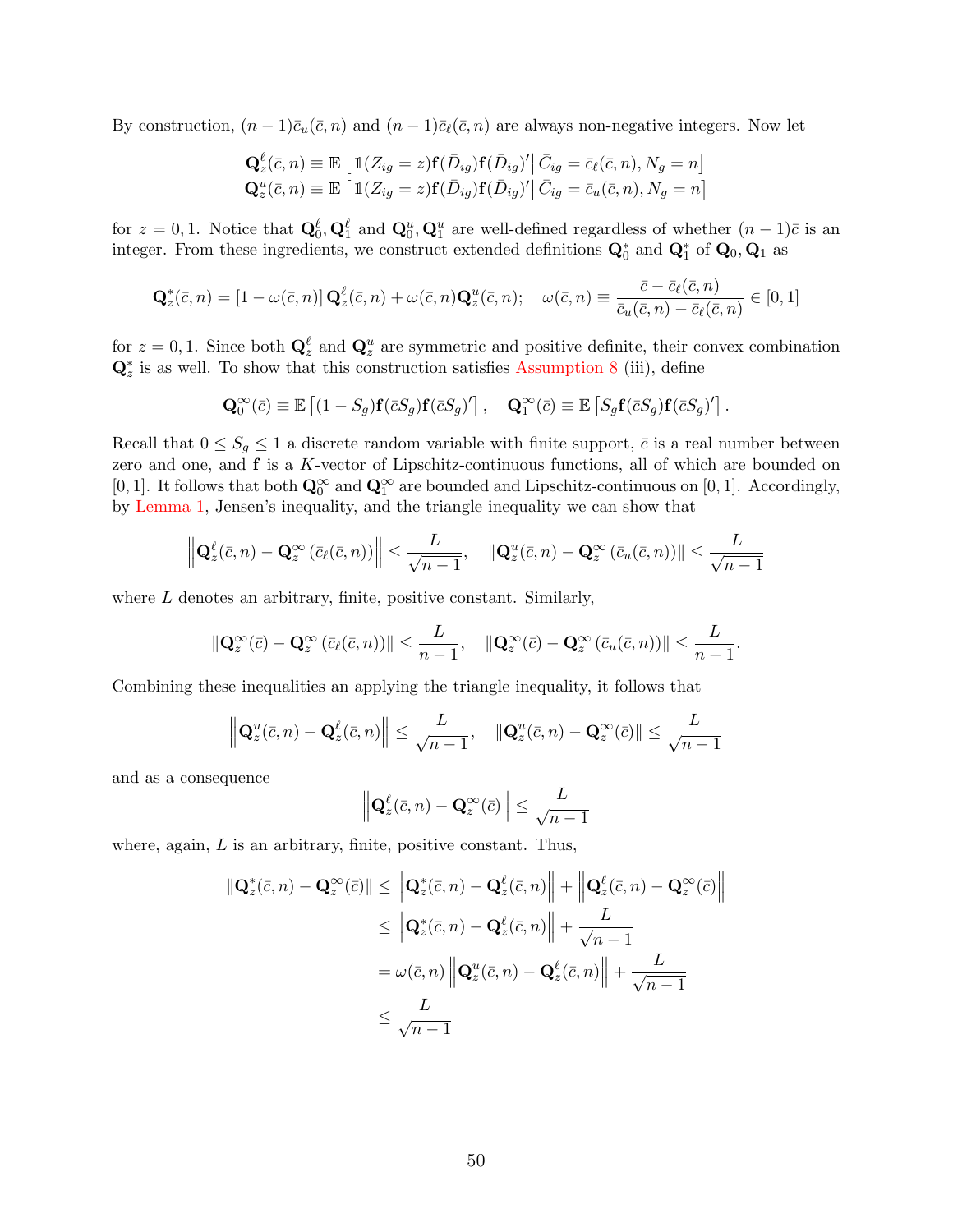using the definitions of  $\mathbf{Q}_z^*$  and  $\omega(\bar{c}, n)$  from above. Combining all of the preceding inequalities,

$$
\left\| \mathbf{Q}_{z}^{*}(\widehat{C}_{ig}, N_{g}) - \mathbf{Q}_{z}^{*}(\overline{C}_{ig}, N_{g}) \right\| \leq L \left\{ \frac{1}{\sqrt{\underline{n-1}}} + \left| \widehat{C}_{ig} - \overline{C}_{ig} \right| \right\}
$$

since  $\underline{n} \leq N_g$  and  $\mathbf{Q}_z^{\infty}$  is Lipschitz-continuous.

### <span id="page-50-0"></span>E Regression-based test of IOR assumption

We implement a simple regression-based test of [Assumption 5](#page-9-1) (individualistic offer response, IOR) for our empirical application. In settings with two-sided non-compliance, the following regression tests whether the individuals are more likely to take up the treatment if they are in a high saturation group relative to a low saturation group as follows:

$$
D_{ig} = \gamma_0 + \gamma_1 Z_{ig} + \sum_{s \in S^-} \beta_s \mathbb{1}(S_g = s) + \sum_{s \in S^-} \beta_{J-1+s} \mathbb{1}(S_g = s) Z_{ig} + \epsilon_i
$$
  

$$
H_0: \beta_1 = \beta_2 = \dots = \beta_{J+J-2} = 0
$$

where  $S^-$  is the full set of J saturation bins with one excluded. Therefore  $\hat{\gamma}_0$  gives the average take-up for individuals with  $Z_{ig} = 0$  in the excluded saturation bin,  $\hat{\gamma}_0 + \hat{\gamma}_1$  gives the average take-up for individuals with  $Z_{ig} = 1$  in the excluded bin, and the  $\hat{\beta}$  terms give the difference in take-up in the other saturation bins for individuals with  $Z_{iq} = 0$  and  $Z_{iq} = 1$ . If there is evidence against the null, this suggests that there are social interactions in take-up, and IOR may fail. In our application, [Assumption 4](#page-9-3) also holds – we have one-sided non-compliance where  $Z_{ig} = 0$  implies  $D_{ig} = 0$  – so the test simplifies to:

$$
D_{ig} = \gamma_1 + \sum_{s \in S^-} \beta_{J-1+s} \mathbb{1}(S_g = s) + \epsilon_i
$$
  

$$
H_0: \beta_{J-1+s} = \beta_2 = \dots = \beta_{J+J-2} = 0
$$

where this regression is estimated on the sub-sample that is offered treatment, with  $Z_{iq} = 1$ . We estimate this regression using our sample from  $Cr\acute{e}pon$  et al. [\(2013\)](#page-32-0), clustering standard errors at the city (group) level. This allows us to calculate the estimated share of compliers as  $\hat{\gamma}_1$  for the excluded bin and  $\hat{\gamma}_1 + \hat{\beta}_s$  for each of the other saturation bins, which we plot in [Figure E.1.](#page-51-0) We do not find any evidence against IOR.